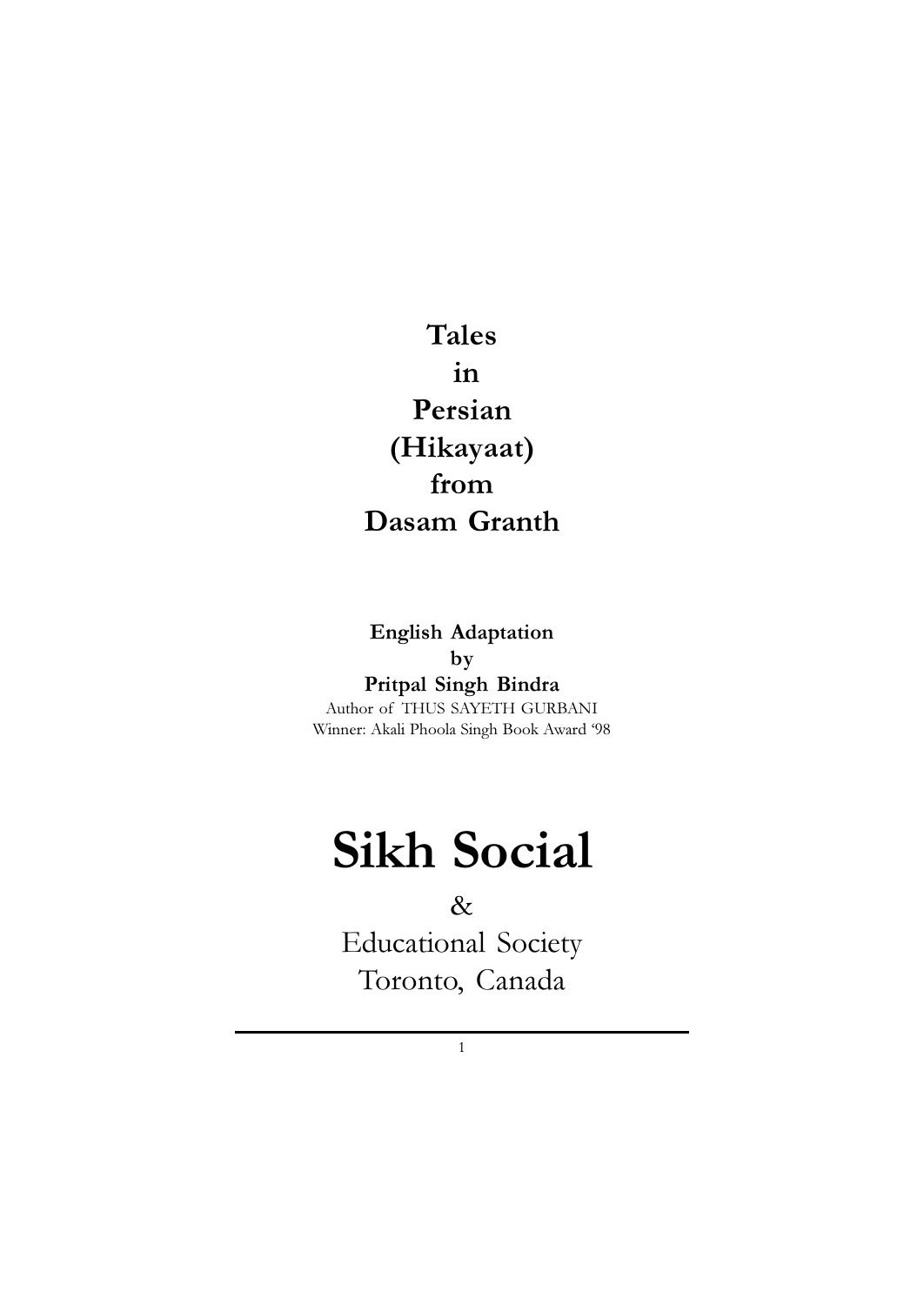#### ©2002Pritpal Singh Bindra

3292 Bethune Road, Mississauga, Ontario, L5L 4R1 CANADA

Email: pritpalbindra@rogers.com WebPage: www.bindra.net

#### Author of:

1. Thus Sayeth Gurbani, English, Winner of Akali Phoola Singh Book Award 2. Chritro Pakhyaan of Dasam Granth in English in Two Volume 3. Kalaam-e-Goya, Poetry of Bhai Nand Lal Goya in English 4. Guru Kian Saakhian in English 5. Kabit Bhai Gurdas (Under Print)

6. Muklawa & Other Stories, Fiction in English

ISBN0-9682610-1-1

#### Sikh Social and Educational Society (Registered)

16, Pagoda Place Etobicoke, Ontario Canada M9 V 2V2

Printers:

ASIA VISIONS

2920, Gurdev Nagar, Ludhiana Punjab, India, 141 001 janmeja@rediffmail.com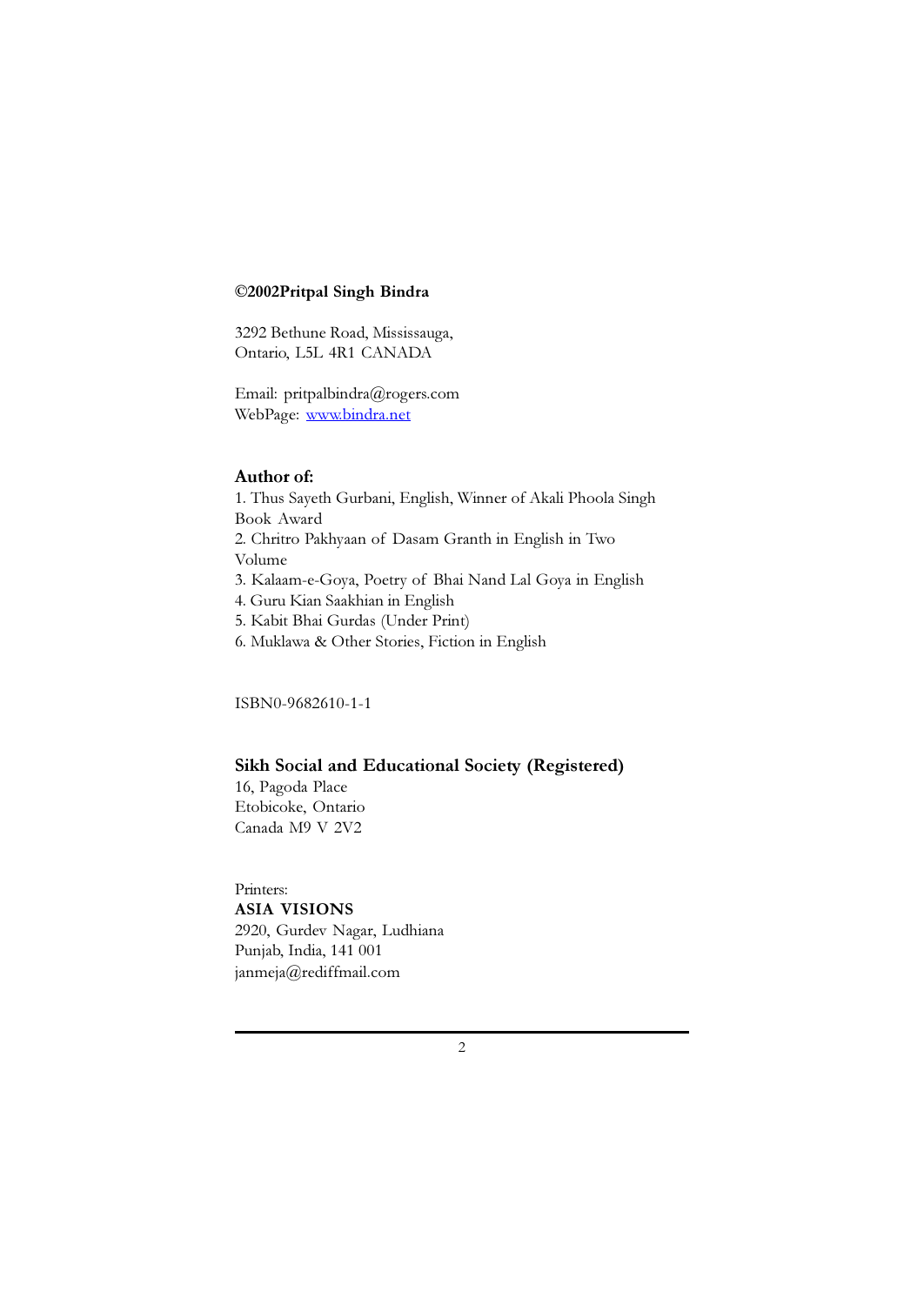Apart from the obscene substance (in Dasam Granth), there is lot of material, which is quite contrary and offensive to the philosophy of Guru Gobind Singh and the Sikhism as promoted by first nine Masters.

Their presentation in one volume, in conjunction with the Celestial Revelations of the Tenth Master, was the biggest folly of the time. Now, the time has come to dispense with this amalgamation of Bani with the contemptible temporal aspect of life, lest it is too late to prevent irreparable damage to the thinking of our illuminated and inquisitive coming generations, particularly in the West.

The Translator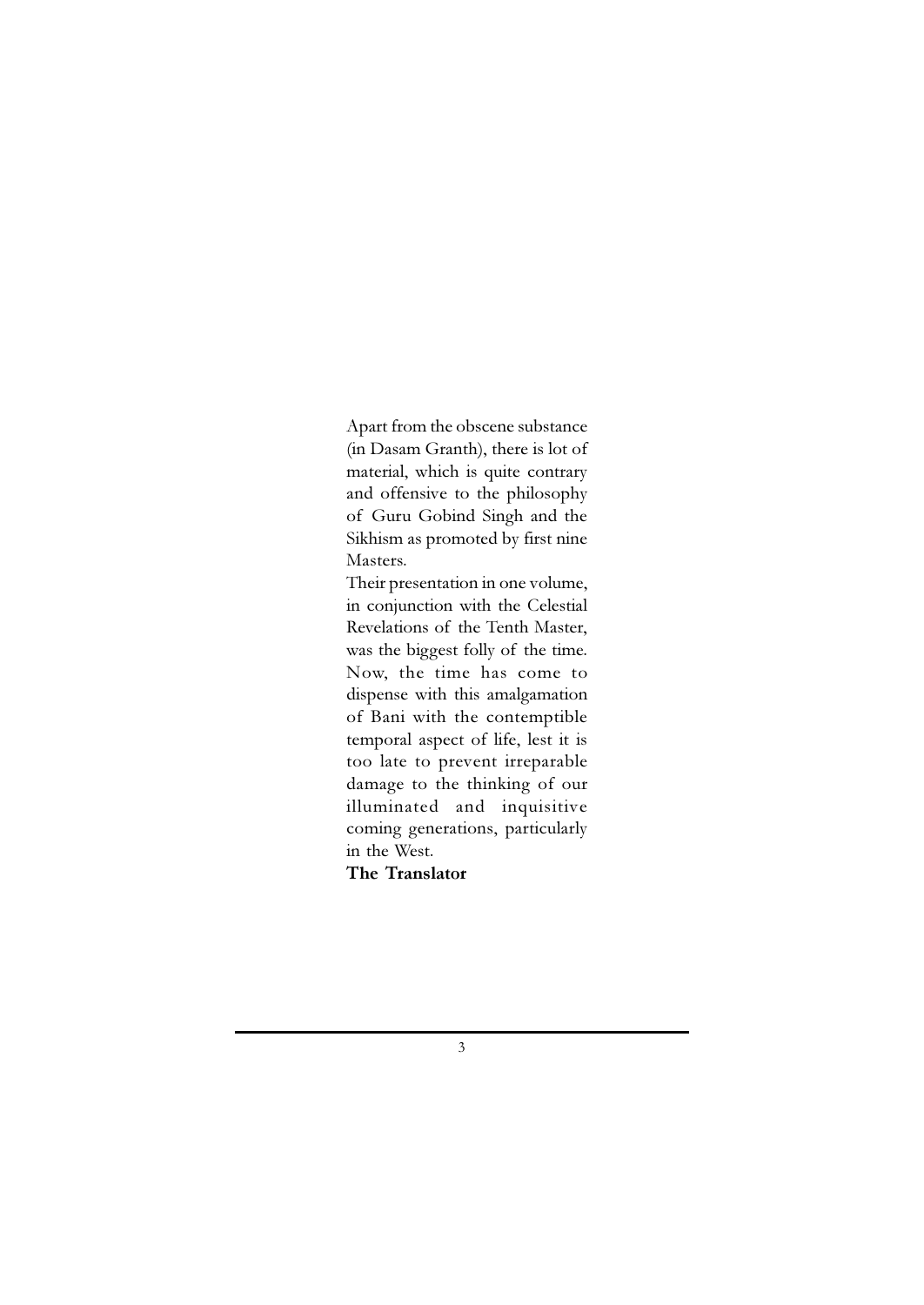### Publisher's Note Sikh Social and Educational Society

Recognising the need for imparting the spirit of Sikhism among the Sikhs in Diaspora in general and the growing Sikh youth population in the West in particular, the Sikh Social and Educational Society was established in early seventies. Although its principal objective is to inculcate an awareness of Sikhism through conferences and seminars, it has also endeavoured to enhance these objectives by promoting the publication of literature pertaining to Sikhism.

The publication of the proceedings of the Society's conferences and seminars has helped in providing a wider understanding of the Sikh history and culture. These efforts have been enthusiastically appreciated by Sikhs. Also, the material produced for the Bal-bodhs, Readers I, II and III (books of elementary education) have proved very popular among the Punjabi schools and Gurmat (tenets of Sikhism) camps in North America.

A few years ago the Society published the English translation of Bhai Kahan Singh Nabha's book Ham Hindu Nahi (We Are Not Hindus).

Thereafter the publication of Sri Guru Granth Sahib's translation in French was a significant undertaking of the Society. Dr. Jarnail Singh authored this translation. He is currently working on the translation of the Holy Scripture into German.

It is generally felt that among the medieval literature Dasam Granth is perhaps one of the most controversial compositions. Attempts have been made to suggest that the entire composition of the Dasam Granth is the creation of the Tenth Master, Guru Gobind Singh. Considering that some chapters in the Dasam Granth contain inappropriate and vile language, most writers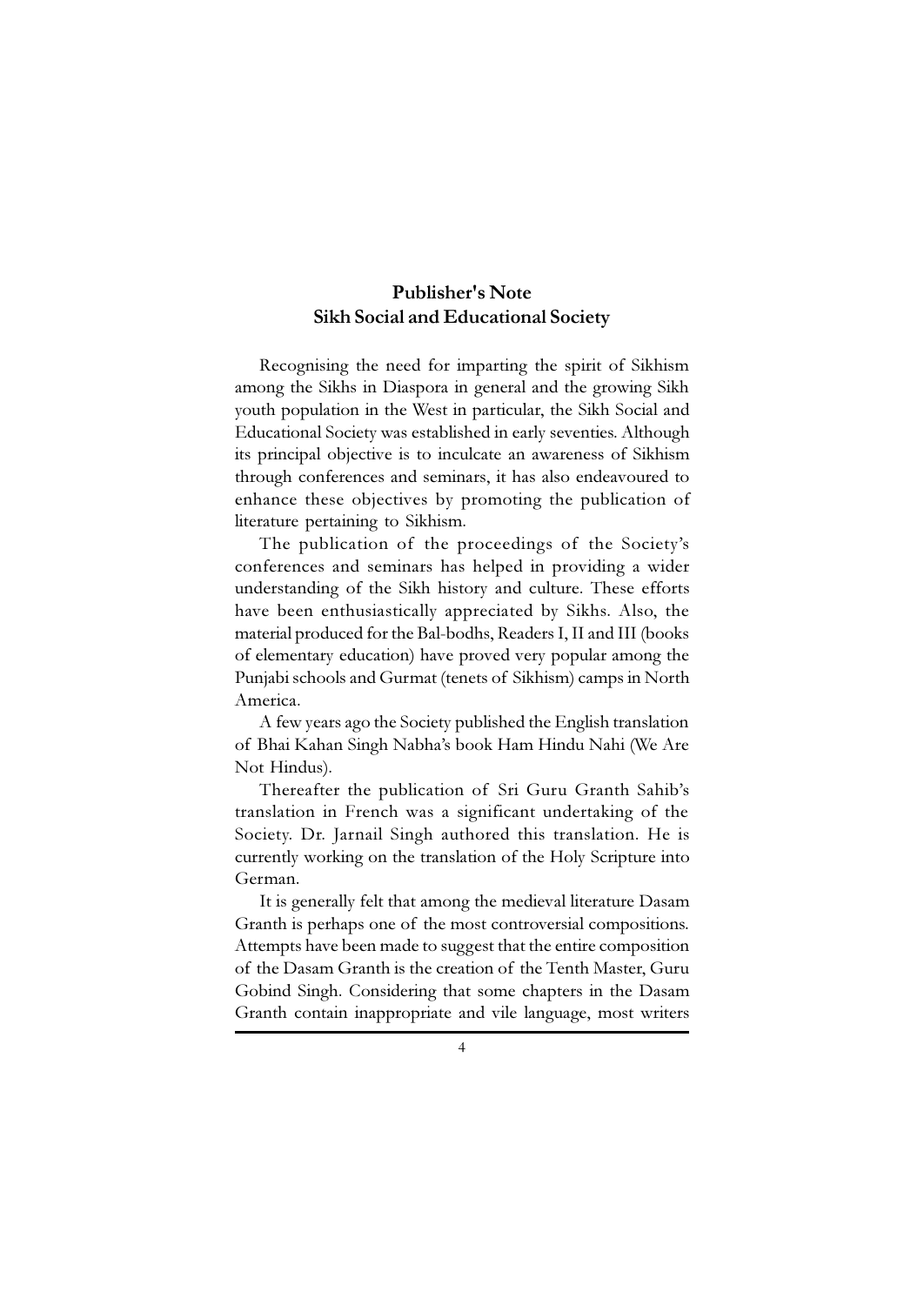vehemently oppose this suggestion. Since it is written in Braj Bhasha, a medieval Indian language, the common man today is unable to read and understand its contents. Although English translations of some parts of the Dasam Granth are available, its controversial chapters have been left out by the writers.

We are grateful to our member, S. Pritpal Singh Bindra, for taking up the intricate job of attempting a complete translation of the controversial work. His translation in English of Chritro Pakhyaan (popularly know as Triya Chariter) has already been published by Messrs Chatar Singh Jawing Singh of Amritsar in two magnificent volumes. The Society appreciates Sardar Bindra's current efforts to have the honour of the publication of Hikayaat (Tales in Persian from the Dasam Granth.).

We sincerely hope that this book will enable the readers to truly understand the contents of the Dasam Granth and then ascertain for themselves if such writing could be assigned to the penmanship of Guru Gobind Singh.

Hardev Singh, General Secretary, 16 Pagoda Place, Etobicoke, Ontario, Canada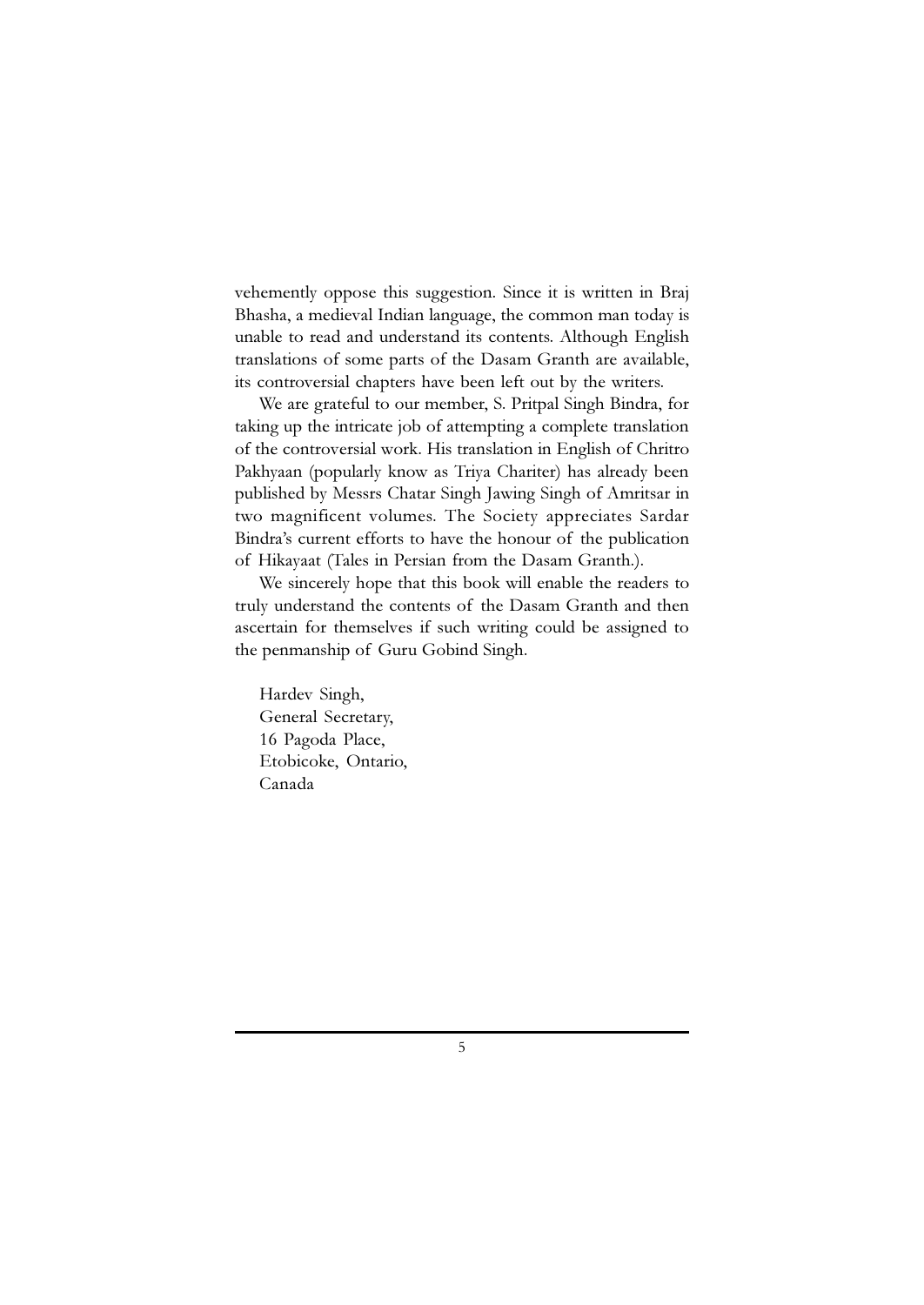### Hikayaat The Persian Tales from Dasam Granth

#### Pritpal Singh Bindra

Guru Gobind Singh believed in a practical life-strategy. On March 30, 1699, had he announced that he wanted to raise an army to fight the forces of tyranny and promulgate the righteousness, he would have thousands of people coming forward. He did not just want a huge number. He was looking for the people with a perpetual love and an eternal urge to sacrifice their lives for a just cause. It is well known historical fact that, when he appeared on the stage with an unsheathed sword in his hand and demanded a few heads for sacrificial purposes, the people started to slip away. Only five people came forward and offered their lives. The spirit, which was infused through this aspect of practicality, became the everlasting cause of the success of Khalsa; the mighty Mughal, all-powerful Britishers and devious Brahmnical penchant could not subdue this.

As soon as Guru Angad Dev envisioned the celestial light at the portal of Baba Nanak, he abandoned his quest for the goddess. When Guru Amar Das was enlightened by Guru Angad, he forsook his sojourns to the places of deities. All the revered Sikh Gurus had instilled the worship of the One only, Akal Purkh. They wanted people to desist the rituals and adoration of gods and goddesses.

But, in spite of all that, on his advent, Guru Gobind Singh found the people (even some of those who exalted the Baani of his revered predecessors) still diverted their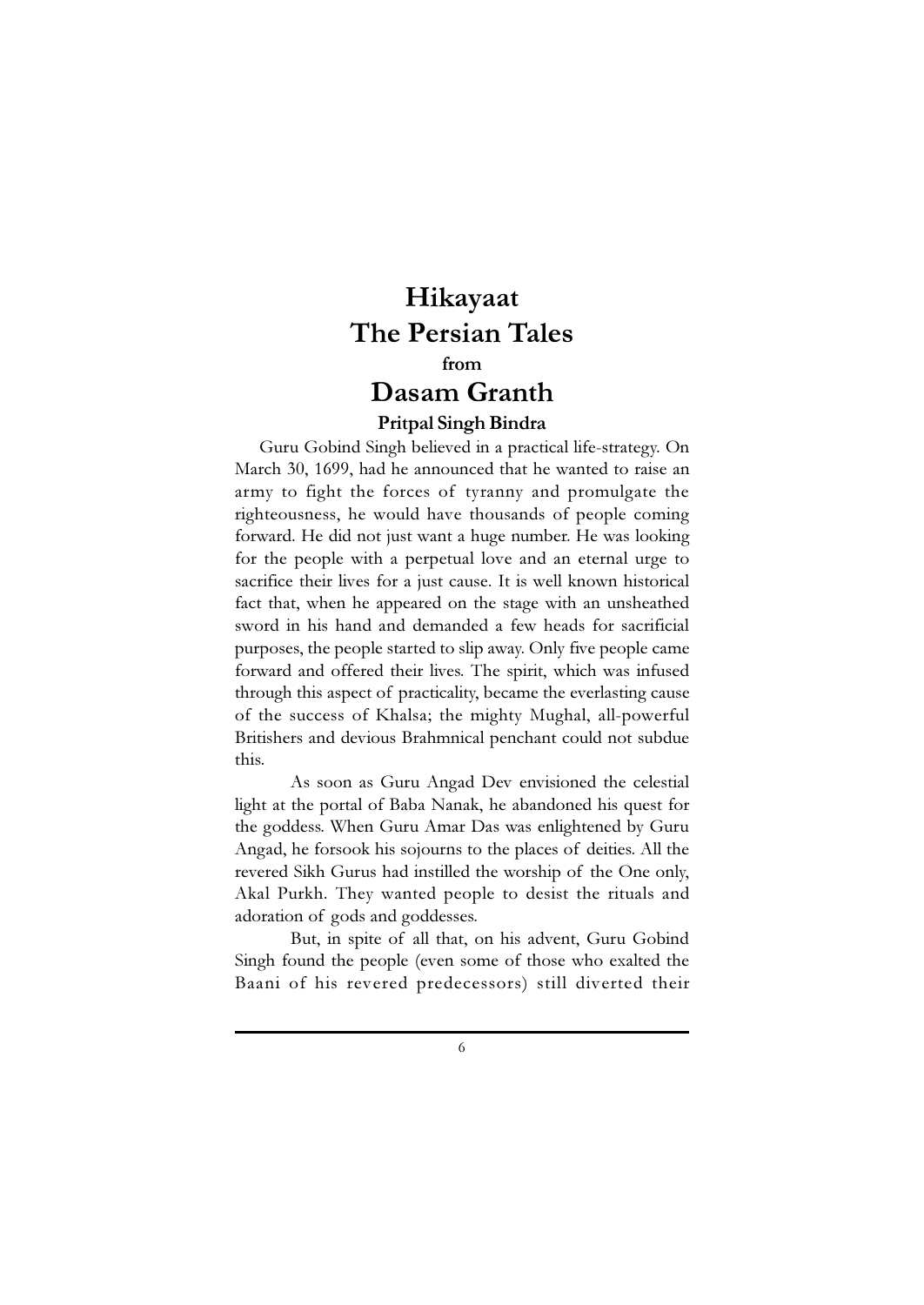considerable attention to the pilgrimages to the places of Davies, the goddesses. He could have advised the masses thousands of times to refrain from such liturgy, which might have not been as effective. To make the people to understand how futile were their sojourns, and, to erase the misconception once for all, he asked the Brahmins to orchestrate a Havana, the sacrificial fire, and get the Devi manifested through their prayers. The Brahmins assured him that the goddess would personify herself at the end of the Havana.

Guru Gobind Singh spent hundreds of thousands of rupees. Tons of viands were provided to the Brahmins. The process continued for several weeks but no goddess appeared and the Brahmins had to accept the defeat.

Then, at that time, Guru Gobind Singh enlightened the people the fallacies of goddess and her, so-called, benevolence. He illuminated the minds of the astray-ones with the reality, and the reality was Bhagauti - the Shakti, Faculty and Integrity.

For the last so many ages, people had been obsessed with the writings of the Puranas and Vedas. Without comprehending the purports (being in old impenetrable languages) they listened to the expositions of Brahmins reverently. When Guru Gobind Singh fathomed the factual purport of some of those, so-called scriptures, he coveted to enlightened the world with what, as a matter fact, was entailed in such 'gospels.' He realised that mere explanation of the hidden contents would not be long lasting. He set down to present the real meanings to the people in the understandable language prevalent at the time, and, also, he inspired some of his court-poets to expose the truth behind such tales, plausibly endowing them the contemporary substance. His aim was nothing but to uncover, to the public, the reality behind those renderings of the medieval books, some of which were religiously revered.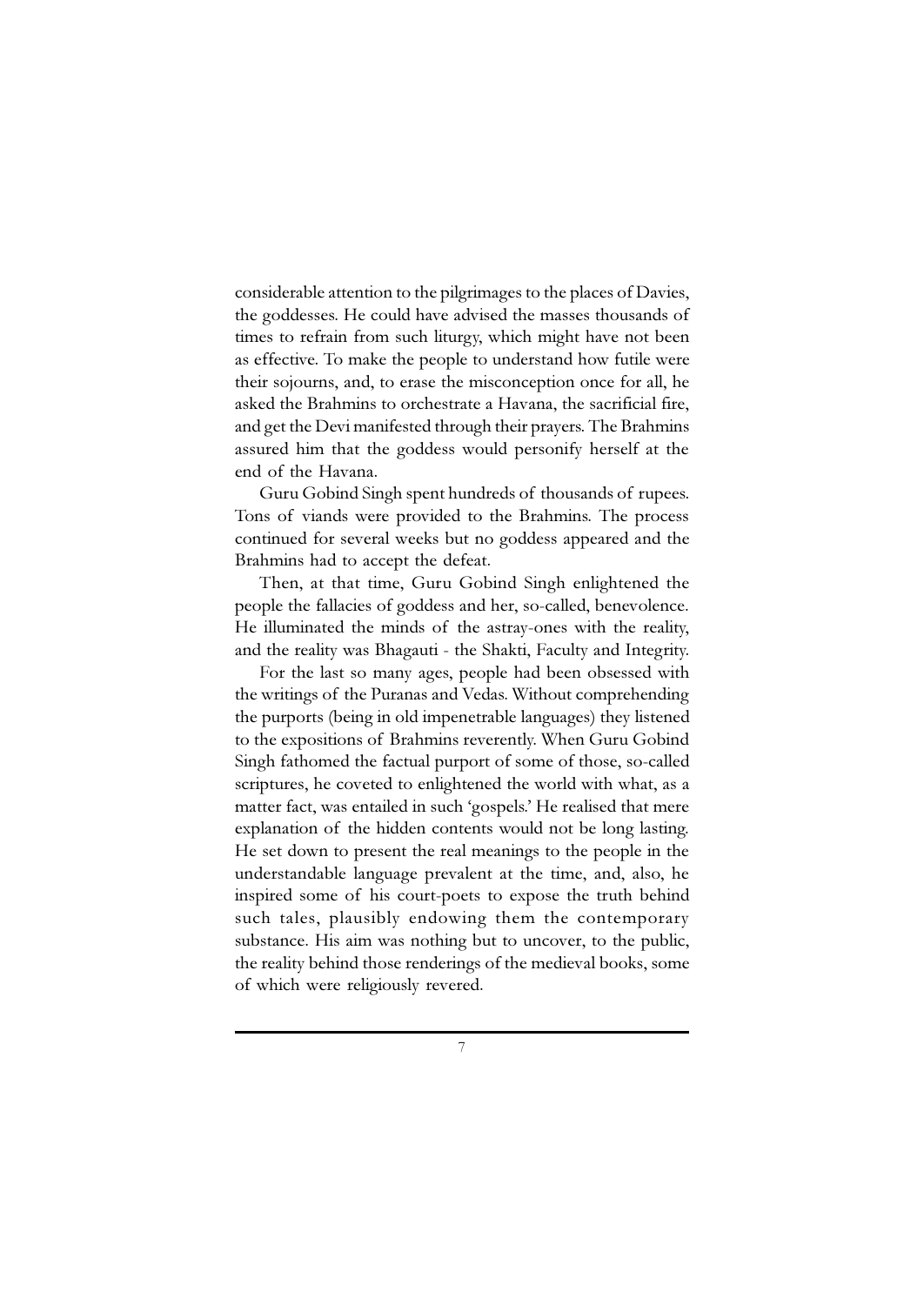In the pages to follow I have endeavoured to present truthfully what is contained in the part known as Hikayaat (Persian Tales). I do not wish to enter into the historicity and the naming of the Granth. I leave it entirely to the judgement of the readers to ascertain whether such language and such stories could emanate through the mind and the pen of Guru Gobind Singh who has endowed us a unique code of living a moral and courageous life.

The heading of this part of Sri Dasam Granth is Hikayaat (The Persian Tales). Neither I wish to tarnish nor enhance the capability and image of the original compiler, whether he was Bhai Mani Singh or anybody else. I have strived to present every aspect almost in verbatim.

However I must mention that to name Zaffarnaama (The Letter of Epistle addressed by Guru Gobind Singh to the Mughal Emperor, Aurangzeb) as a Hikayaat (Tale), and append it in Dasam Granth, as First Hikayat was quite inappropriate. The scribe who collated this section must be devoid of the knowledge of Persian language. In view of this, Zaffarnaama has not been included in this volume. Moreover the English translation of the same is readily available from various publishing houses.

There are certain features, which must be considered thoughtfully.

1. At the end of each Hikayat (excluding the first one, which is authentic Zaffarnaama of Guru Gobind Singh) the POET adds one or two couplets. These couplets, in fact, do not concur with the theme-plot of the stories. The poet, nearly in the same style and manner as Omar-e-Khyam in his romantic and sensual Rubayaat, yearns for the succour of the SAKI. He wants cup full of greenish liquid. Most of the translators has erroneously translated this into NAAM DAA PIYALLA where as the POET has been very explicit in asking for relief and strength through the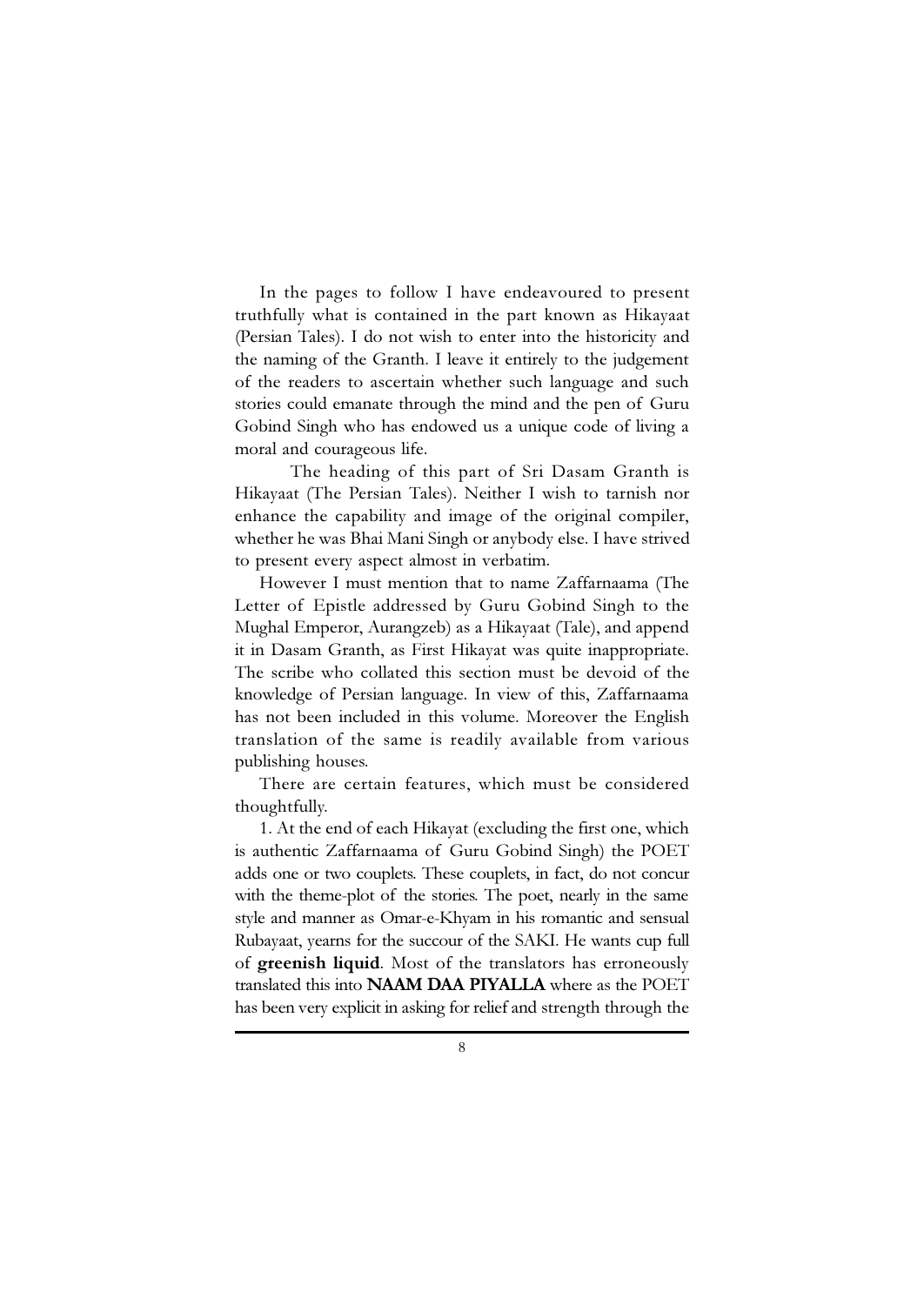GREEN LIQUID. The constitution of this green liquid has been precisely explained in the Hikayat 11: the POET wants cup full KOKNAR, the liquid prepared through POST, what we call in Punjab DODEY. And in the Hikayat 8, the POET wants surkh range firhang, THE RED-COLOURED EUROPEAN WINE.

From the preceding it is crystal clear that the composer of Hikayat is a person who frequently used the green liquid, i.e. **BHANG** and **POST**. Not only that he had the opportunity of enjoying the red (wine) as imported from FIRHANG, Europe.

Except the Hikayat One (where they say, the cup of green liquid (Harinaam, godly name), the Jaggi couple present the acceptable translations.

The English version of all such couplets is appended at the end of this article.

2. Apart from these couplets, there are a great number of other anomalies, which, one could not associate with the lifephilosophy promoted by Guru Jee, rather they challenge the wisdom and the knowledge of Guru Gobind Singh. All those misconceptions cannot be enumerated in a single page. However, one very significant episode I wish to narrate here..

In the Hikayat 5, a princess expresses her desire to marry one prince called Subhat Singh (Please take note of the last name, SINGH which shows that he is either a Hindu or a Sikh):

But she selected the prince called Subhat Singh,

Who was gentle in nature and was an enlightened man.(31)

He was sent a knowledgeable Counsellor,

(Who pleaded,) 'Oh you the brilliant one,(32)

'Here is she, who is delicate like the leaf of a flower,

#### 'She is suitable for you and you accept her (as your wife).(33)

But the prince conveys his reluctance: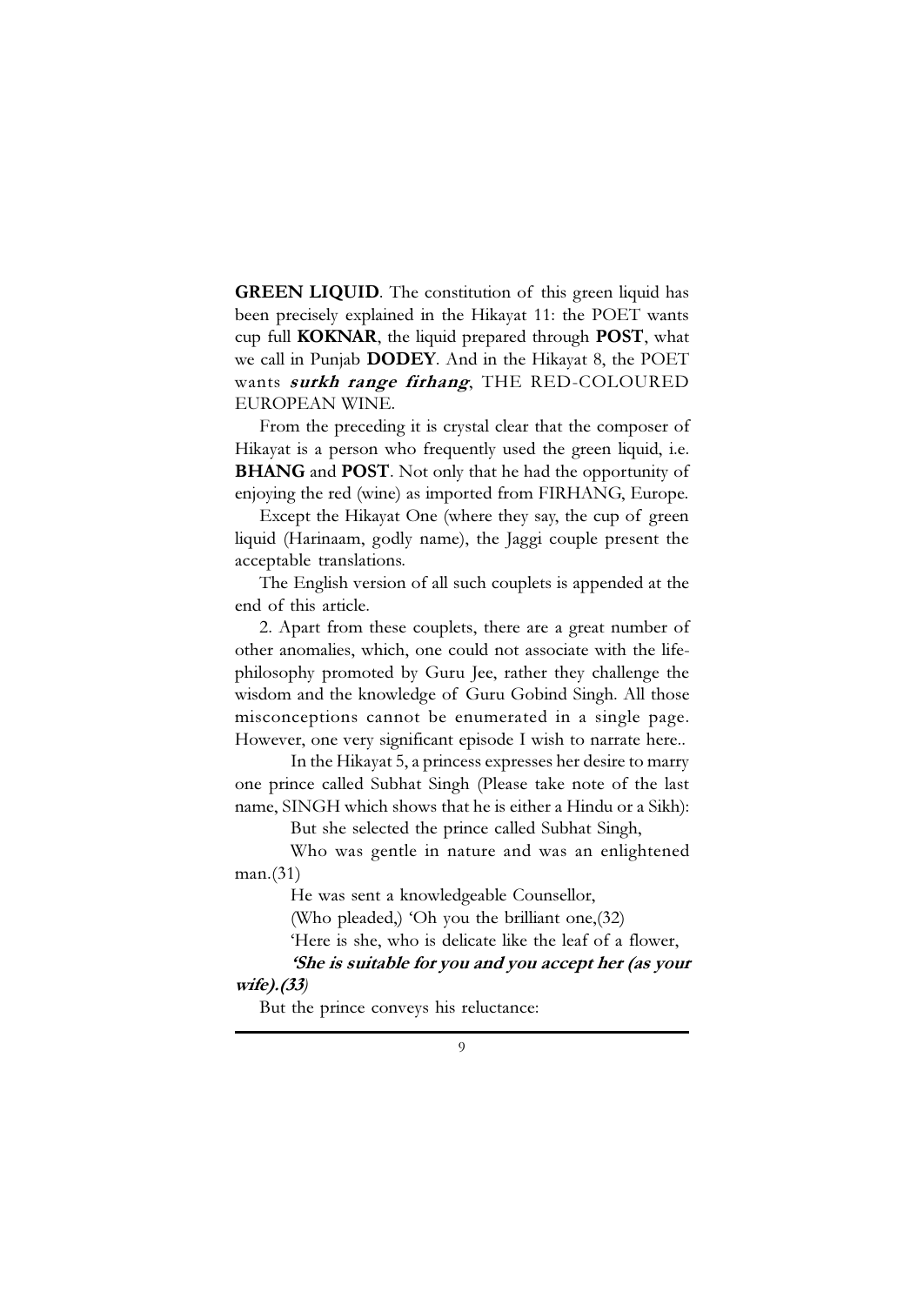### (He replied,) 'There, I already have a wife, 'Whose eyes are as beautiful as the ones of a she-

#### deer.(34)

'Consequently, I cannot accept her, 'As I am under command and oath of Quran and Rasool.'(35)

Why can't he marry? Because he is under the command of Quran and Rasool. Subhat Singh, a non-Muslim says that he cannot have second wife because he is forbidden by Quran and Rasool (the Prophet). And writer of the Hikayat forgets that the Quran permits up to four marriages any way

It is preposterous to say that Guru Gobind Singh Jee's knowledge was so poor. To insist that the Hikayaat are the work of Guru Gobind Singh is tantamount to questioning the knowledge, wisdom and philosophy of Guru Jee.

#### Pritpal Singh Bindra

Mississauga, Ontario pritpalbindra@rogers.com <www.bindra, net>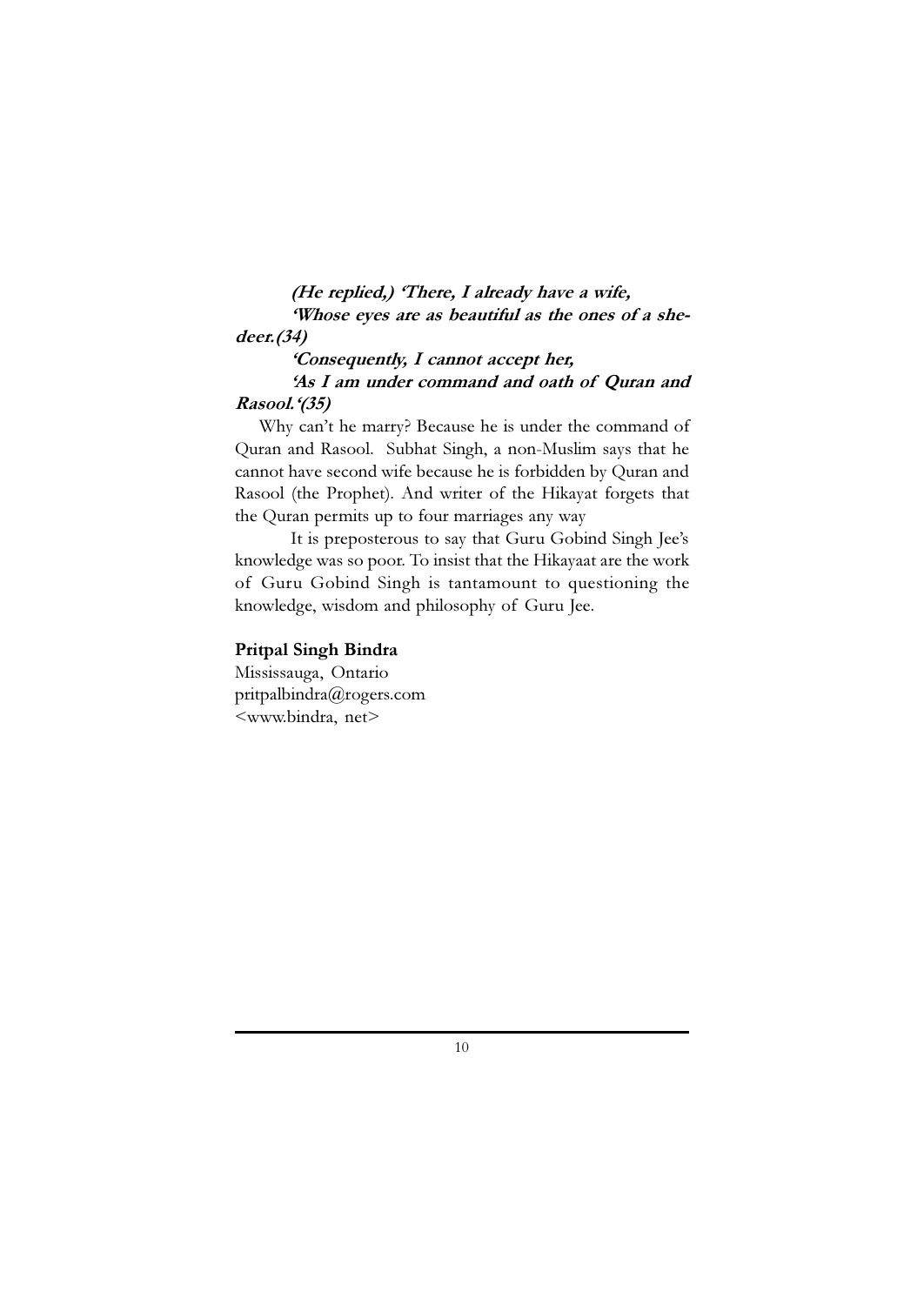#### Hikayat - Tale Two

#### Glory to God

Now listen to the Tale of Raja Daleep, Who was sitting besides the Honourable One (the King).(1) The King had four sons, Who had learned the art of fighting and the Royal Court Etiquettes.(2) In the war they were like the crocodiles and excited lions, Also they were very proficient horse-riders and adept in the hand-movements.(3) The King called all his four sons, And offered them to sit on the gilded chairs.(4) He, then, asked his prolific ministers, 'Who among these four is suitable for kingship?'(5) When the wise minister heard this, He raised the flag to answer.(6) He spoke thus, 'you are, yourself righteous and wise, 'You are perceiver and possessor of independent reflections.(7) 'This, what you have asked, is beyond my faculty. 'Me suggesting might cause some friction.(8) 'But, My Sovereign, if you insist, I would say, 'And present you the reaction (of our council).(9) 'Because the one who endows helping hand, 'Gets the (godly) help to gain success.(10) 'First of all we must test their intelligence, 'And then we will set them on trial to judge their work.(11) 'One (boy) should be given ten thousand elephants, 'And those (elephants) must be intoxicated and tied in heavy chains.(12) 'To the second one, we will give one hundred thousand horses, 'On whose backs there will be gilded saddles, as charming as the spring-season.(13)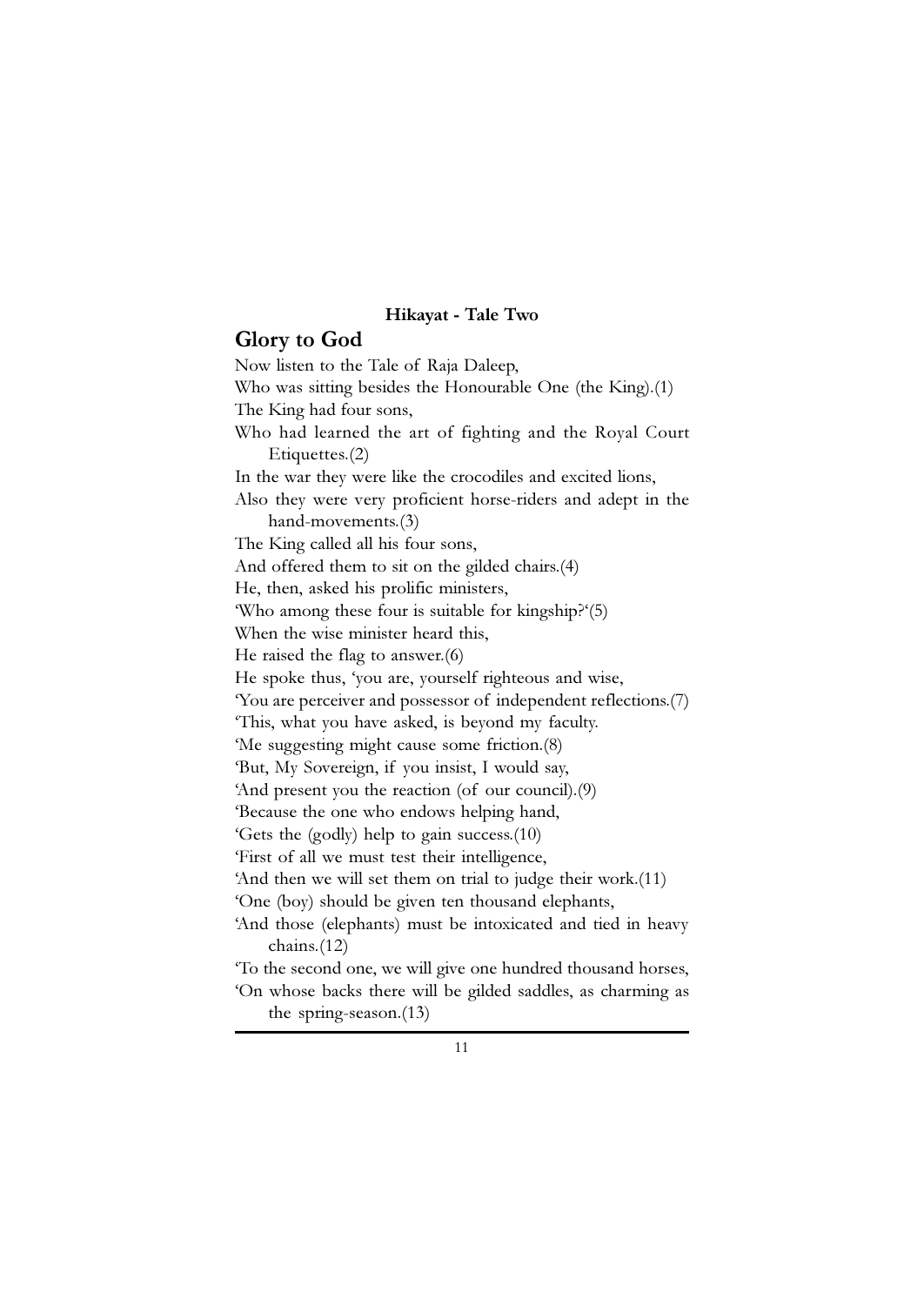'The third one will be given three hundred thousand camels, 'Whose backs will be adorned with silver trappings.(14) 'To the fourth one, we will give one seed of moong (lentil) and half a seed of gram, 'Because that one possesses independent convictions and is endowed with intelligence.'(15) The one (the prince), who was wise, brought them (the seeds) to his home, And also acquired one more whole seed of gram.(16) It was conceived that he would sow the seed, And through that his intelligence could be adjudged.(17) He sowed both the seeds in the soil, And sought the blessedness of Almighty.(18) A period of six months had passed, when, With the dawn of new season, the greenery sprouted.(19) He kept repeating the process for ten years, And increased the produce by looking after them skilfully.(20) By repeating the seeding for ten, twenty times, He accumulated great many heaps of grains.(21) Doing so he amassed a good amount of wealth, Which had come through those mounds of cereals.(22) Using this (money) he purchased ten thousand elephants, Which were as tall as mountains and they walked like the water of river Nile.(23) Also he bought five thousand horses, Who had gilded saddles and silver trappings.(24) Three thousand camels, which he had acquired, All of them had bags full of gold and silver at their backs.(25) With the monetary strength coming through one seed, He inhabited a new city called Delhi.(26) And the money coming through the moong seed he flourished the City of Moong, Which was extremely admired by his confidants.(27)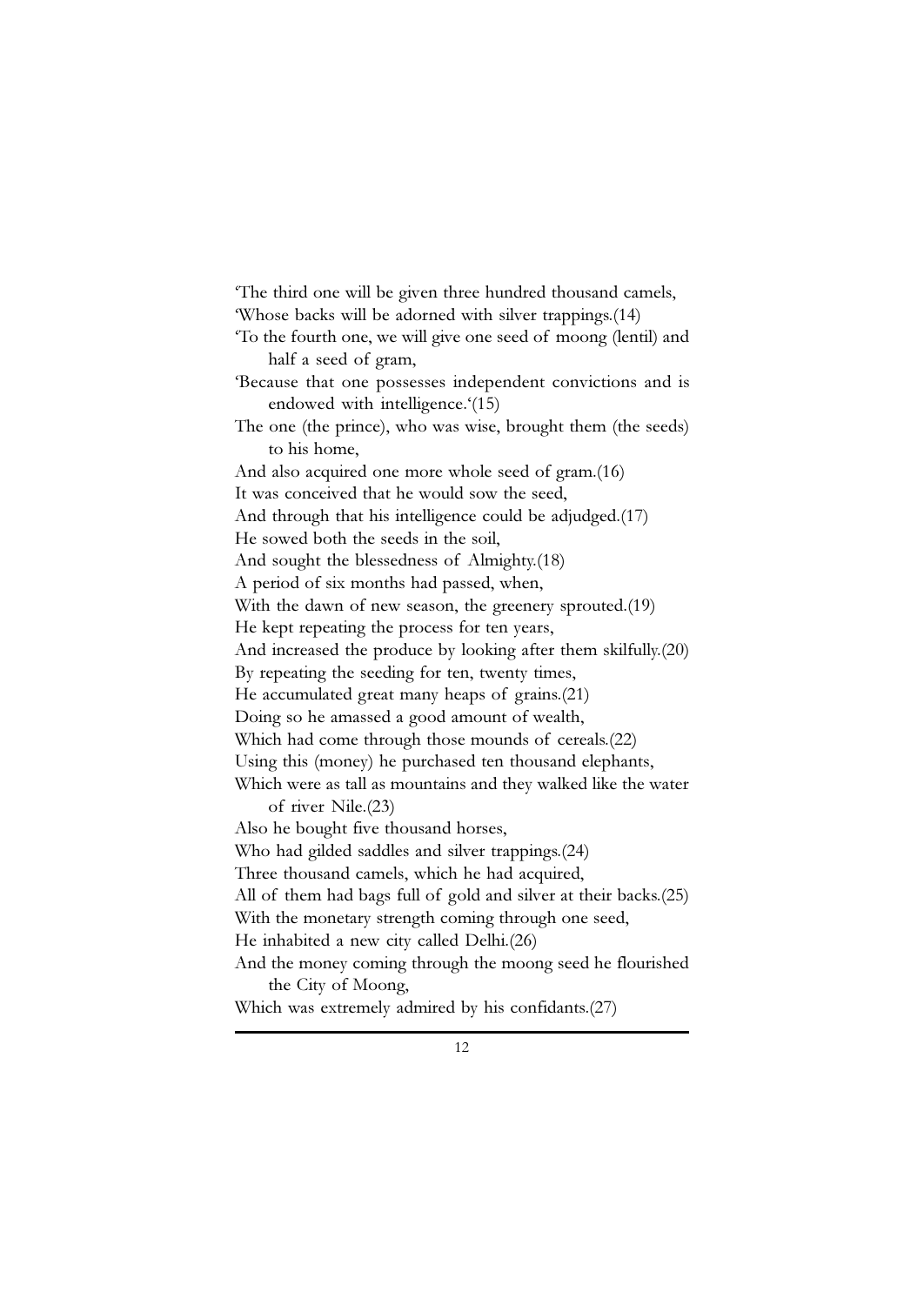Proceeding as such, a period of twelve years had lapsed. And undiminishable amount of wealth was amassed.(28) The King was seated on the throne majestically. When he (the Minister) walked in and the King of seven continents asked,(29) 'Bring and present to me the papers, 'Which enumerate what I had endowed to my four sons.'(30) The recording scribe picked up the pen, And to reply, (he) raised his flag.(31) (The Raja asked,) 'I had bequeathed them thousands (of rupees), 'Examine the deed and open your tongue (to speak).(32) 'Read from the paper and narrate, 'How much I had given to each of them.'(33) When he (the scribe) heard the command of the King, Who had earned the praises and the status same as the gods.(34) (King stressed,) 'Present to me, whatever beneficence I had endowed to, 'You, the lights of the world and stars of Yaman.'(35) The first son replied, 'Most of the elephants were killed in the wars, 'And the ones which were saved, I gave them out in charity like you do. $(36)$ He asked the second son, 'What have you done with the horses?' (He replied), 'I have given out some in charity and rest faced the death.'(37) (He) asked the third one to show him his camels. 'To whom have you denoted them?'(38) He replied, 'A number of them died in the wars, 'And the remaining I gave in charity.'(39) Then (he) asked the fourth one, 'Oh, you the gentle one,' 'You, the one deserving royal canopy and the throne,(40)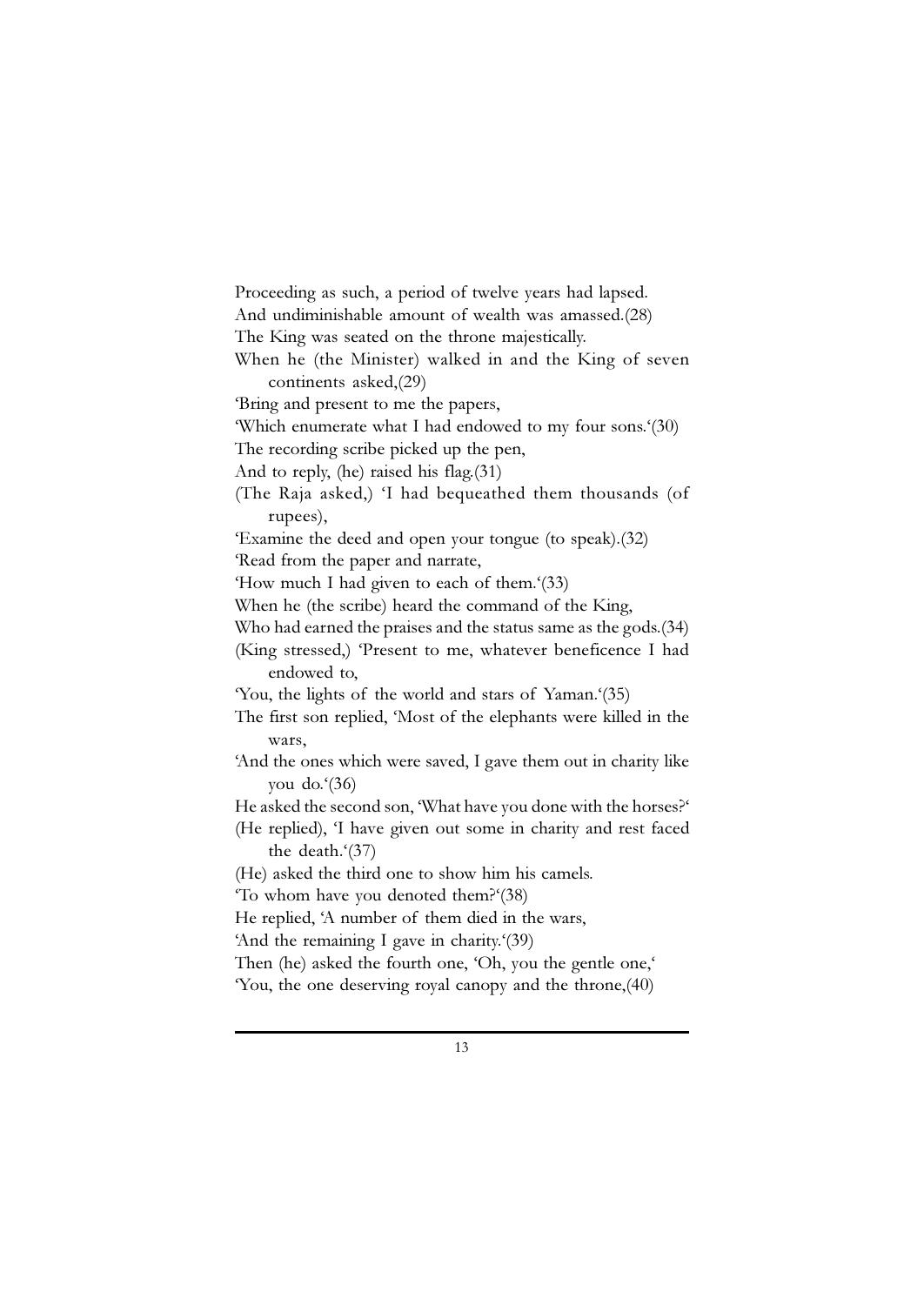'Where is the gift, which I granted you; 'One seed of moong and the half that of gram?'(41) (He replied,) 'If your command permits, I may present you, 'All the elephants, horses and many a camels.'(42) He brought forward ten hundred thousand stupefied elephants, Which were adorned with gold and silver trappings.(43) He presented ten to twelve thousand horses, Adorned with numerous gilded saddles.(44) He brought along steel helmets and armours, And also gilded animal-blankets, arrows, and expensive swords,(45) The camels from Baghdad, which were laden with ornamented clothes, Plenty of gold, great number of clothes,(46) Ten neelams (precious stones), and many Dinars (coins), By looking at them even eyes shuddered.(47) Through one seed of moong, he raised a city, Which was given the name of Moongi-patam.(48) With the other, half of gram-seed, he raised another one, And associating with his name, it was called Delhi.(49) The King approved this innovation and honoured him, From then on gave him the name as Raja Daleep.(50) The omens of royalty, which were depicted in him, Made him worthy of the throne.(51) Such a man deserved gilded canopy, royal stamp and coinage, And thousands of honours were sacrificed on to him.(52) The (other) three were fools and possessed tarnished minds. Their language was rustic and their gait was detestable.(53) He (King) displayed his desire, as he (son) was to be given the kingdom, He would disclose all his wealth to him (son),(54) And he would be a suitable person to sit on the throne,

On account of his high intellect.(55)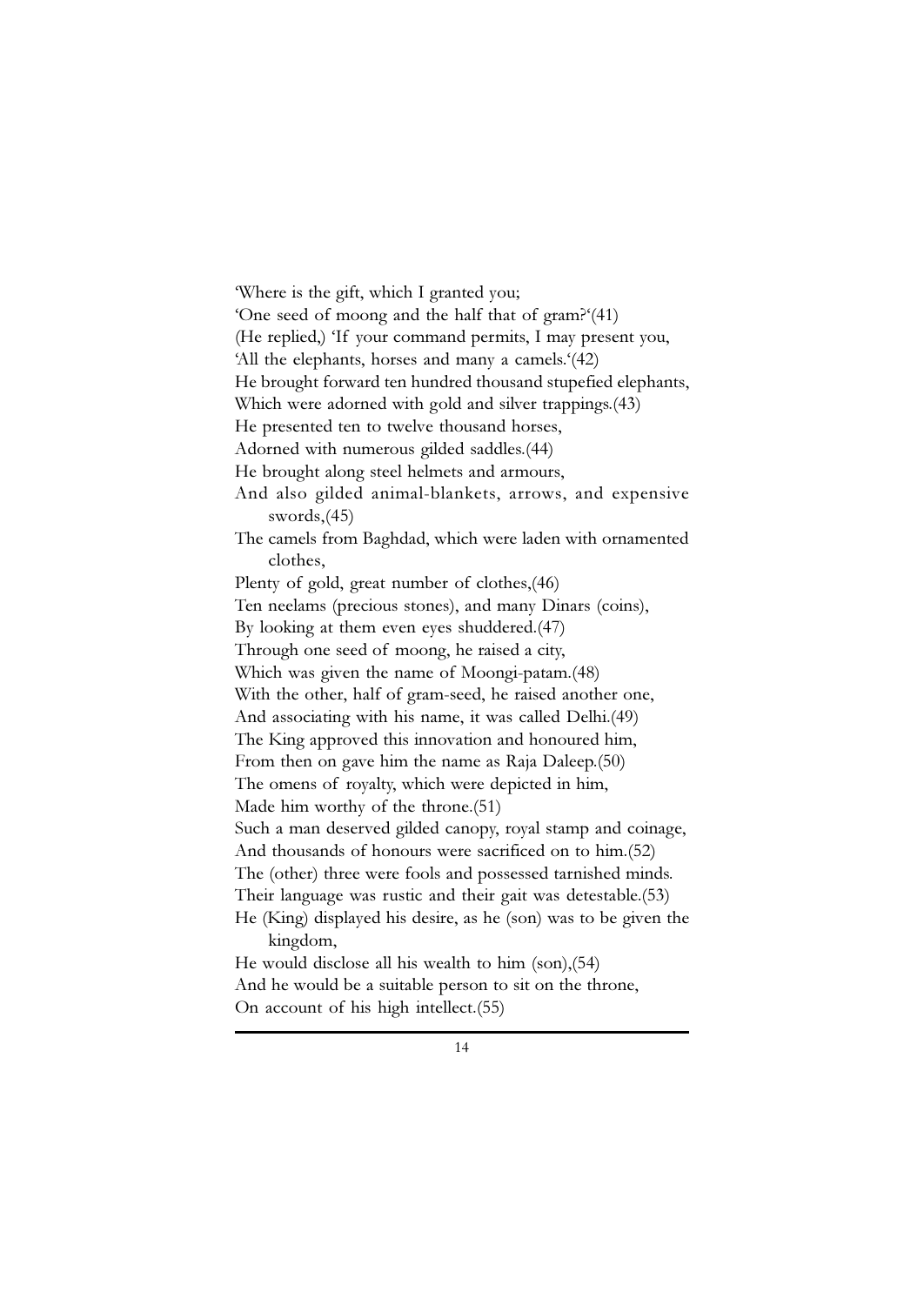Then, he (the fourth prince) attained the title of Raja Daleep, As the King had endowed him the kingdom.(56)

The other three were banished from the territory,

Because neither they were intelligent nor devoid of bad traits.(57)

He (Daleep) was enthroned on the royal seat,

And the door of the treasure was opened for him by the key.(58)

(The King) endowed the kingdom to him, and, himself, became a freeman,

Adoring the ascetic's garb, he took his way to the jungle (seclusion).(59)

(The poet says),

'Oh Saki, the bartender, give me the cup full of green (liquid), 'Which I may need at the time of struggle,(60)

'And give me this so that at the time of assessment,

'I may commence the use of my sword.(61)(2)

Tale Two – Completed

\*\*\*\*\*\*\*\*\*\*\*\*\*\*\*\*\*\*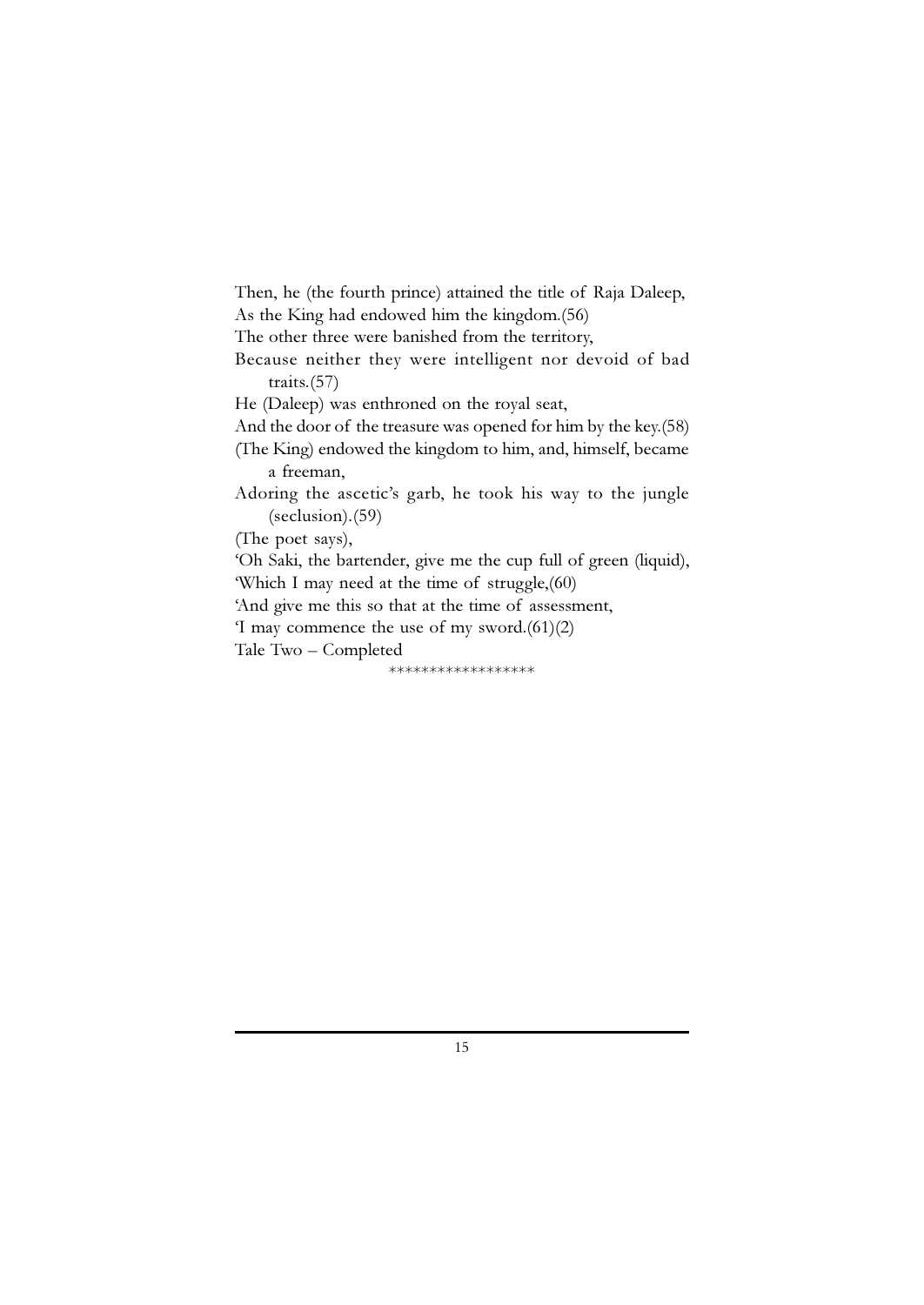#### Hikayat - Tale Three

Glory to God God is the endower of all wisdom and justice. (He) bestows bliss, living and ingenuity.(1) (He) is benevolent and helper, (He) disintegrates the bondage, and guides our thought.(2) Listen now, the Tale of a kind man, Who trampled the enemies in the dust.(3) He, the King of China, was very shrewd and openhearted. He elevated the poor but looked down upon the egoists.(4) He was adept in the war and in all the (court) managements. In swordsmanship, he was very swift in the movements of his hands.(5) His masterly sword and gun actions were much proficient. He was second to none in eating and drinking and, both, in his fighting feats and court manners, You would think, 'Could there be any one like him?'(6) He was so much proficient in throwing the arrows and shooting the gun, That you would reflect, he was trained in his mother's abdomen.(7) He had abundance of wealth. He ruled over many counties through Karim, the Bountiful.(8) (Abruptly) his kingdom was terminated. And all his Ministers came and positioned themselves around  $him.(9)$ (They asked), 'Who could we endow the kingdom after you? 'And on whose head the crown be replaced and royal canopy entrusted?(10)

'Whom should we get out of his house?

'And who should be delegated the power to rule?'(11)

When the King regained the cognisance, opened his both the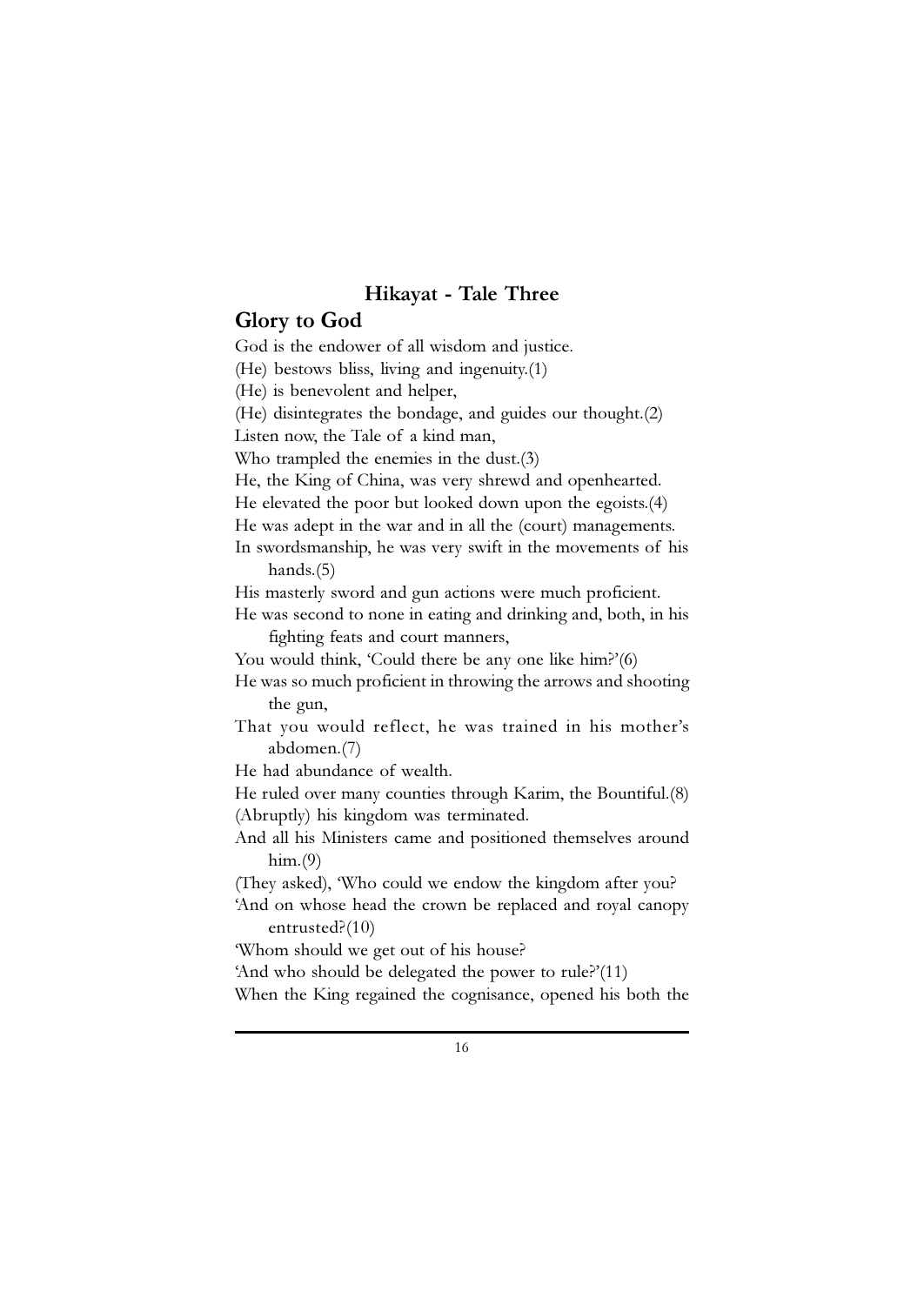eyes,

And uttered the words as per his protocol,(12) 'The one who has no feet, no hands, no eyes and no tongue, 'Neither shows cleverness, nor zeal, and possesses no fear.(13) 'He has no anxiety, no wit, no lame excuses and no laziness. 'Neither he can smell and see, nor can hear from both the ears.(14) 'One who has such eight traits, 'Enthrone him to run the righteous kingdom.'(15) The wise man of the time was surprised to hear this. To clarify he determined to ask again.(16) He came in the court, pondered over thoroughly, And tried to comprehend the (King's) preposition.(17) Walking left and right and moving around, Suddenly, he brought the words out like the arrows from the bow.(18) 'O, King! You are (man of) unconstrained thinking. 'I am surprised at whatever you have remarked.(19) 'If there is any worldly assignment of such magnitude, 'It is sin to leave that to the world to handle (itself).(20) 'Oh, the King of the earth and the seas! 'How do you call these eight drawbacks as the virtues?(21) 'Neither you have ever shown your back in the fight, nor abused any body. 'You have never even pointed a finger at (the enemies) writ.(22) 'Neither you have afflicted the friends, nor the enemies, to enjoy the comforts. 'You never disappointed the seekers, nor let enemy unthrashed.(23) 'You never let a scribe to write the vices, 'And have always given prominence to the truth.(24) 'You have never given a cause to your teacher to admonish you,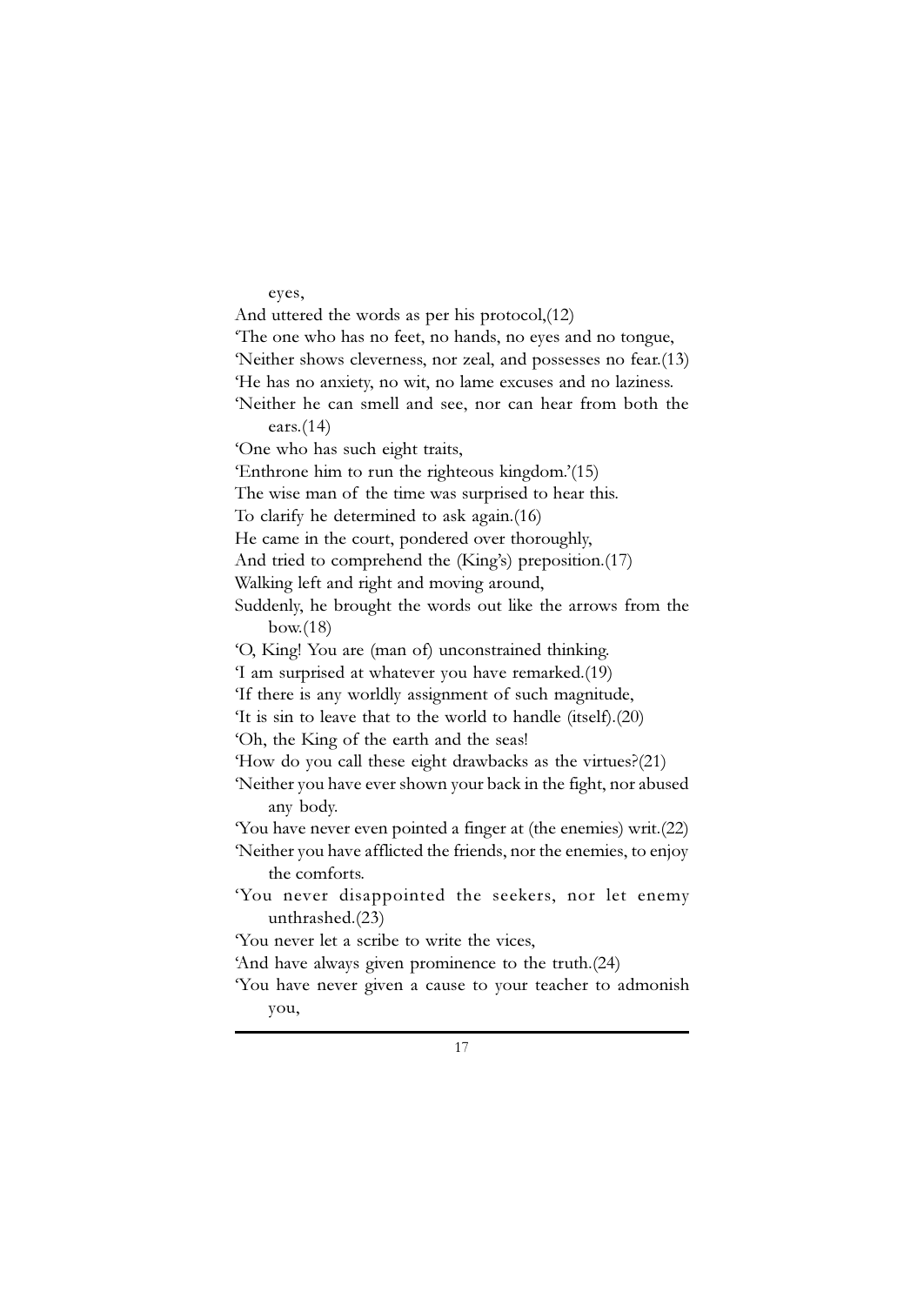'Why have you forgotten your good deeds?(25)

'Be in your faculty. How can a person dispute the virtues associated with your name?(26) 'Neither you have given disdainful looks to any woman, 'Nor you have thought bad of any person's work.(27) 'You have not objected to the improper act of any man. 'You have been always referring to the God, Almighty, in gratitude.'(28) (The King Replied) 'Look consciously, the one who is blind, '(He) is keeping his vision restrained from other's vices.(29) '(The lame) has no feet to step into bad deeds, and, in the war, he does not turn back like thousand others.(30) 'Neither he goes to commit theft to cause distress to dissimilar, 'Nor he goes out to take alcohol, nor does he execute cheating.(31) '(The mute) does not spell out bad words, 'And does not desire to use ill-inflicting words.(32) '(He) does not interfere into other people affairs, 'It is true, when one has impaired (hands),(33) '(He) does not handle the stolen goods, 'Because he cannot stretch his hands to grab other person's belongings.(34) '(He) does not wish to touch other people's effects, 'He does not bother his subject and the poor are not trodden.(35) 'Neither he mishandles other person's woman, 'Nor he infringes with the independence of his subject.(36) 'He does not defile his hands by accepting bribes. 'Rather he raises them to put to dust the foes of the king.(37) 'In the jungle he does not give chance to the enemy, 'By throwing arrows and brandishing the sword.(38) 'During the action he do not let the horses rest,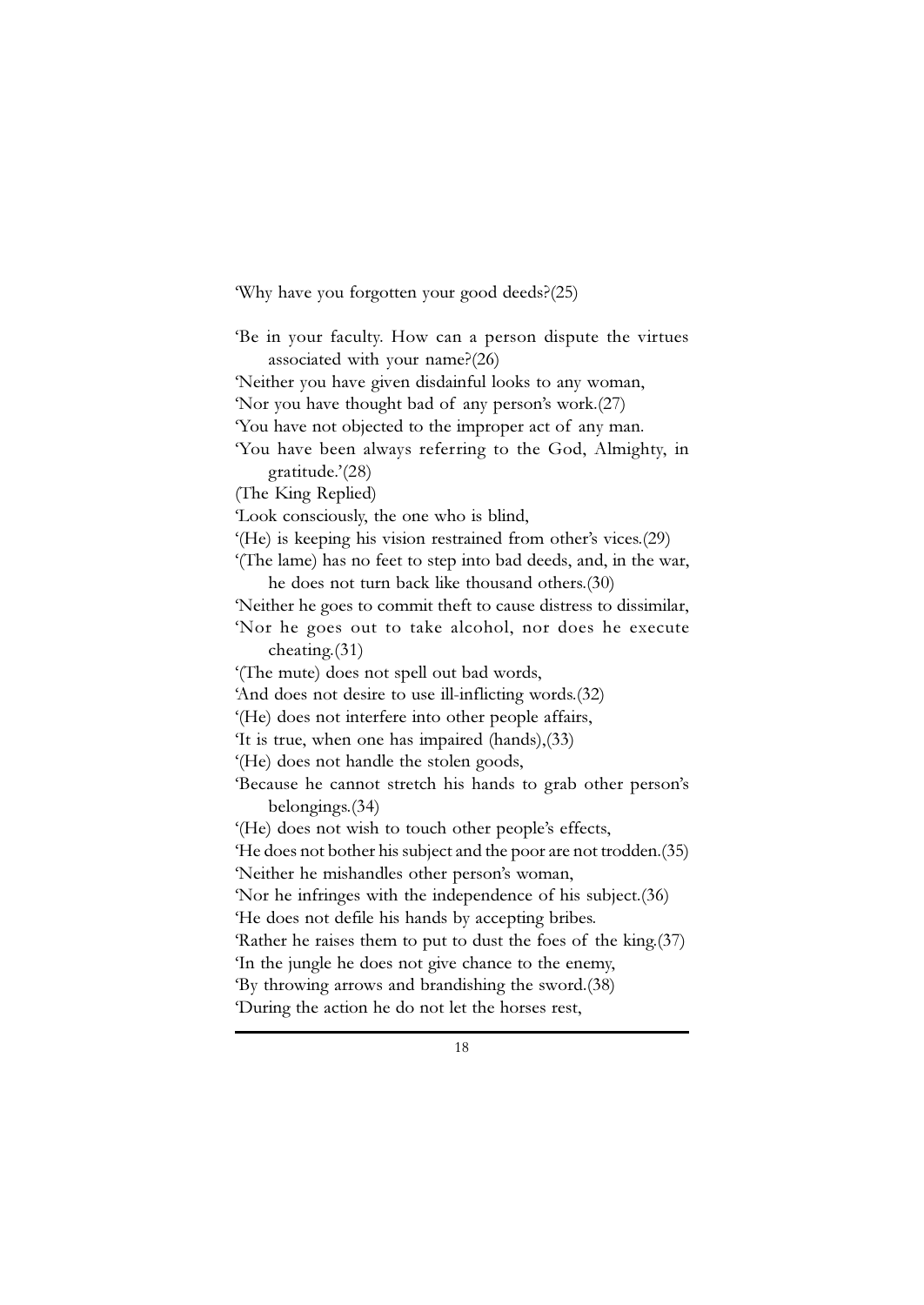'And does not let the enemy enter the country.(39) 'The one who exists having no hands, is unblemished, 'Because he cannot not indulge in the bad deeds.(40) 'The one who does not use one's tongue (negatively), 'That tongue-less gets fame in the world.(41) 'One who does not listen to the back-biting talks, 'He is like a deaf-mute.(42) 'The one who does not think the ill of any body even in adversity, '(He is) considered as worthy as your king.(43) 'One who is not receptive to hear against any body, 'He is without an ego and is of good nature.(44) 'Except God, one who does not fear any body, 'He treads upon the enemy eliminating him in the dust.(45) 'He remains alert through out the battle, 'And uses hands and feet to throw arrows and shoots guns.(46) 'To do the justice, he always girds up his lions, 'And remains meek in the company of the meek.(47) 'Neither he depicts any hesitation during the war, 'Nor he gets scared while facing gigantic enemies.(48) 'If there has been such a dauntless person, 'Who remains prepared for war remaining domesticated,(49) 'And his operations are approved by people, 'He is revered as the saviour king.'(50) Thus he had spoken to the wise minister, Who was intelligent enough to acquiesce to these exhortations.(51) (Minister:) 'Adopt a person, who manifests wisdom, 'Let him rule the earth by occupying the throne and crown.(52) 'Endow him the throne and power to rule, 'Provided he has the ability to recognise the public.'(53) All the four sons were amazed to hear all this.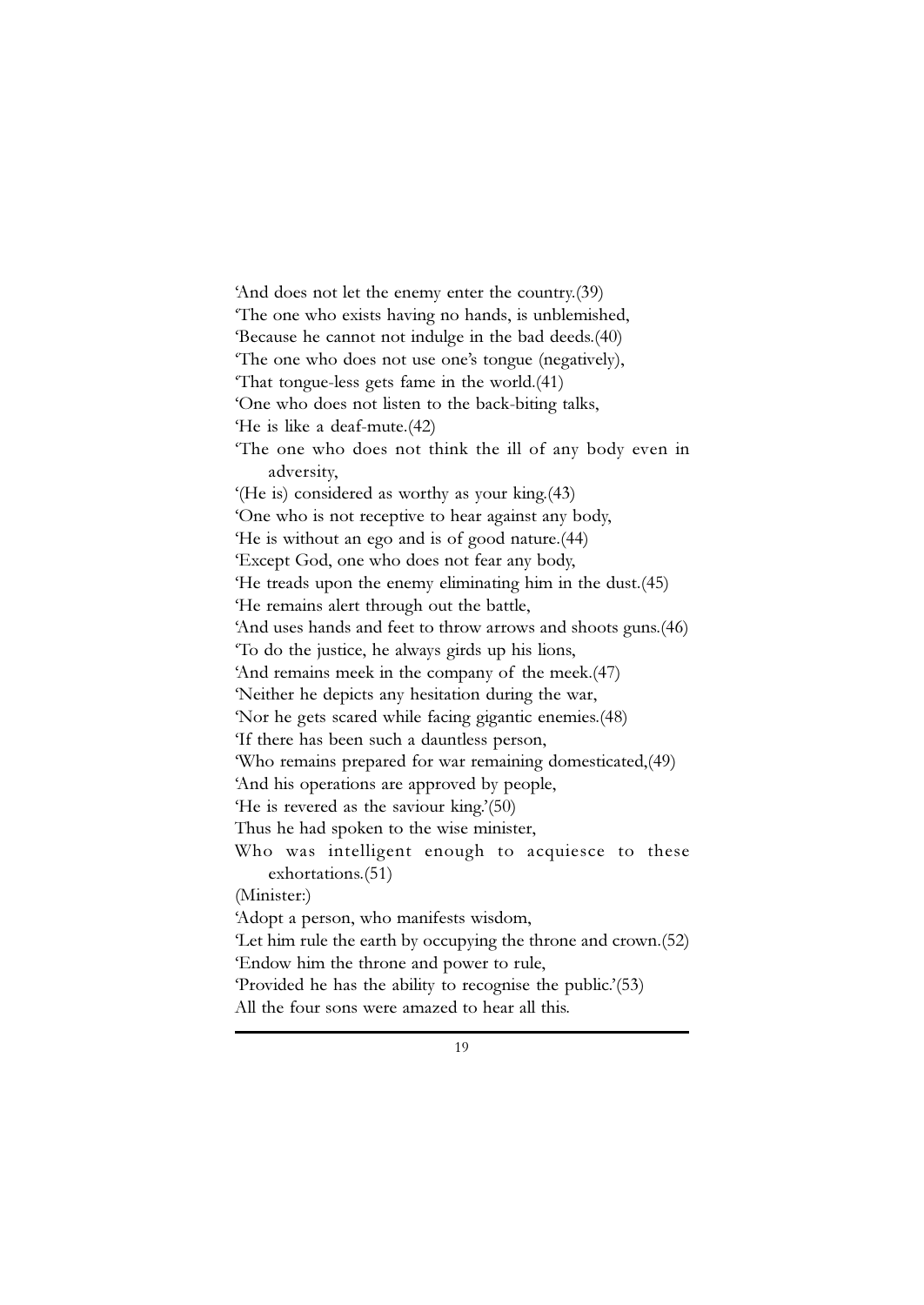Who will pick the ball now? They pondered.(54) One, whose intelligence supports him, And whose desires are fulfilled.(55) (The poet says), "Oh! Saki, bring me the cup full of eyes-exhilarator, Which restores the youthful vigour in a hundred year old.(57) Tale Three - Completed

\*\*\*\*\*\*\*\*\*\*\*\*\*\*\*\*\*\*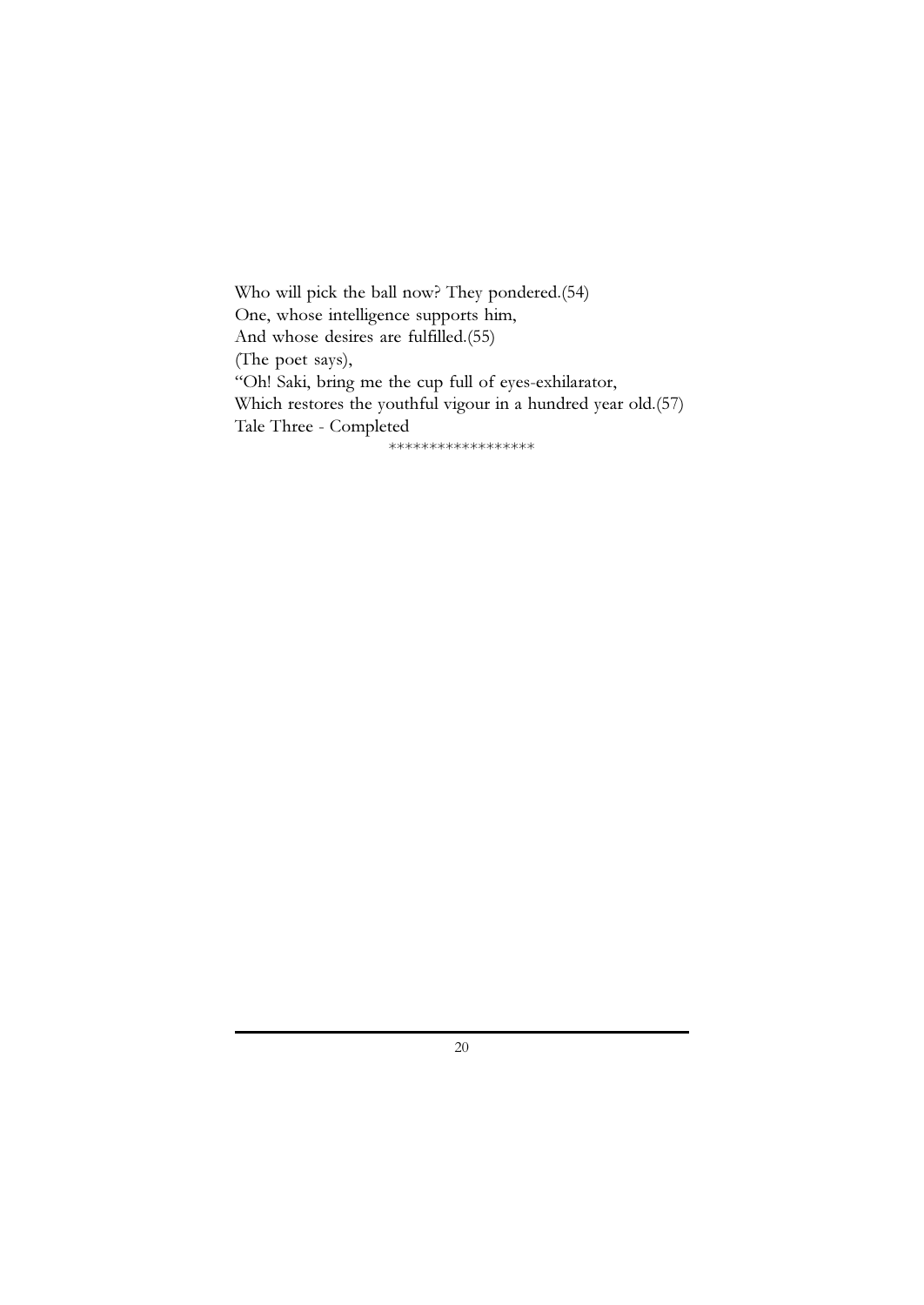#### Hikayat - Tale Four

#### Glory to God

The Provider of Living is benevolent, He is kind and leads kindly-light.(1) He is heartening, creates intelligence and renders justice. Makes us believer and, with subsistence, facilitates our existence.(2) Now listen to the Tale of a kind lady, Who was like a cypress tree standing on the bank of a rivulet in the garden.(3) Her father ruled over a kingdom in the north. He was sweet spoken and possessed kind nature.(4) They all came to bathe in the (river) Ganga. Like an arrow out of a bow, they were very swift.(5) He (King) thought about her betrothal, 'If she revelled some one, I will bequeath her to him.'(6) He pronounced, 'O, my kind daughter, 'If you fancy some one, let me know.'(7) She was conferred a higher status, So that she looked like the moon shining on Yaman.(8) The musical drums (instruments) were unveiled, And the king awaited to hear her reply in consent.(9) Because there had come many kings and kins of kings, Who were quite adept in the strategies of war.(10) (King asked), 'If there is any one of your liking, 'He will become as my son-in-law.'(11) She encountered many princes, But, on account of their feats, she did not like any.(12) At last came the one called Subhat Singh, Whom she preferred as he roared like a crocodile.(13) All the handsome princes were called forward, And asked to take their seats around the court.(14)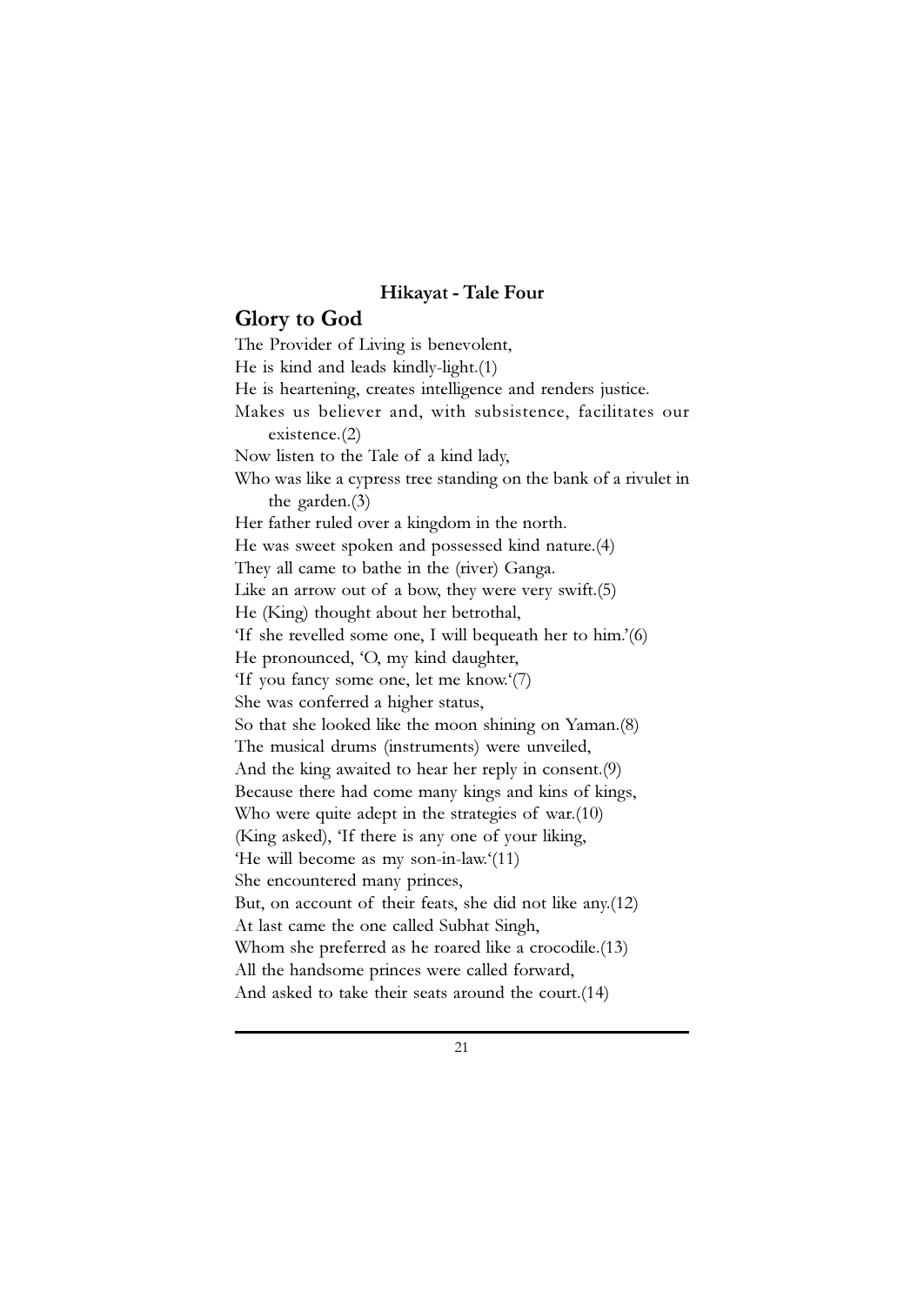(The king asked), 'Oh, my kind daughter, 'Do you like any one of them, the discoveries of mine.'(15) The person with Juneau (priest with sacred thread of Hindus) was sent forward, To speak to those princes from the north.(16) But the girl, whose name was addressed as Bachtramati, And was like sun on the earth and moon in the sky,(17) Spoke, 'None from them suits my eyes.' (King) 'Then, you the gifted one, judge the ones from (the other side).(18) 'Those ones with delicate features, look at them again.' But there was none of her heart's liking.(19) The selection of would-be husband was abandoned, And the organisers departed closing the doors.(20) The next day came, the King with golden shield, Which was shinning like the pearls.(21) On the second day the princes were invited again, And they adorned the court in a different order.(22) 'Oh, my cherished one, look at those faces, 'Whom so ever you like, you will be wedded to.'(23) 'In the courtyard, she entered the enclosure, which was bedecked like a flower-vase.(24) She strolled through the numerous princes, Like a red rose surmounts during the spring.(25) She captured the hearts of many princes so much, That a number of them fell flat on the ground.(26) They were taunted, 'This one, the lady, who is present here, 'Is the daughter of the King of the North.(27) 'Bachtramati is such a daughter, 'Who shines in the sky like a fairy.(28) 'She has come for the selection of her would-be husband, 'Even the gods praise her because her body is as pretty as godesses.29)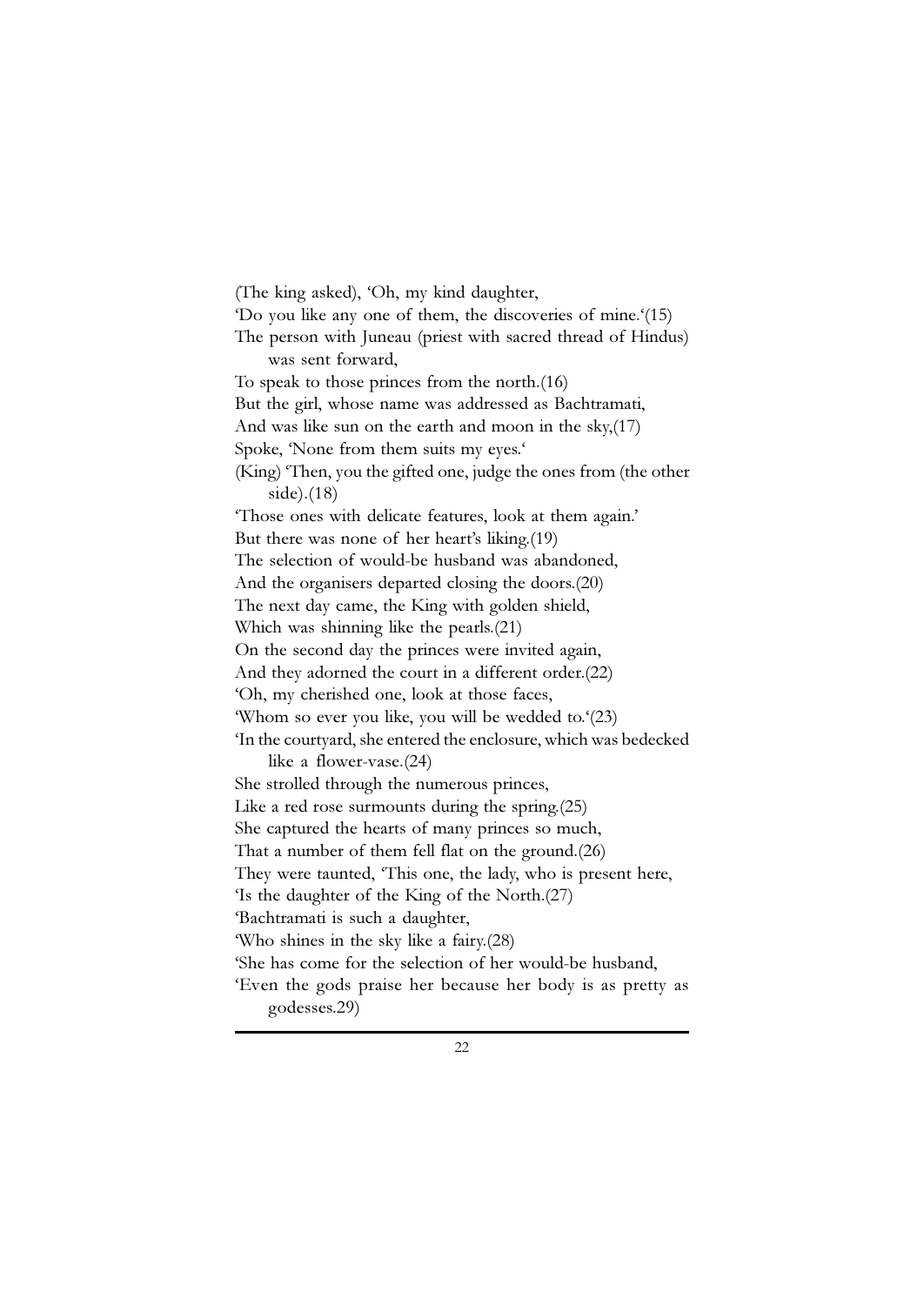'That one, whose luck would be sympathetic to him, 'Could only secure this moonlit night beauty.'(30) But she selected the prince called Subhat Singh, Who was gentle in nature and was an enlightened man.(31) He was sent a knowledgeable Counsellor, (Who pleaded,) 'Oh you the brilliant one,(32) 'Here is she, who is delicate like the leaf of a flower, 'She is suitable for you and you accept her (as your wife).(33) (He replied,) 'There, I already have a wife, 'Whose eyes are as beautiful as the ones of a she-deer.(34) 'Consequently, I cannot accept her, 'As I am under command and oath of Quran and Rasool.'(35) When her ears discerned such talks, Then, that delicate damsel, flew into rage.(36) (She announced,) 'Who-so-ever wins in the war, 'Will take me and become the ruler of her kingdom.'(37) She started to prepare for the war immediately, And put the steel armour on her body.(38) She occupied a chariot, which was like the full moon. She girded a sword and picked up effective arrows.(39) She entered the battlefield like a roaring lion, As she was lion hearted, the killer of lions and of great courage.(40) With steel armours on her body, she fought valiantly, She tried to win with the help of arrows and guns.(41) In the rain storm of arrows, Most of the soldiers were killed.(42) The intensity of arrows and guns was so great, That most of the men were annihilated.(43) A Raja called Gaj Singh came into the battlefield, As swiftly as an arrow from the bow or a shot from the gun.(44) He came in like an inebriated giant, He was like an elephant, and had a knobbed-head club in his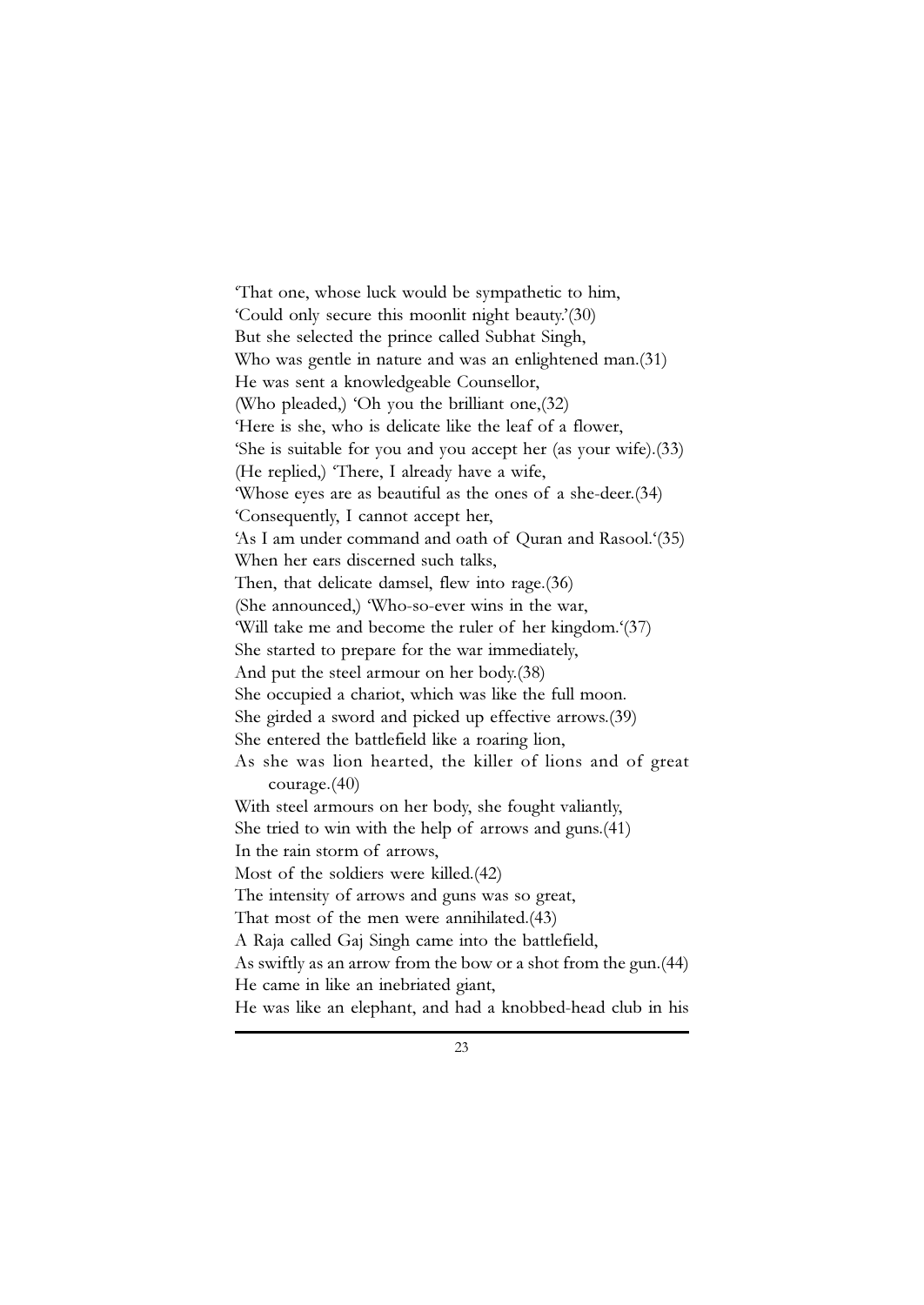#### hand.(45)

She shot only one arrow towards that gentleman, And Gaj Singh fell down from his horse.(46) Another Raja, Ran Singh, full of wrath came forward, And flew like a moth approaching the naked light (to burn).(47) But when the lion-hearted brandished the sword, Ran Singh fell flat like a cypress tree in the garden.(48) There was one Raja of Amber and the other of Jodhpur, The woman with body radiating like pearls came forward,(49) When they hit her shield with great force, The fire sparks flashed out gleaming like gems.(50) Then the ruler of Boondi, with great vigour and force, came forward, Like a lion proceeds to pounce upon the deer.(51) But she hit an arrow right throw his eyes, And he fell down like a branch from the tree.(52) The fourth Ruler, Jai Singh, jumped into the battlefield, As, internally with rage, he was behaving like the Caucasian Mountain,(53) And this fourth one faced the same end. After Jai Singh, no body took courage to come forward.(54) Then came a European and the one belonging to Pland (Poland), And they pounced forward like lions.(55) The third one, an Englishman, radiated like the sun, And the fourth one, a Negro, came out like a crocodile emerging from water.(56) She hit one with a spear, punched the other, Treaded upon the third and knocked the fourth with the shield.(57) All the four fell flat and could not get up, And their souls flew towards celestial heights.(58) Then none other dared to come forward,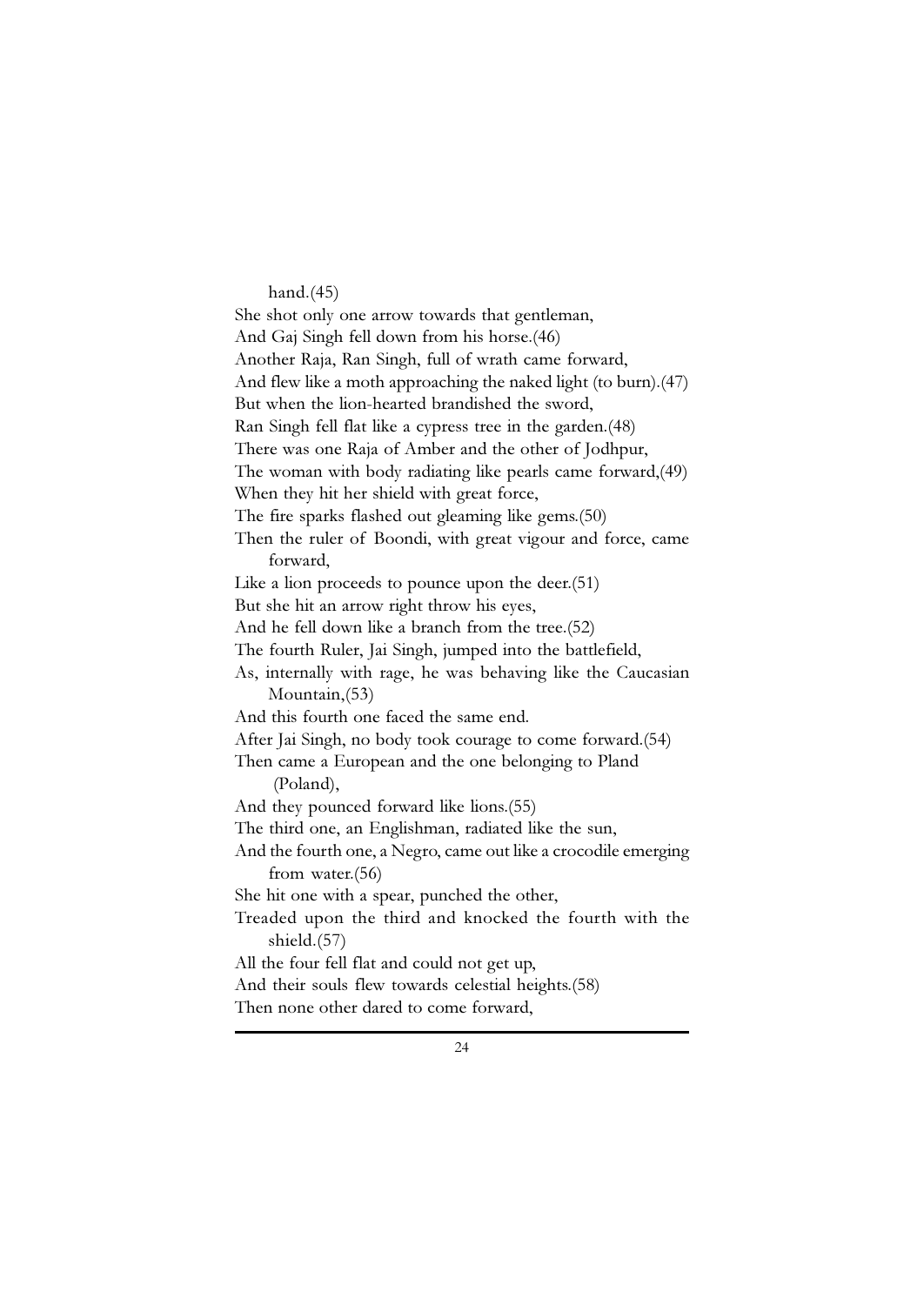Because none dared to face the one who was as courageous as crocodile.(59) When the night king (moon) took over along with his legion (stars), All the troops departed for their abodes.(60) The night broke and, to rescue the light, came the sun, Who occupied the seat like the master of the kingdom.(61) The warriors from both camps penetrated the battlefield, And the shields started to strike the shields.(62) Both the parties entered roaring like clouds, One was getting afflicted and the other seemed annihilating.(63) Because of the arrows showered from all sides, The voices of the distressed ones were emanating from all sides,(64) As the action was predominating through arrows, guns, swords, axes, Spears, lances, steel-arrows and shields.(65) Instantly a giant came, who was as dark as a leech, And who was howling like a lion and excited like an elephant.(66) He was throwing the arrows like rainstorm, And his sword was radiating like the lightening in the clouds.(67) The echoes from the drum blared their sounds, And the humanity was forced to face death.(68) Whenever the arrows were shot, They went through thousands of brave chests.(69) But when a great number of arrows were discharged, The giant fell down like the attic of a lofty mansion.(70) Another giant flew in like kite to participate in the fight, It was as big as a lion and as fast as an antelope.(71) He was hit hard, injured with a missile, and was toppled over, Like an uprooted tree.(72)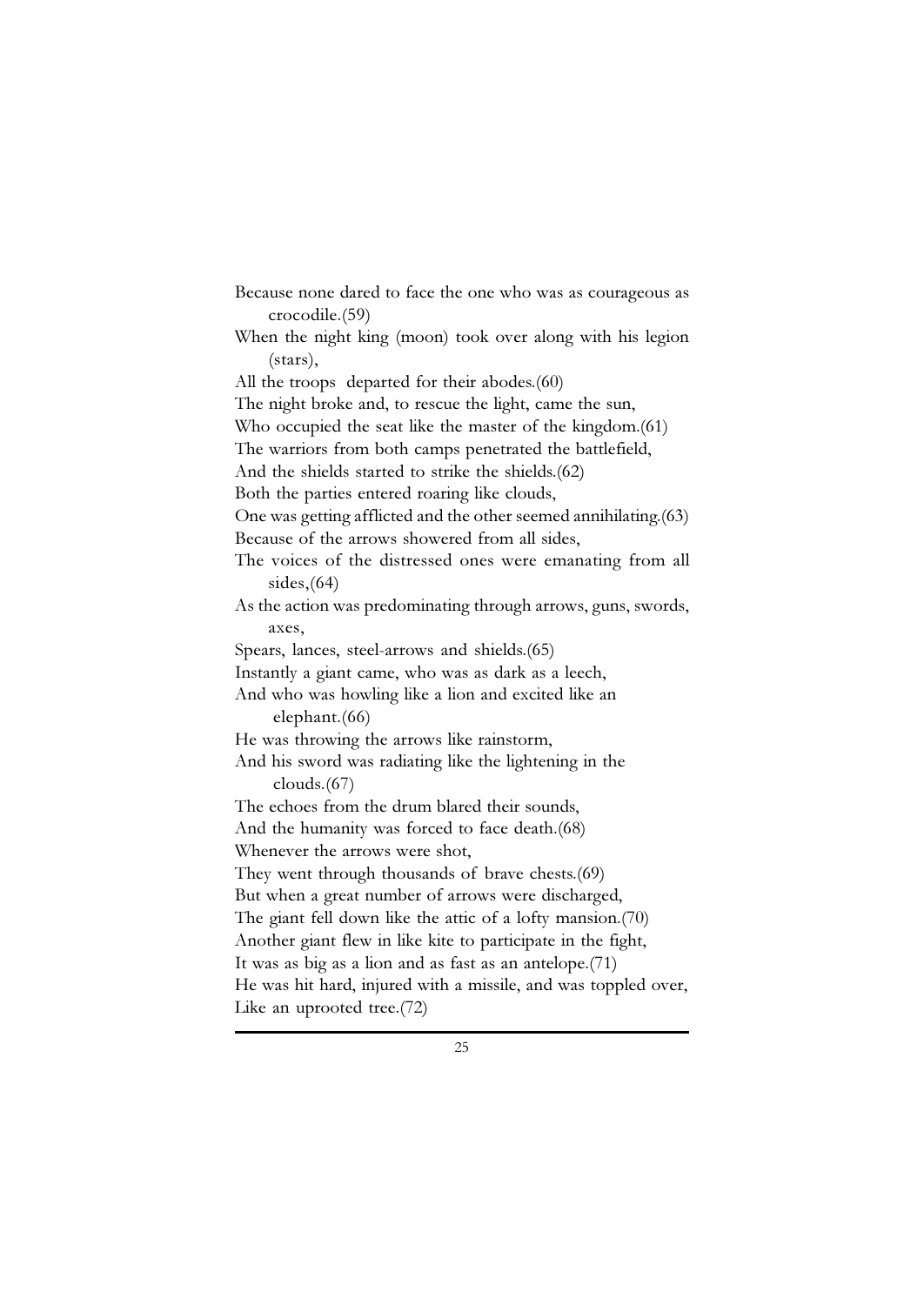None else dared to indulge in the confrontation, As the Chandra Mukhi was bent to fight out any body.(73) The King of China dislodged the crown from his head, As the devil of the darkness took over.(74) The night fell taking with her, her own army (stars), And commenced her own game plan.(75) 'Alas, alas,' the princes lamented, 'How sad the moments of our lives have come?'(76) On the next day when the light commenced to unfold, And the light-expanding king (the sun) took its seat.(77) Then the armies of both the sides took positions, And started to shower the arrows and the gun shots.(78) The arrows with bad intentions flew far more, And it enhanced the wrath at the receiving end.(79) Most of the armies were annihilated. One person was spared and he was Subhat Singh.(80) He was asked, 'Oh, You, Rustam, the Valiant of the Universe, 'Either you accept me or take up the bow to fight with me.'(81) He flew into the rage like a lion, He said, 'Listen, Oh damsel, I will not show my back in the fight. $(82)$ In great gusto he put on an armoured suit. And that lion hearted came forward like an alligator.(83) Walking like a majestic lion, he advanced, And began to emit arrows like a rain storm.(84) Swiftly moving his hands to the right and to the left, He used the Chinese bow, which thundered the skies.(85) Who-so-ever was struck with his spear, He was torn either into two or four pieces.(86) She wanted to grab him like a vulture seizes its prey, And a red reptile wrapped around a valiant man.(87) The intensity of the arrows was so great, That the soil got drenched with the blood.(88)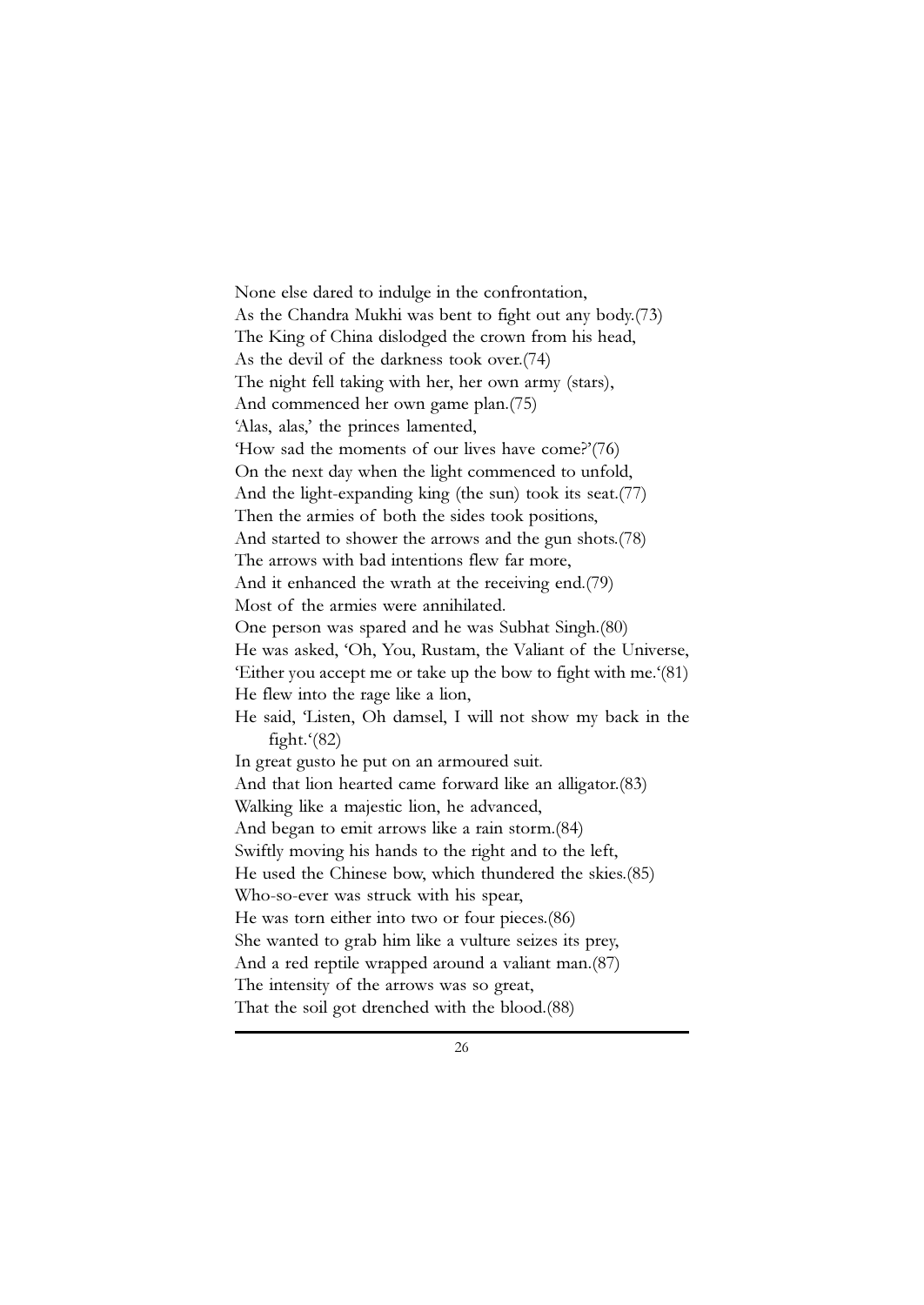All day the arrows were showered, But none came out to be victorious.(89) The brave ones became weary with tiredness, And started to fell flat on the barren land.(90) The Emperor, the Great, of Rome (sun) covered its face, And other King (moon) coolly took over the reign.(91) In this war, none attained the comfort, And both sides were felling flat like the dead bodies.(92) But next day again both became vivacious, And like crocodiles pounced upon each other.(93) The bodies of both sides were torn apart, And their chests were laden with blood.(94) They came dancing like black crocodiles, And octopuses of the country of Bangash.(95) The lopsided, black, and spotted horses, Came in dancing like the peacocks.(96) Various types of armours, Were torn apart into pieces in the fight.(97) The intensity of the arrows was so fierce, That fire started to emanate from the shields.(98) The braves commenced dancing like the lions, And with the hoofs of the horses, the soil looked like the back of leopard.(99) The fire was let loose with the showers of the arrows so much, That the intellect abandoned the minds, and the senses took their leave.(100) Both sides were absorbed to such an extent, That their scabbards became swordless and the quivers were all emptied.(101) From morning till evening they continued fighting, As they did not have time to take meals, they fell flat.(102) And the tiredness had ousted them absolutely, Because they had been fighting like two lions, two vultures or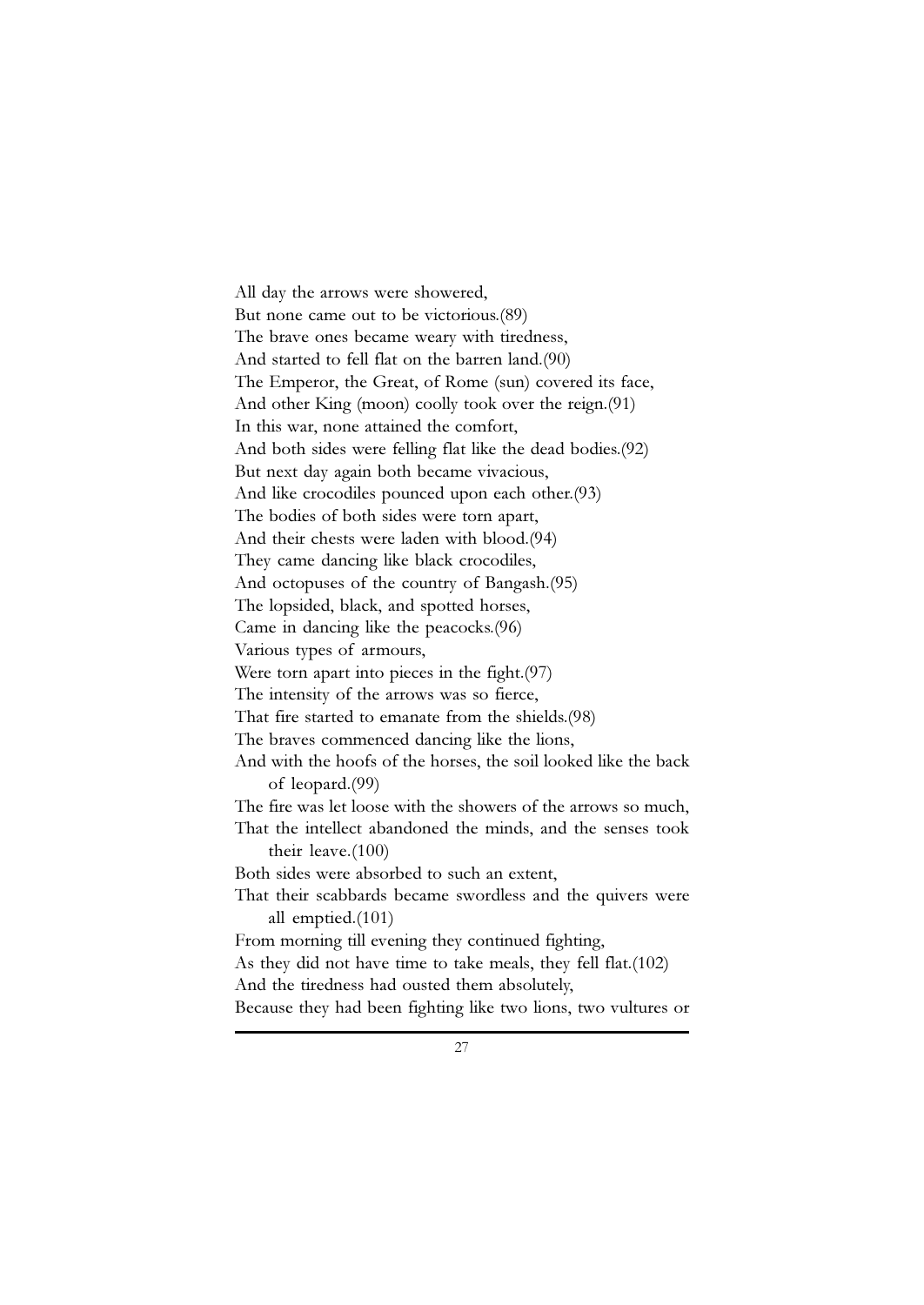#### two leopards.(103)

When the slave took away the golden crest (sun set). And the universe was enveloped in the darkness,(104) Then on the third day the sun triumphed and came out, And, like moon, everything became visible.(105) Once again, at the site of the war, they became alert, And commenced to throw arrows and shoot the guns.(106) The fight flared again, And twelve thousand elephants were destroyed.(107) Seven hundred thousand horses were killed, And all the stalwart young men were eliminated.(108) All the horses, the ones from Sindh, Arabia and Iraq, Which were very fast, were annihilated.(109) Many lion-hearted valiant persons were exterminated, Who, at the time of need, showed exceptional courage.(110) Two clouds (of fighters) came roaring, Their action flew blood to the highest skies.(111) Hue and cry was raised in the fields, And the earth was trampled over by the hoofs of the horses.(112) Flying like wind, the horses had the steel hoofs, Which made the earth look like the back of leopard.(113) In the mean time the lamp of the universe drank the wine from the pitcher (sunset), And endowed the crown on the head of the brother (moon).(114) When the sun appeared on the fourth day, And radiated its golden rays,(115) Then, girding up their lions, They took the bow of the Yaman and shielded their faces.(116) They assimilated their senses, and the rage for fight blew, And they became extremely wrathful.(117) On the fourth day, ten thousand elephants were killed,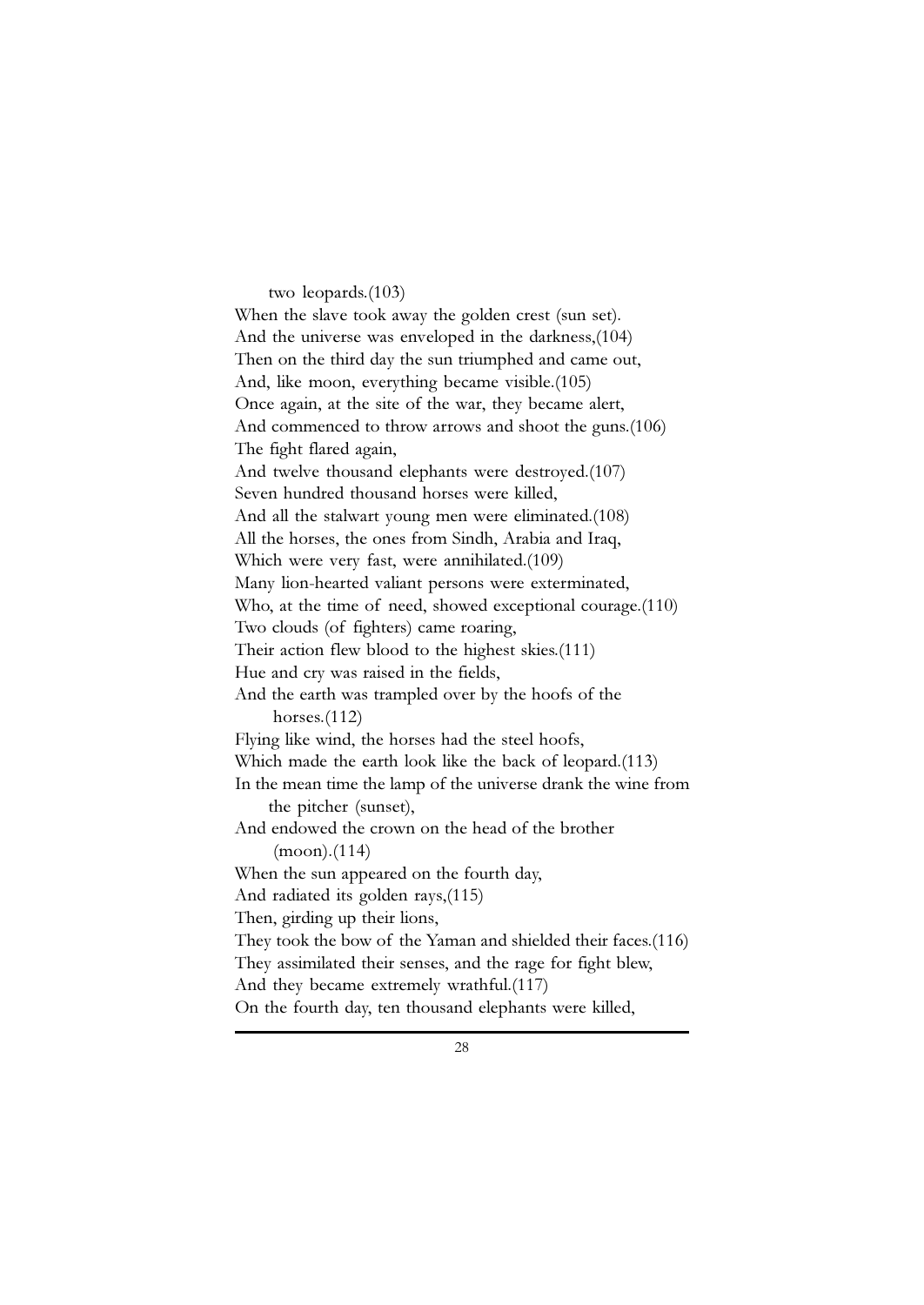And twelve thousand lightening horses were slain.(118) Three hundred thousands of foot-soldiers were liquidated, Who were like the lions and very adept.(119) Four thousands chariots were shattered, And many killers of the lions were decimated, too.(120) Four horses of Subhat Singh were slaughtered, The second arrow pierced through the head of his chariotdriver.(121) The third arrow hit above his eyebrows, And he felt like a snake had been forced out of a treasure.(122) When the fourth arrow was hit, he lost all his consciousness, His determination fled away and forgot his sense of righteousness.(123) As the fourth arrow had penetrated nearby his wind-pipe, And he had fallen on the ground.(124) It became apparent that the man was almost dead, As he had dropped down like an inebriated lion.(125) She stepped out of her chariot, and stepped down on the ground, She looked like very delicate but steadfast.(126) She had a cup of water in her hand, And glided to approach him (Subhat Singh).(127) (She) spoke, 'Oh, You the strange man of Royalty,, 'Why are you lumbering in the blood ridden dust?(128) 'I am the same, your life and love, and you at the prime of your youth, 'Currently, I have come to have a glimpse of you.'(129) (He) said, 'Oh, you the kind hearted, 'Why have you come to this place full of afflictions?'(130) (She,) 'If you were dead, I would have come to take your body., 'But, as you are still alive, I would like to thank the Almighty.'(131) He embraced her with soft-spoken oration, And said, 'Oh you the one with such exquisite body,(132)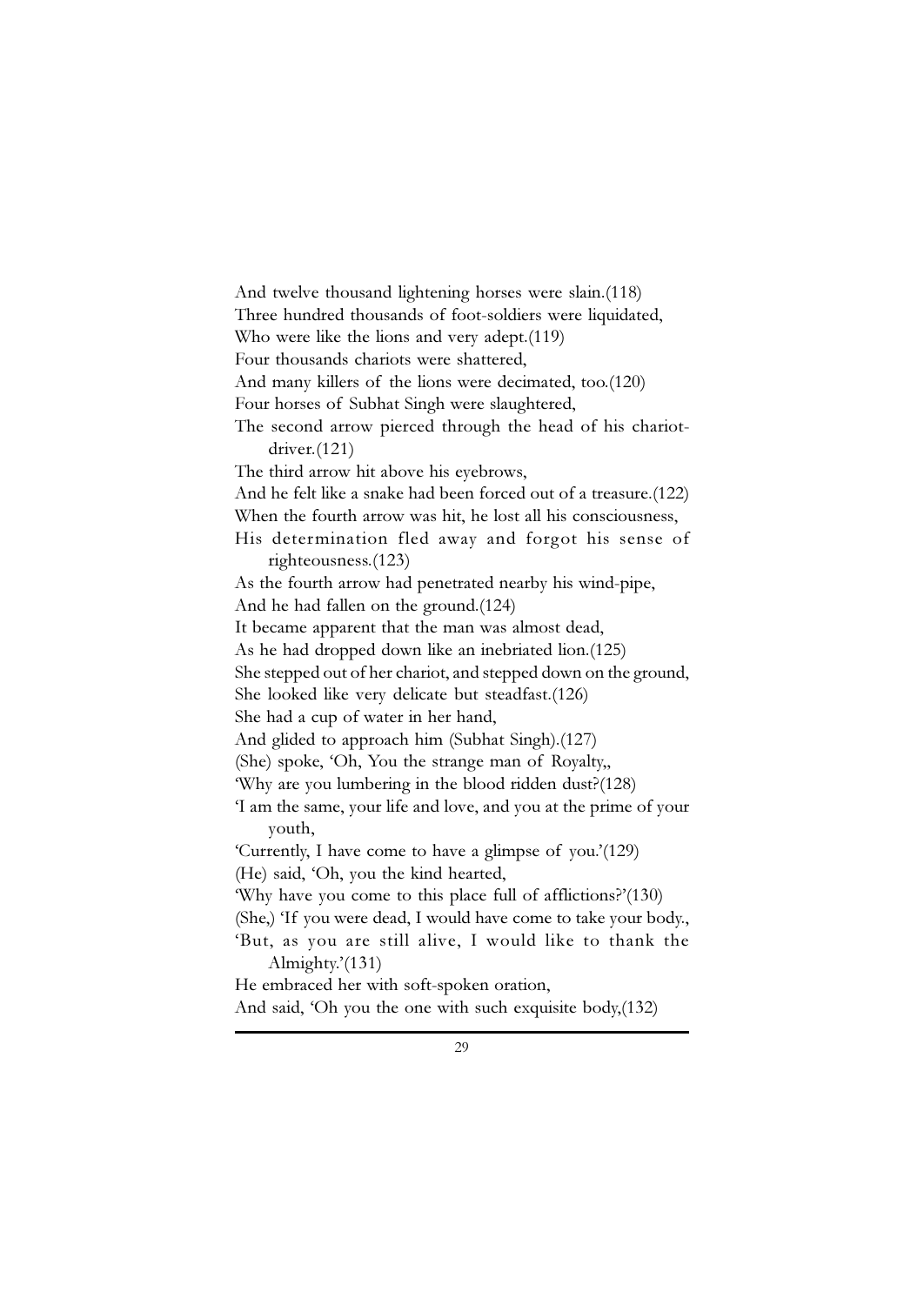'What ever you desire, tell me, I will grant,

'Because, Oh, the lion-hearted, I am a slave to you.'(133)

'Oh, you the toiling-hard in your deeds,

'Take me as your wife and endow me to become a kind woman.'(134)

She stamped her feet on the chest of the earth,

And repeated the custom of her predecessors (married him).(135)

He (Subhat Singh) was laid down on the chariot, and she brought him home,

And the king of kings (her father) beat the drums (in happiness).(136)

With the noise of the drums, when he (Subhat Singh) was awaken,

He asked, 'In whose house, I have been brought in?'(137)

She replied, 'I have won you in the war,

And through the war I have taken you as my husband.'(138) He repented on the unintended words he had spoken,

But what could be done then and he accepted (the

marriage).(139)

(The poet says),

'O, Saki, Give me the cup full of green (liquid),

Which I need at the end of the long day.(140)

Give me so that my heart brims with freshness,

And fetches the pearls out of the depleted soil.(141)

Completed - Tale Four

\*\*\*\*\*\*\*\*\*\*\*\*\*\*\*\*\*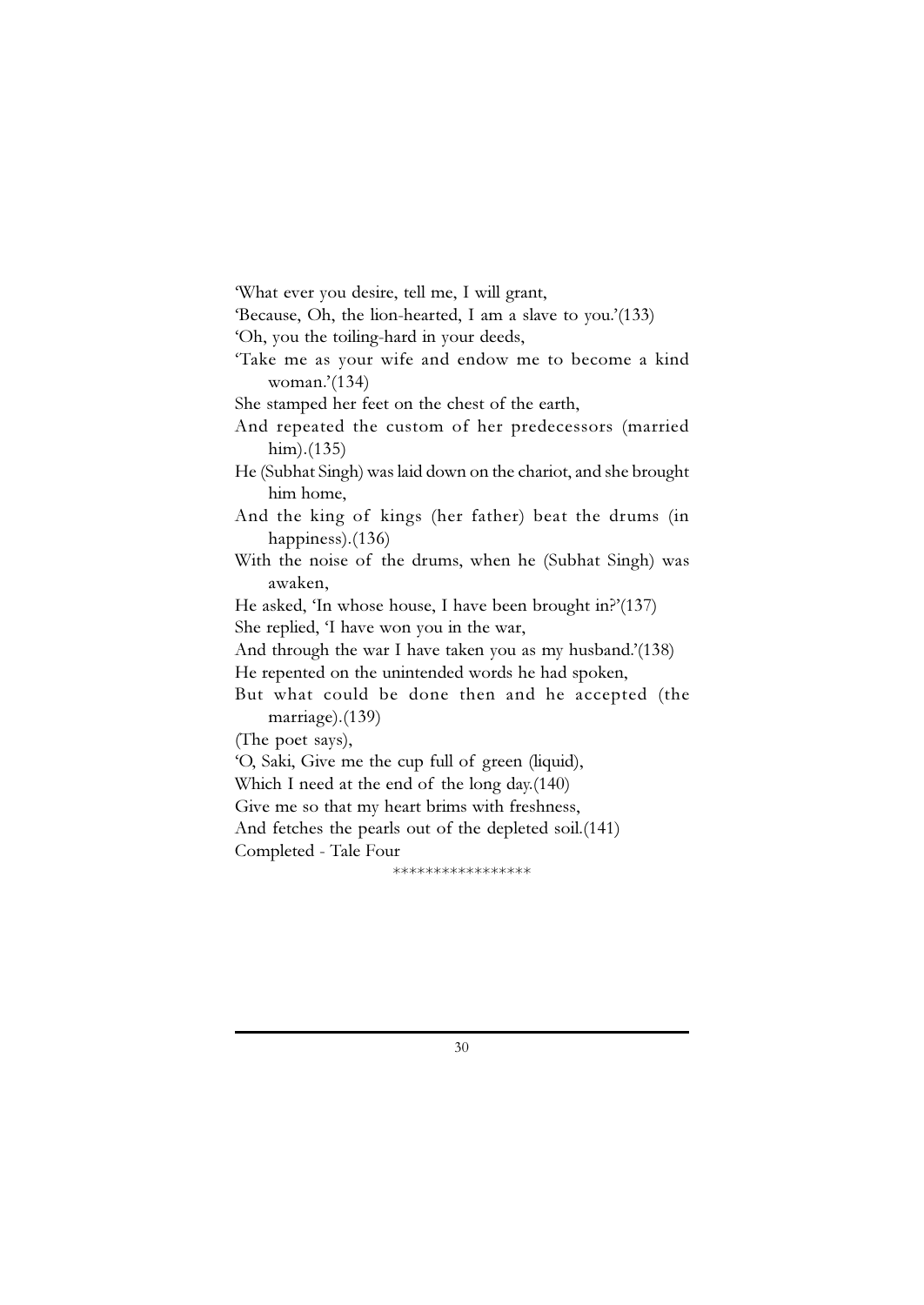#### Hikayat - Tale Five

#### Glory to God

You are my guide and you are my counsellor, You lead us, holding our hands, in both the worlds.<sup>(1)</sup> You are our support and provider. You recognise our deficiency, and are our redeemer.(2) I have heard the Tale of a Quazi, And I have never seen as good a person as him.(3) In his household, there was dame, who was at the prime of her youth. Her coquetry had made the lives of all the people unendurable.(4) On seeing her, lilacs hung their heads down, And the flowers of tulip plants felt their hearts rending.(5) On her sight the Moon became hesitant And, in the passion of jealousy, it diminished half of its brightness.(6) Whenever she strolled out of her house on an errand, The tresses of her hair sneaked around her shoulders like the clusters of hyacinth.(7) If ever she washed her face in the river water, The thorny bones of the fish would turn into flowers.(8) When she looked into the pitcher of water, The water was turned into liquor known as the Wine of Narcissus.(9) She saw a young Raja, Who was very handsome and famous in the world.(10) (She) said, 'Oh! my Raja, let me be besides your throne (make me your Queen).' 11) (The Raja replied), 'First of all you go, slay the head of Quazi, your husband,

'Thereafter, my house will be your abode.'(12)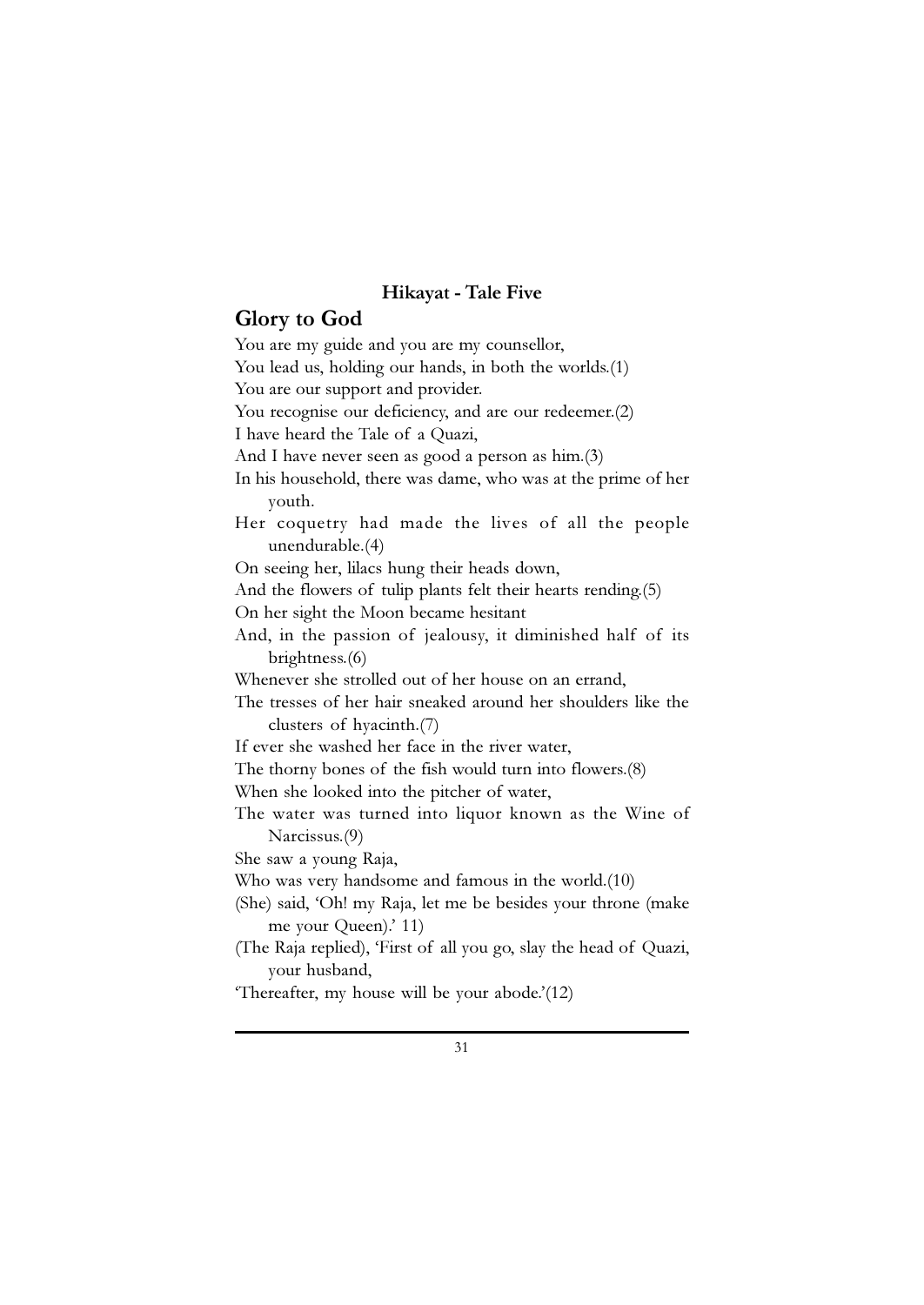Hearing this she concealed the secret in her heart, And did not disclose it to any other woman.(13) She found her husband in deep slumber, She took a sword in her hand and severed his head off.(14) She took the head and went to the place where Sambal Singh (the Raja) was seated.(15) '(Oh! Raja), the way you told me, I have done. 'Here, I put the Quazi's head in front of you.(16) 'Even if you want my head, I can give it to you, 'Because I love you from, both, my heart and soul.(17) 'Oh! my lover, Whatever the word you gave me, you fulfil this very evening. 'Through the winks of your eyes, you have captured my soul. $(18)$ When the Raja looked at the severed-head, he became fearful, And said, 'Oh! You the devilish,(19) 'If you have treated your husband so wickedly, 'Then what would you not do to me?(20) 'I am better off without your friendship, I renounce your fraternity. 'Your deed has dreaded me.'(21) 'You have treated your husband in such a bad manner, 'You may administer your ill-designs on me too.(22) She threw the head there and then, And started to beat her chest and head with her hands.(23) 'You have turned your back on me and God will turn his on you, 'And that will be the day of God's judgement upon you.'(24) Throwing the head there, she returned to her house. Lying besides the dead-body of the Quazi, she went to sleep.(25) (Later, she got up), put dust in her hair, and shouted. 'Oh! My pious friends, get here,(26) 'Some evil man has committed an evil act.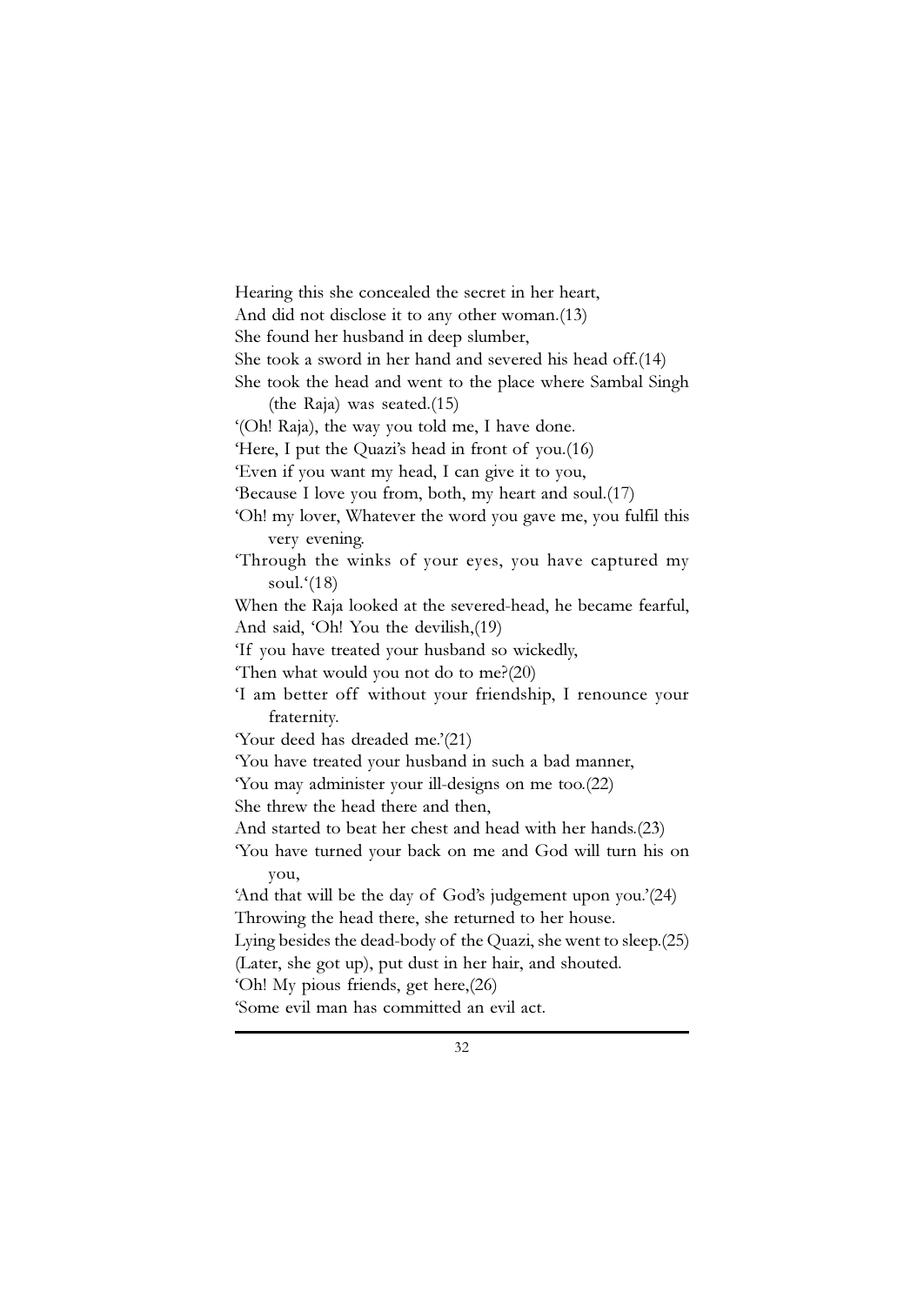'With one stroke he has killed the Quazi.'(27) Following the traces of blood, people started to proceed, And they all took the same path.(28) She brought all the people to that place, Where she had thrown the Quazi's head.(29) The woman convinced the people, That the Raja had killed the Quazi.(30) They (the people) got hold of the Raja and tied him, And brought him there, where the (Emperor) Jehangir was seated on his throne.(31) The Emperor thought, 'If I hand over (the Raja) to the Quazi's wife, 'She will deal with him the way she wanted.'(32) Then he ordered the executioner, 'Slay the head of this man with one hard stroke.'(33) When that young man saw the sword, He started to shake like a huge cypress tree.(34) And whispered (to the woman), 'Whatever bad deed I performed, 'I did it to capture your heart.'(35) Then, winking, he added, 'Oh you the Lady among all the ladies. 'And the Queen among all the Queens,(36) 'If I disobeyed you, I committed a sin. 'I committed this act without thinking and without asking you,(37) 'Now, let me go free. I will obey your command, 'And I say this to swear upon the God.(38) 'I have perpetrated, please forgive me, 'I will remain your slave.'(39) She soliloquised, 'If I kill five hundred Rajas like him, 'Even then Quazi will not come to life.'(40) 'Now when Quazi is dead, why should I kill him too?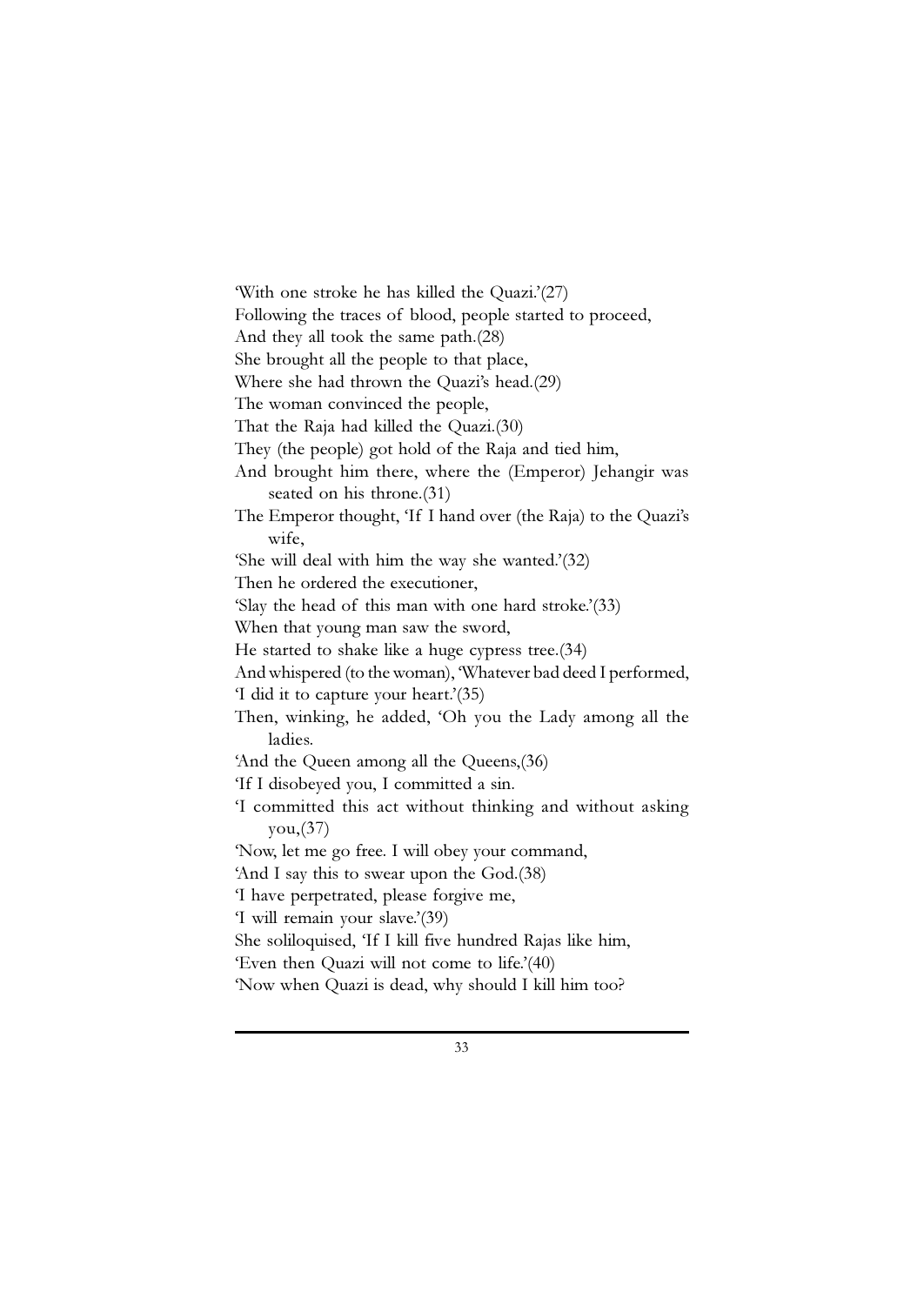'Why should I take the curse of killing him upon myself?(41) 'Wouldn't it be better if I let him go free, 'And proceed on pilgrimage to Kabah at Mecca.'(42) Saying so, she let loose him, Then she went home and collected a few prominent people.(43) She gathered her goods, got ready and preyed, 'Please God, help me to fulfil my ambition.(44) 'I regret that I am going away from my fraternity, 'If I remain alive, I may come back.'(45) She put all her money, jewellery and other precious articles in the bundles, 'And commenced her journey towards the House of Allah at Kabah.'(46) When she had covered three stages of her voyage, She thought of the house of her friend (Raja).(47) At midnight, she returned to his house, Along with all sort of gifts and souvenirs.(48) The people of the world never realised, where had she gone. And no body cared what state of affairs she had been passing through?(49) (The poet says), 'Oh! Saki, Give me the cup full of green (liquid), 'Which I need at the time of my nourishment.(50) 'Give it to me so that I can contemplate, 'As it kindles my thought like an earthen-lamp.'(51)(5) Tale Five – Completed \*\*\*\*\*\*\*\*\*\*\*\*\*\*\*\*\*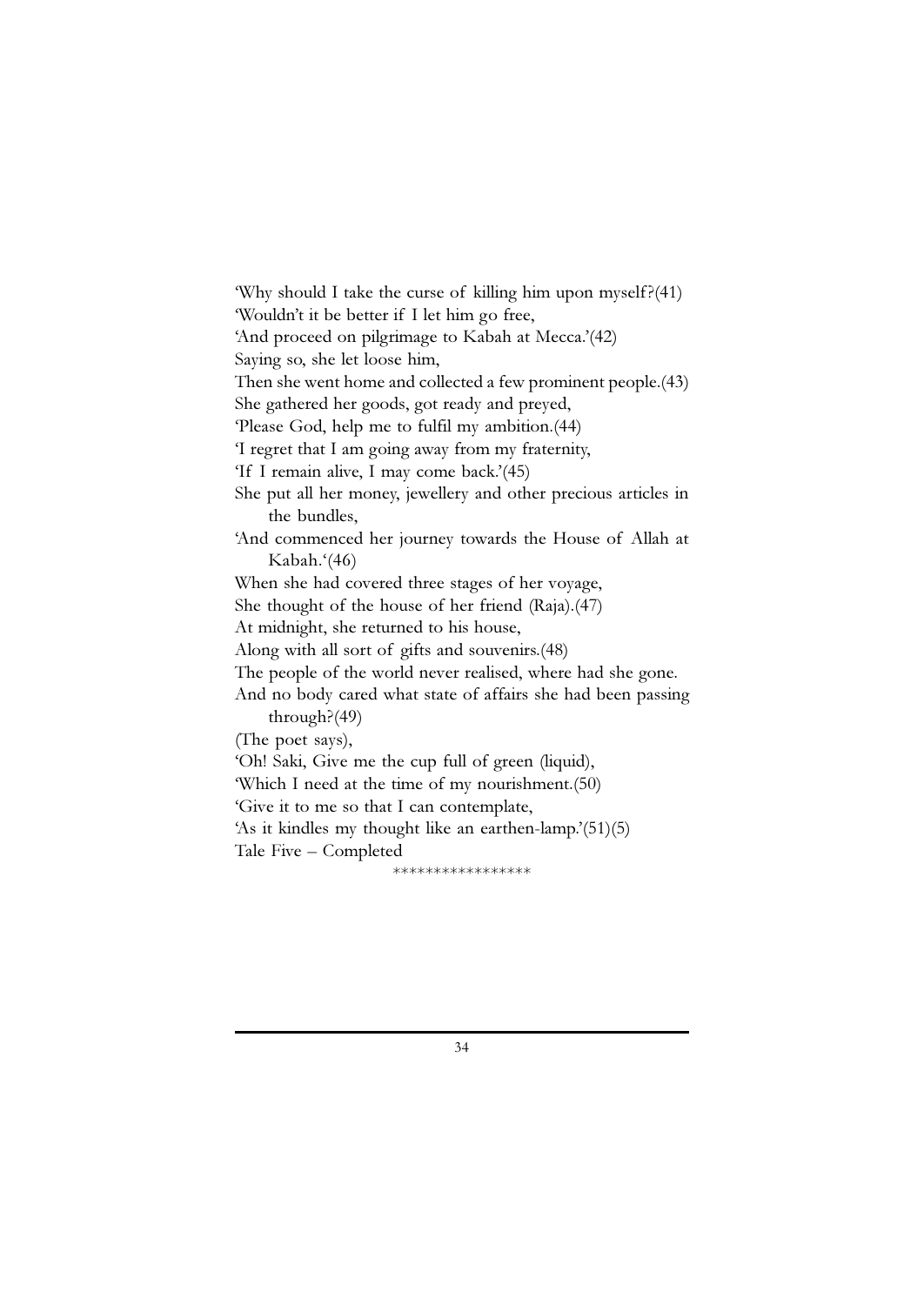#### Hikayat - Tale Six

#### Glory to God

God, Almighty is benevolent in forgiveness, He is Enlightener, Provider and Guide.(1) Neither He has an army nor luxurious living (no servants, no rugs and no materials). God, the Compassionate, is visible and manifested.(2) Now, please listen to the tale of the daughter of a minister. She was very pretty and possessed an enlightened mind.(3) There lived a wandering Prince who had adorned himself with Cap (of honour) from Rome. His splendour matched the sun but his nature was as serene as the Moon.(4) Once, early in the morning he went out hunting. He took with him a hound, a falcon and a hawk.(5) He reached a desolate place of hunting. The Prince killed the lions, leopards and deer.(6) There came another Raja from the South, Who roared like a lion and his face gleamed like the moon.(7) Both the rulers had approached an intricate terrain. Are not the lucky ones only rescued through their swords?(8) Doesn't an auspicious day facilitate one? Who is endowed aid by the God of gods?(9) Both the rulers (seeing each other) flew in the rage, Like the two lions that sprawl over a hunted deer.(10) Thundering like the black clouds both jumped forward. Like the leaves flutter during the dust storm, the arrows started to  $fly(11)$ The arrows flew in such density that, The sky was inundated with vultures.(12) Noises coming through the tips of the spears were piercing, And both were creating havoc in the world.(13)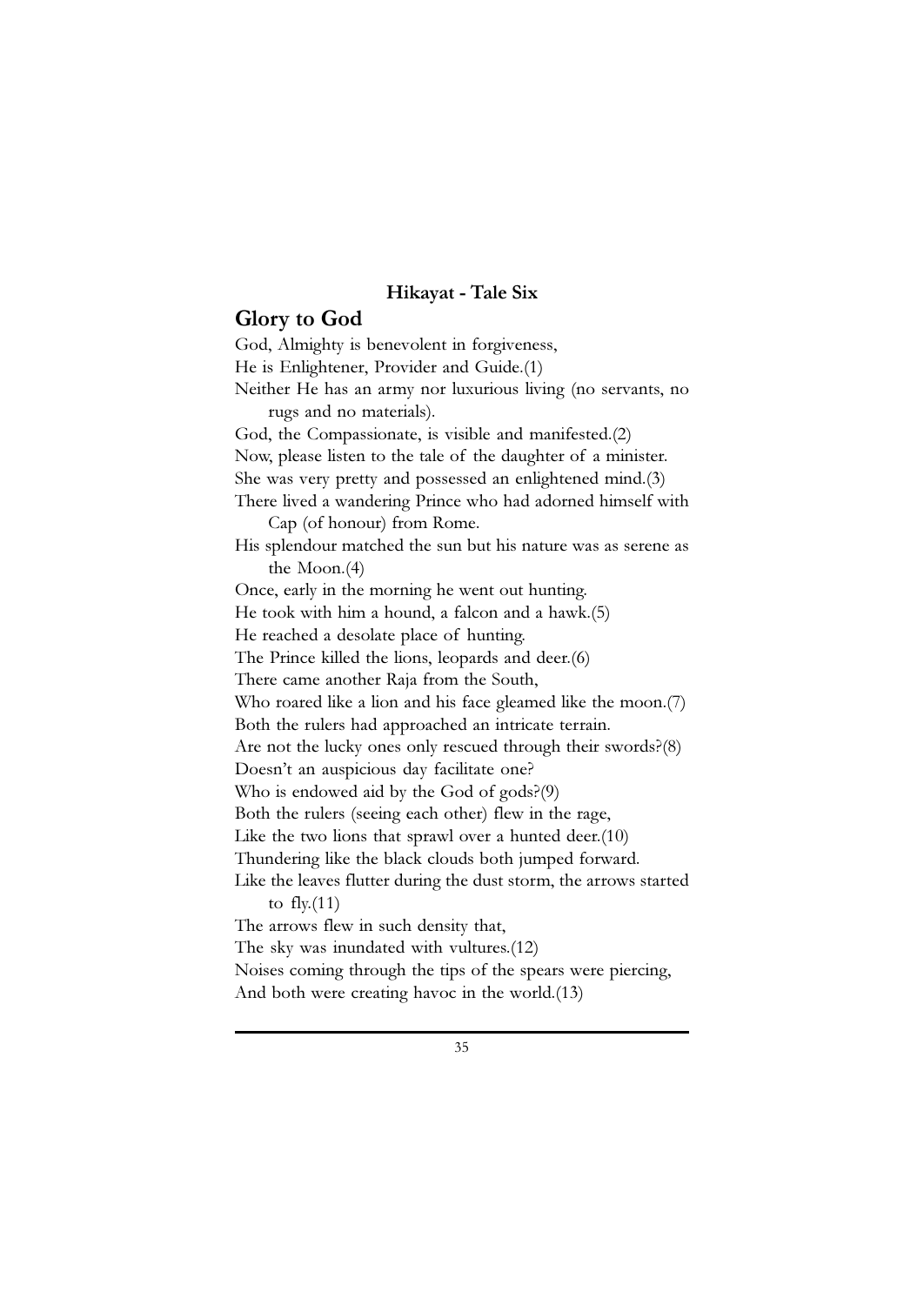They were raising hue and cries, as if, to seek final bliss of Angel of Resurrection, So that, on the doomsday, they attain sanctuary in the heaven.(14) At the end anarchy surrounded the Arabian Army, And western Raja had the victorious day.(15) The Arabian Prince was isolated, When the sun set in the evening.(16) As he had lost all his power, he tried to escape, But could not, he surrendered and become a prisoner.(17) The Prince was tied down and taken to the Raja, The same way as Rahu, the demon planet, captured the moon.(18) Although the news of the Prince's arrest reached his household, In spite of hard efforts Prince could not be rescued.(19) The wise ones assembled in the Court, And talked over the shame (of the Prince's apprehension).(20) When the daughter of the Minister heard the news, She girded up her lions and tucked the arrows in there.(21) Adoring the dress of the country of Rome, She mounted the horse.(22) Galloping in the winds, she approached the Raja of the West, With Kiani Clan's quiver full of arrows at her back.(23) She faced the Raja with great courage, But she, who used to roar like the thundering clouds and carnivorous lions,(24) Bowed in greeting and said, 'Oh! You the fortunate Raja, 'Worthy of Royal Throne and the Royal Canopy.(25) 'My grass-cutters had come to shear the grass, 'They were riding hundreds of horses and one of them looked like the Prince.(26) 'You better send them back,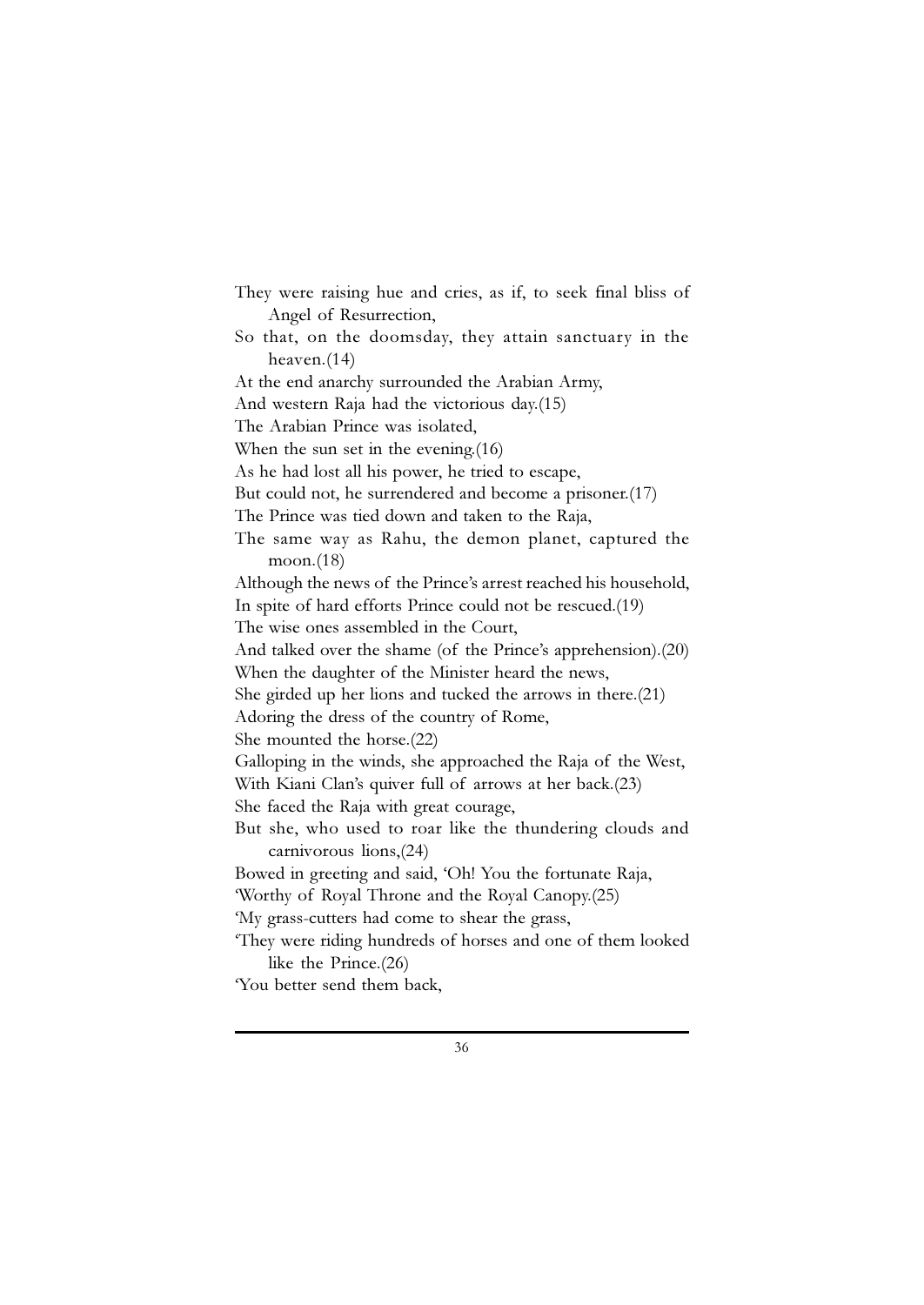"Otherwise, there will be a call for your death.(27) "If my King heard this from me, "He would come to uproot you."(28) The Raja of iron will heard this, And started to tremble like the leaves of jasmine shrubs.(29) The Raja thought, 'If these grass-cutters had given such a tough fight, 'Then their King must a very brave man.(30) 'I did not perceive that their King was so brave, 'That he would drag me, even, out of hell.'(31) The Raja called his Counsellors, And had a secret conversation with them,(32) 'Oh! My Counsellors, you have seen the grass-cutters fighting so vigorously, 'And the havoc they had brought to this God's country.(33) 'God forbid, if that King raided, then this country would be ruined. 'I should return the grass-cutters to this lucky one.'(34) The Raja immediately called the tied-up grass-cutter (the Prince), Invited him besides him and, then, handed him over (to the woman).(35) (She said to the Prince), 'You have easily attained the freedom, 'Now you apprehend them (Raja and his Councillors). I love you more than my life'.(36) She held the folds of her turban with one hand, And put the other hand on the scabbard of her sword,(37) She gave four lashes to each one of them (the grass-cutters), And said, 'You, the ignorant, you don't know anything.(38) 'You have come here where there is no grass to cut. 'The God only is my witness,'(39) 'God is my Protector,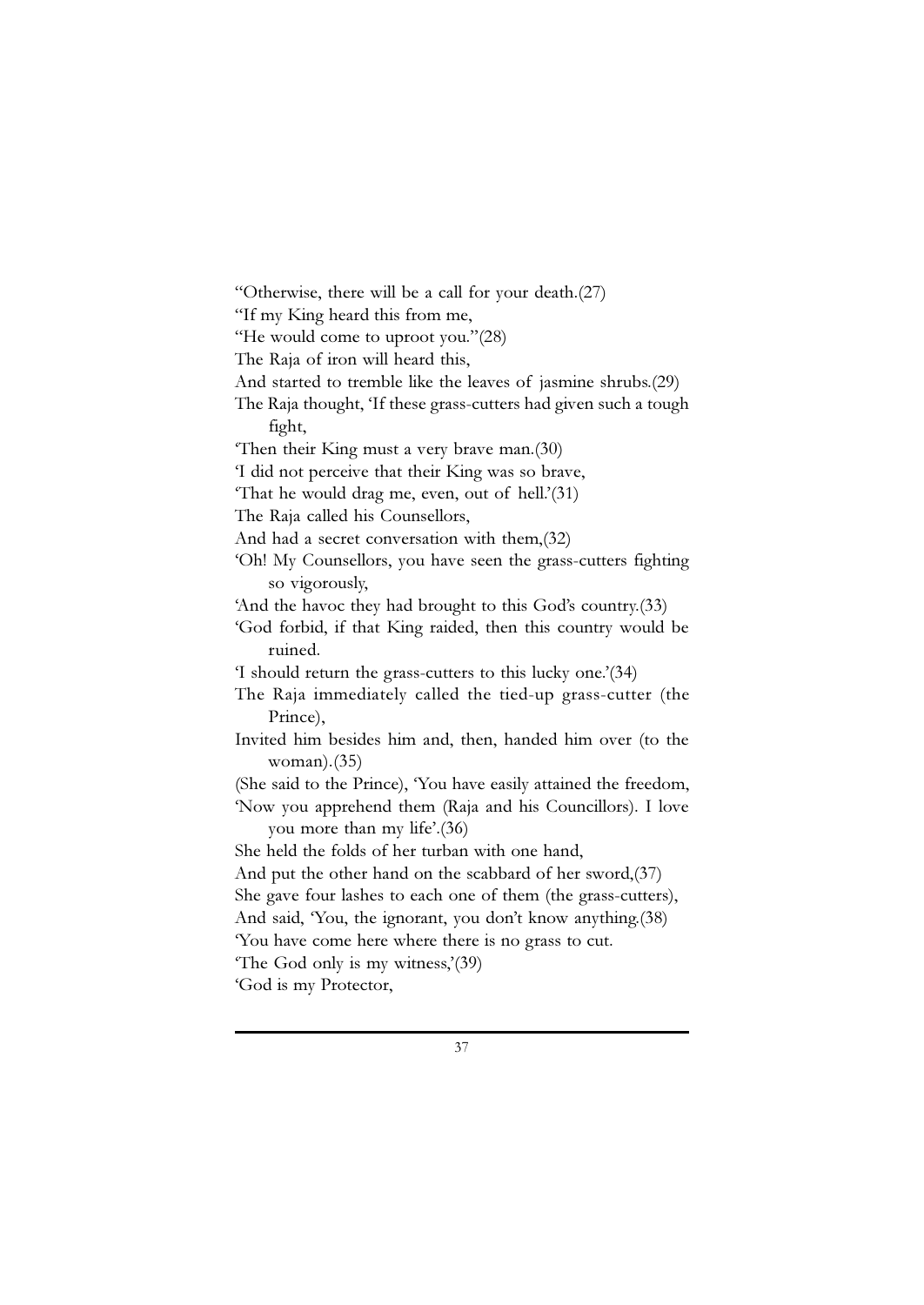'He is Forgiver and, I am sure, He will excuse my lie.'(40) After gaining freedom for his sovereign, She left that place for her own abode.(41) (The poet says), 'Oh! Saki, give me green wine to drink, Because the Master of the Intellect prevails all over.(42) 'Saki! Give me the cup full of greenish (liquid), "Which soothes during the wars and the lonely nights."(42) Tale Six – Complete \*\*\*\*\*\*\*\*\*\*\*\*\*\*\*\*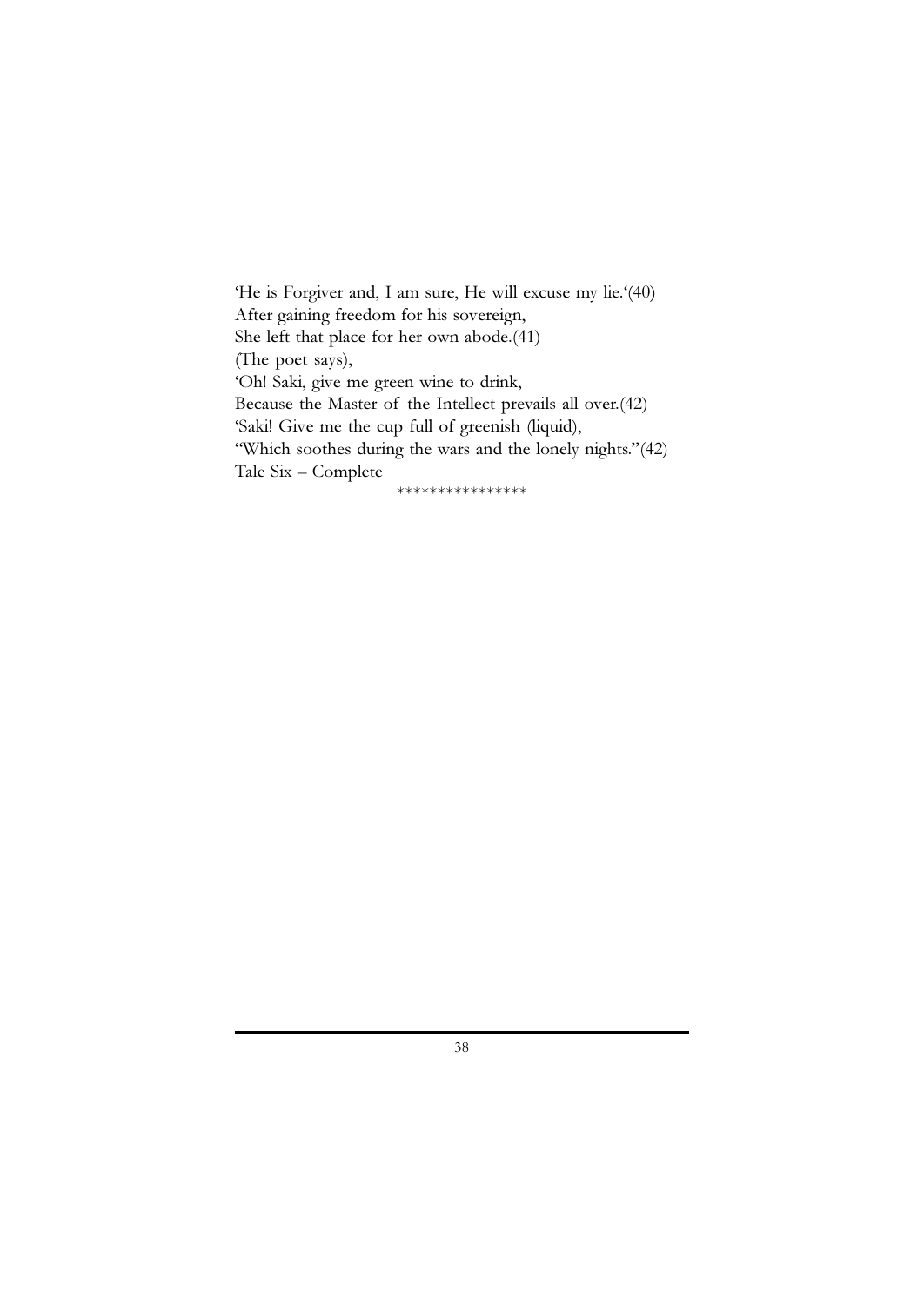# Hikayat - Tale Seven

## Glory to God

God is all-benevolent, He is luminously manifest and dominates all the domains.(1) His will prevails, and his blessedness is splendid, And the splendid blessedness is epitome of sagacity.(2) When Asphand Yaar departed from this world taking all his belongings (deeds) with him, He conferred the sovereignty to his son, Bahmin.(3) That Bahmin had a daughter, who was like the wings of phoenix. And she was elegantly graceful and quite affluent (4) When Bahmin, as well, departed from this world facing his destiny, He bestowed the sovereignty to his daughter.(5) She was the one, who was like the phoenix of Rome, Spread over to progress like the spring season.(6) When fourteen years had gone by and she became teen-ager, Her charm gained the full swing.(7) She reached the same stage, As the rose flower which bloomed in the garden.(8) Her beauty enchanted like the blue bird that scintillated in the spring, And like the moon that adorned itself in joyous weather.(9) The childlike innocence was still depicting, When the flavour of youth descended on her.(10) When all her childhood flew away, And the spell of adolescence over powered,(11) Then she enthroned herself on the royal seat, And pondered over the regal papers prevalent there.(12) Once she came across an appraiser of diamonds (jeweller), And, taking the advantage of darkness, she took him inside.(13)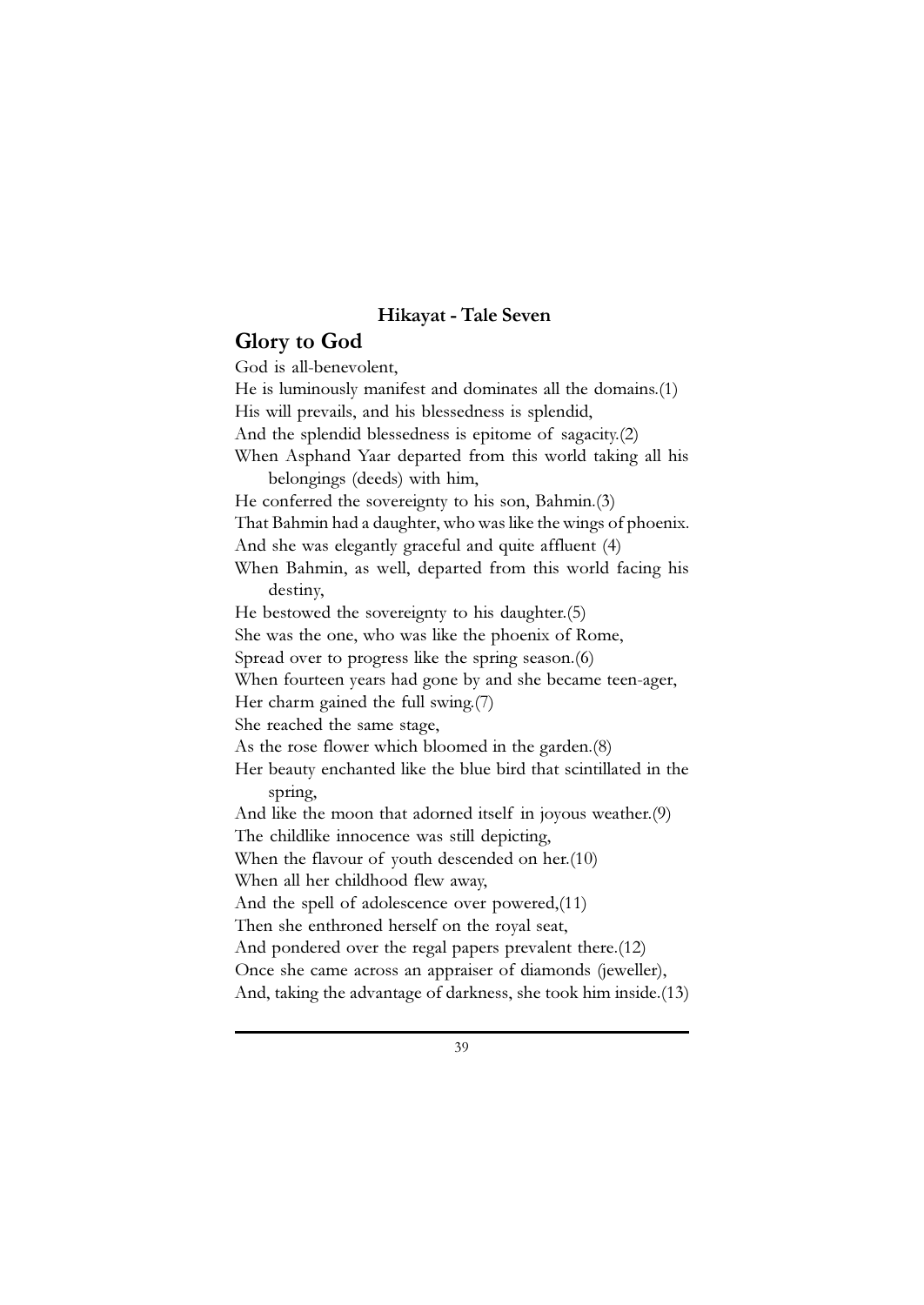She kept him in for two, three, four months, And through the semen of that tycoon, she became pregnant.(14) When nine month have gone by, The delightful lady felt movement of child birth.(15) She gave birth to a milk-sucking Prince, Who would become the ruler and exterminator of the opposing rulers.(16) She had not disclosed the secret of his birth, And had placed him in a box, away from the sight of others.(17) She applied musk and perfumed it in Otto. Then she coated it with saffron, and kindled incense around.(18) After placing a red stone in his hands, She pushed the box into the deep flowing water.(19) Immediately after the launching, she tore off her clothes, And sat down to prey God to protect him.(20) The washermen sitting on the bank of the river, Noticed the box drifting in the river.(21) They decided to fetch the box out, And break it open.(22) Using the power of their arms they pulled the box out, And on its fringes they found lot of precious things.(22) When they opened it using further force, They came across more precious articles.(23) They broke its seal, And inside, they found him dazzling like the moon.(24) The washer men had no children, They thought, 'God has endowed us with a son.'(25) As they had rescued him from the deep water, They thanked God for endowing them such a cherished gift.(26) They brought him up like their son, And went to Mecca on pilgrimage as well.(27)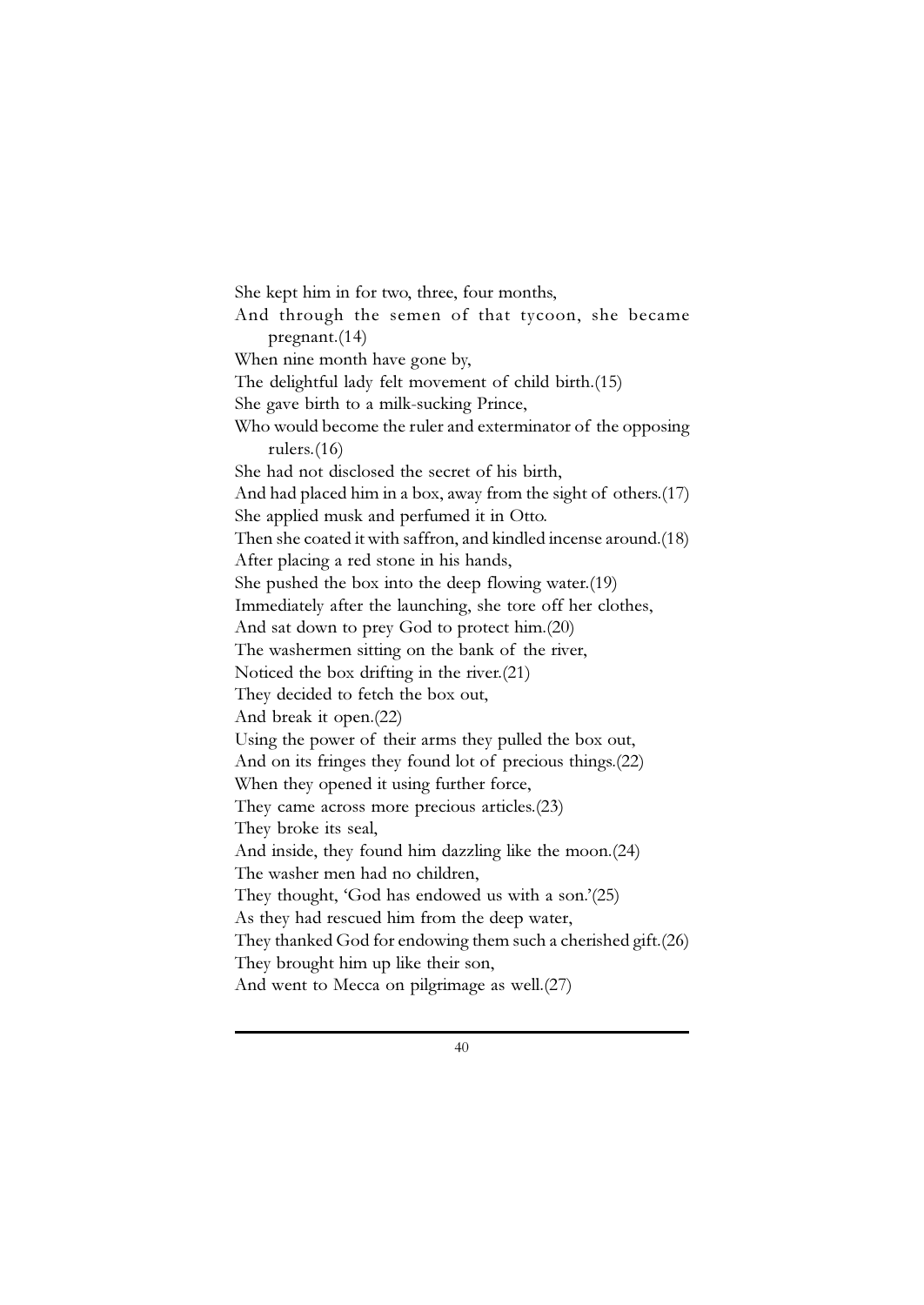When two or three years and a few months had gone past, The daughter of the washer man, brought him to the king's palace.(28) The great phoenix went into deep thought on seeing him, But, then, realised that he was the son of a washer man.(29) He asked, "Oh, you the kind lady, "How did you get a son so handsome in stature, and so sober in habits."(30) She thought, 'It is me only who knows the secret. 'No body else knows what is the truth.'(31) The person wanted to take away her son, and Quickly proceeded to the house of the washerwoman.(32) The washerwoman said, "I will tell you, how did I find him, 'I will narrate to you, how did I discover him.'(34) 'In such a year and at such day, in the evening, 'I performed all this task.(35) 'I got hold of the box in deep water, 'When I opened it, I found him there, and that is the truth.(36) 'On seeing him, I felt the milk dripping out of my breasts, 'And I took both his hands on them.(38) 'Recognising the place, his both the lips opened (to suck milk). 'I never revealed this secret to anybody.'(39) The same wife went to (the king) next day and said, 'In my dream I had a vision of a pious man,(40) '(Who said), "I have endowed you the son, '"I have done so to edify the glory of Kian Clan.'"(41) The king kept the boy at home and Gave him the treasure, gold, diamond and the throne,(42) And said, 'As I have secured him through the river, 'I name him, Darab (the river).(43) 'I bestow upon him the temporal kingdom, 'And I crown him with regal honour and imperial fly-whisk.(44) 'I admire his status,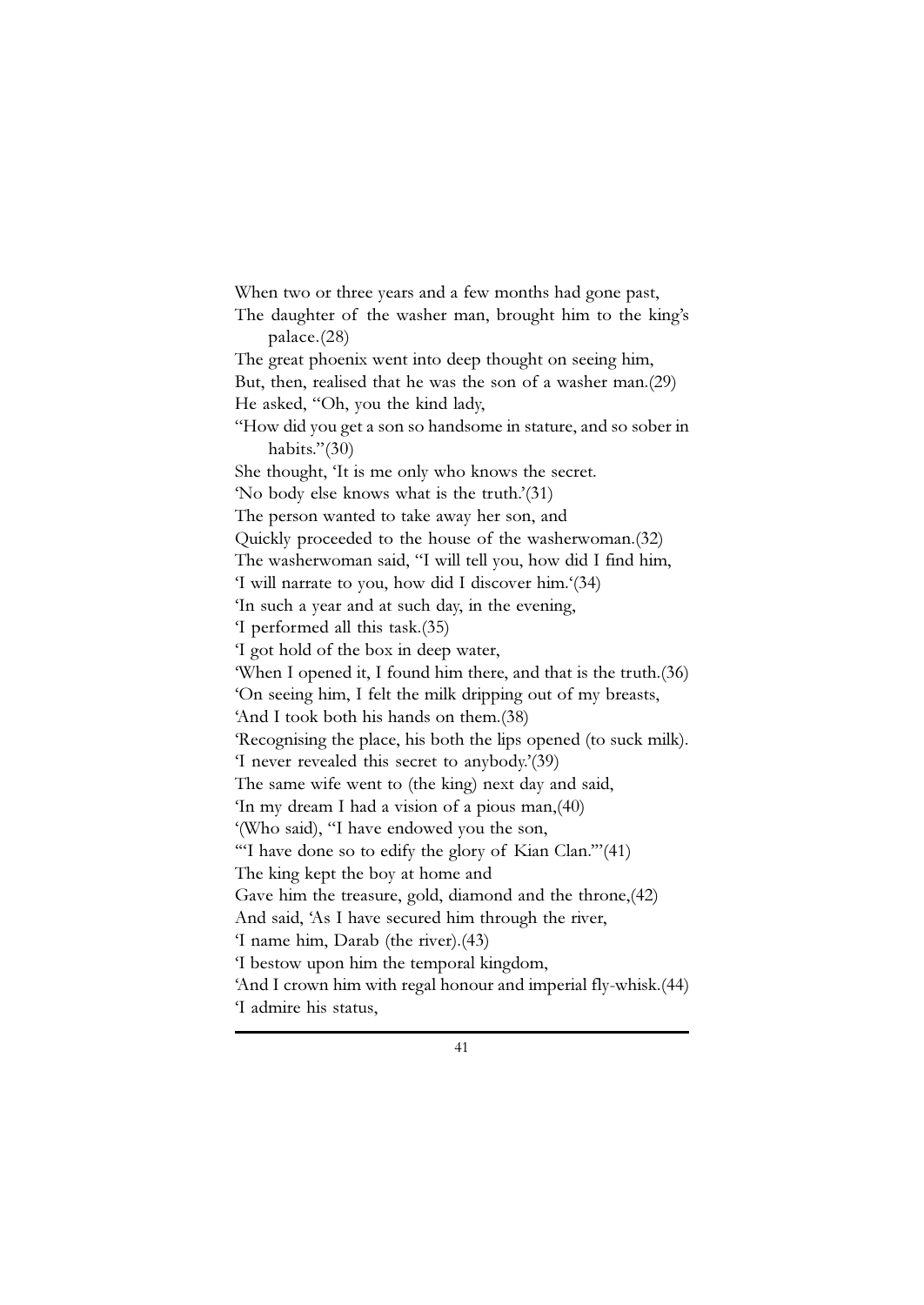'Because his posture is majestic."(45) (The washerwoman) learned, as well, that he had become a king, And that he was given the name, Darab.(46) The gallant one promoted the righteous rule, Because he was the seeker of truth, and he believed in virtuosity.(47) (The poet says,) 'Oh! Saki, give me green wine to drink, 'Because the Master is intelligent enough, and is known all over.(48) 'Saki! Give me the cup full of greenish (liquid), 'Which soothes during the wars and the lonely nights.'(49) Tale Seven – Complete \*\*\*\*\*\*\*\*\*\*\*\*\*\*\*\*\*\*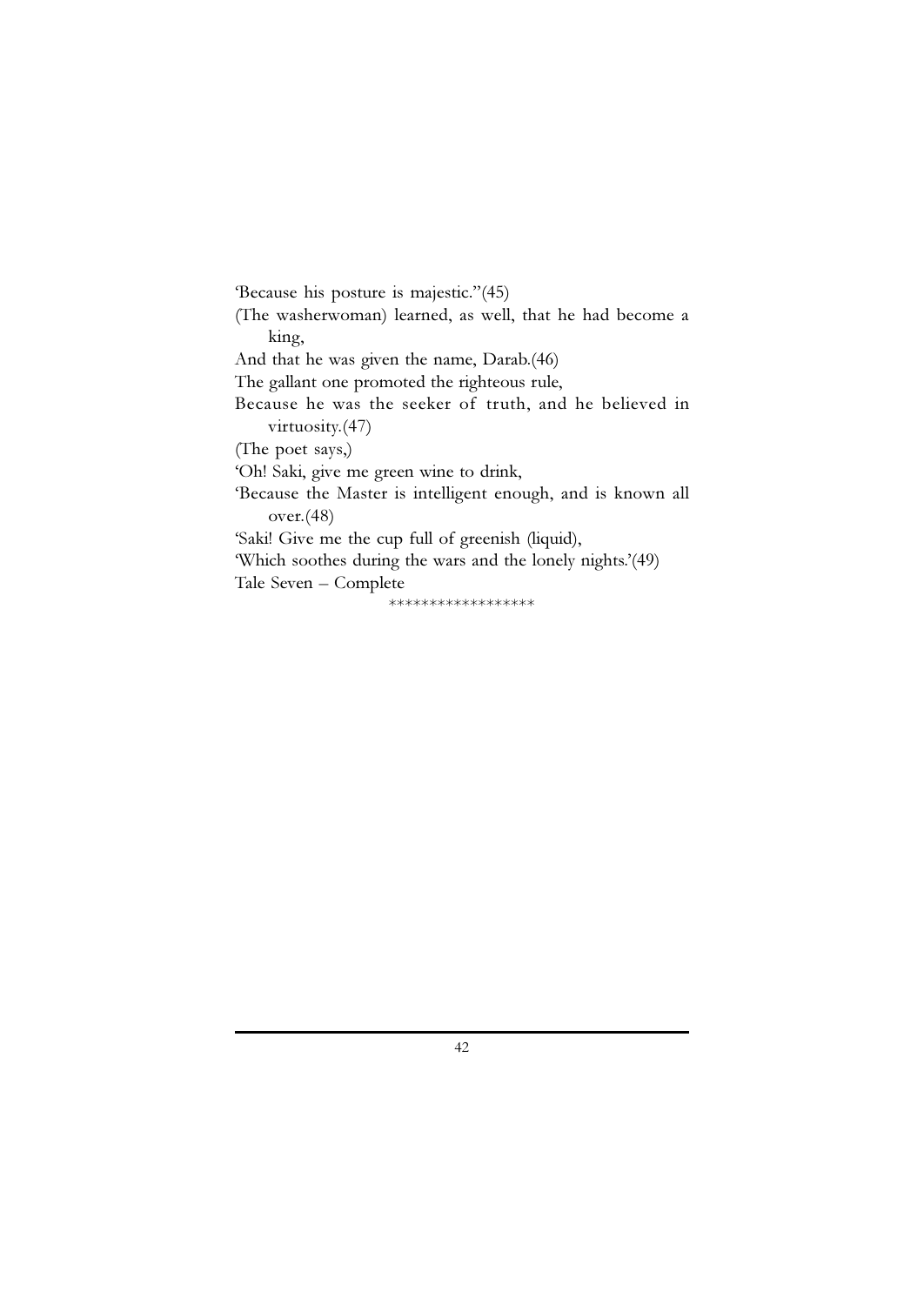## Hikayat - Tale Eight

## Glory to God

God endows tranquillity, He grants the will to believe, provides living and contentment.(1) He is Sovereign of both the worlds, He keeps us all away from afflictions.(2) Now listen to the Tale of King Azam, Who was magnanimous and compassionate.(3) With perfect posture, his countenance radiated. Whole day he used to spend listening to the musical renderings of Ragas, and quaffing cups of wine.(4) He was renown for his wisdom, And was famous for magnanimity of his bravery.(5) He had a moon-like pretty wife, The people admired the exquisiteness of his preference.(6) She was very beautiful and possessed sober temperament with captivating features. Also she enjoyed sweat voice, dressed herself profusely, and was chaste in her thought.(7) She had two sons, called Sun and Moon. Intellectually content, they always aspired for the truth.(9) Being very fast in their hand movements, they were clever in fights. They were like the roaring lions and vicious like crocodiles.(10) Those lion-hearted could subdue the elephants, And during the wars they became embodiment of steel.(11) Not only they had attractive features, their bodies gleamed like silver. Both the figures called for highest acclaims.(12) Their mother fell in love with a stranger, Because that man was like a flower, and their mother was in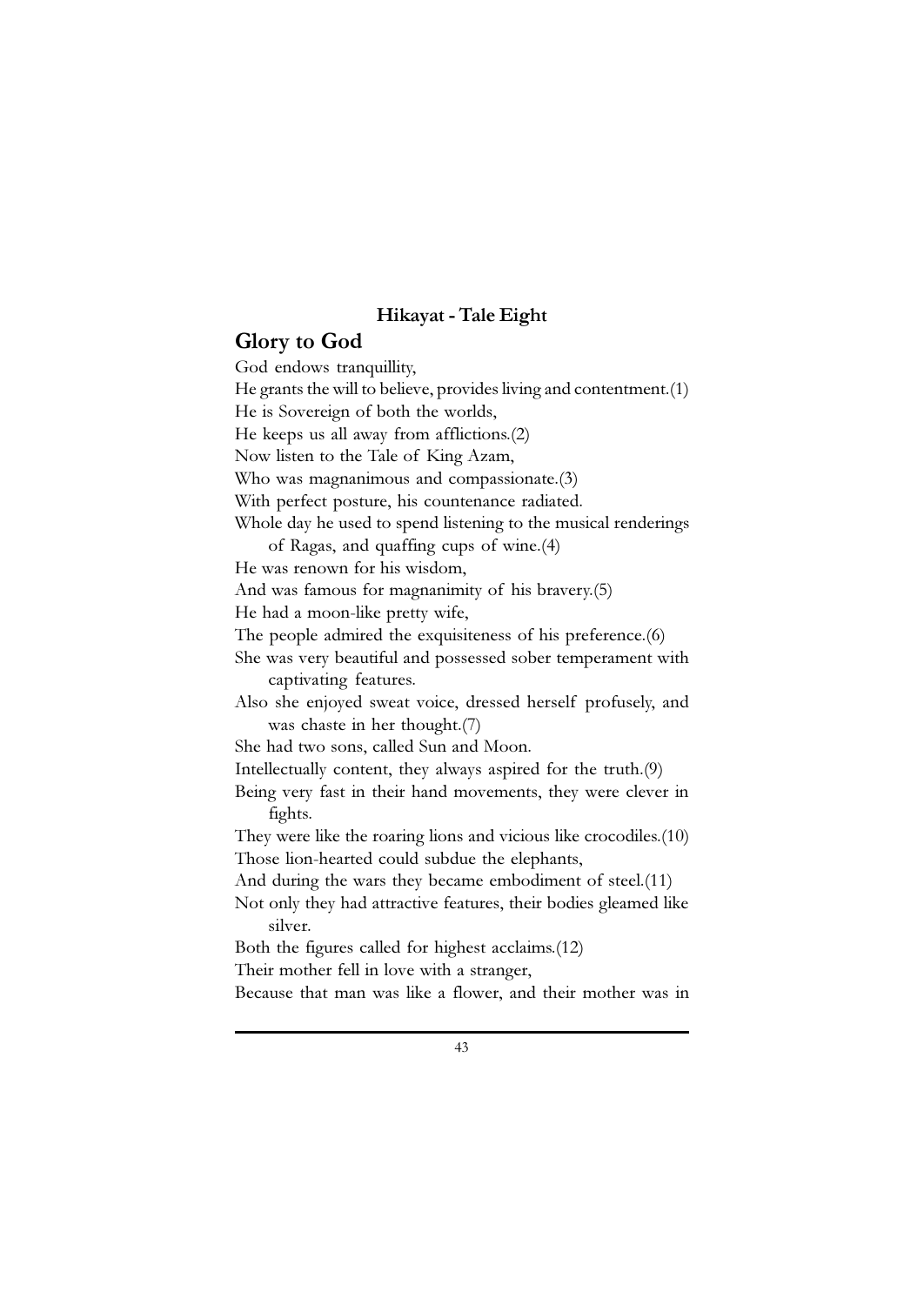search of such a flower.(13)

They had just come into their sleeping chamber, When they caught sight of both the undaunted ones.(14) They (their mother and her lover) called in both the younger and older one, And entertained them with wine and music through the Raga Singers.(15) When she realised that they were absolutely intoxicated, She stood up and cut their heads with the sword.(16) Then she started to beat her head with both her hands, And began to tremble and shout very loudly,(17) She shouted, 'Oh, you the pious Muslims, 'How they have cut each other like the scissors cut the clothes?(18) 'Both of them drenched themselves in wine, 'And took the swords in their hands,(19) 'One hit the other and, right in front of my eyes, they murdered each other.(20) 'Hai, why didn't earth give way to obscure myself in there, 'Even the door of the hell has been closed for me.(21) 'Down with my eyes, 'The eyes which were watching when they killed each other.(22) 'You (my boys) abandoned this world, 'I will, now, become an ascetic and go to the Country of China.'(23) Pronouncing thus, she tore off her clothes, And proceeded towards the bewilderment.(24) She went to a location where there was restful place. There, on the back of a bullock, she saw Shiva, along with women as pretty as the moon.(25) He asked her, 'Oh, you the kind woman, 'Slim and tall like a cypress tree, who are you?(26) 'Are you either a Soul or a Fairy?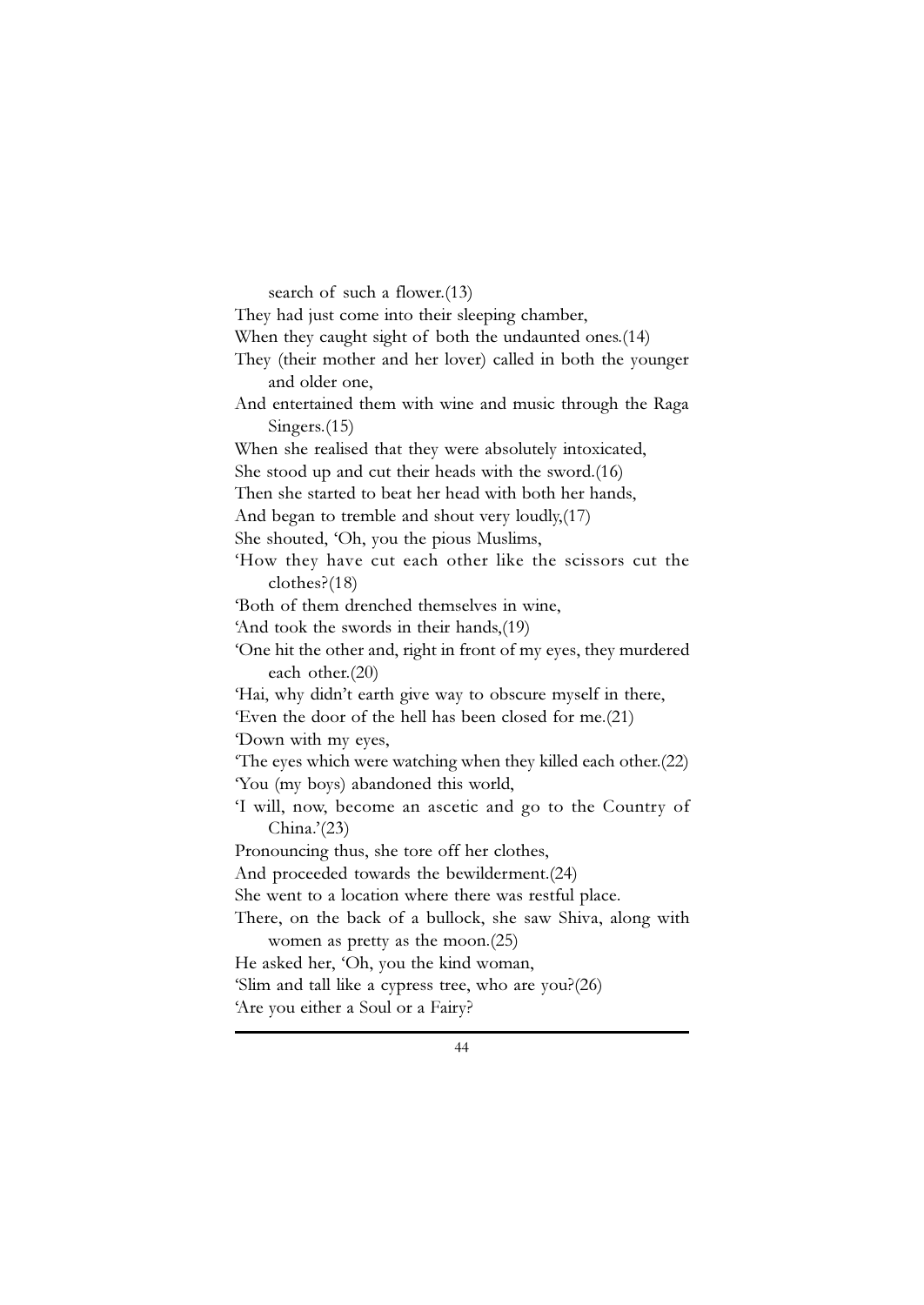'Are you either the moon in the sky or sun over the earth?'(27) (She replied), 'Neither I am Fairy, nor an Enlightener of the world. 'I am the daughter of the King of Zablistan.'(28) Then, on learning (that he was god Shiva), she supplicated, Opened her mouth, and narrated (her story) very gently.(29) (Shiva said), 'I am much afflicted on seeing you. 'Whatever you desire I will grant you.'(30) (She said), 'I should get out of the old age and become young again, 'So that I can go to the country of my lover.'(31) (Shiva said), 'If you think this appropriate according to your intelligence (then I will grant you the boon), 'Although it may have come in your mind very menially.'(32) After receiving the boon, she came to the well, Where her lover used to come for hunting.(33) Next day she came across the hunter, Who had sharp features like the sparrow-hawk in the spring.(34) On seeing him, she started to run forward like a wild cow. And he galloped his horse at the speed of an arrow.(35) They went quite far, Where there was no water and no food, and they were lost in themselves.(36) She proceeded and bodily joined that young-man, As there was none other like him, neither soul nor body.(37) Immediately on her sight, he had fallen in love with her, And lost his senses and consciousness (by meeting her).(38) (He said,) 'I swear by God that I must do (make love) with you, 'Because I cherish you more than my own life.'(39) The woman, just to show off, refused a few times, But, at the end she acquiesced.(40)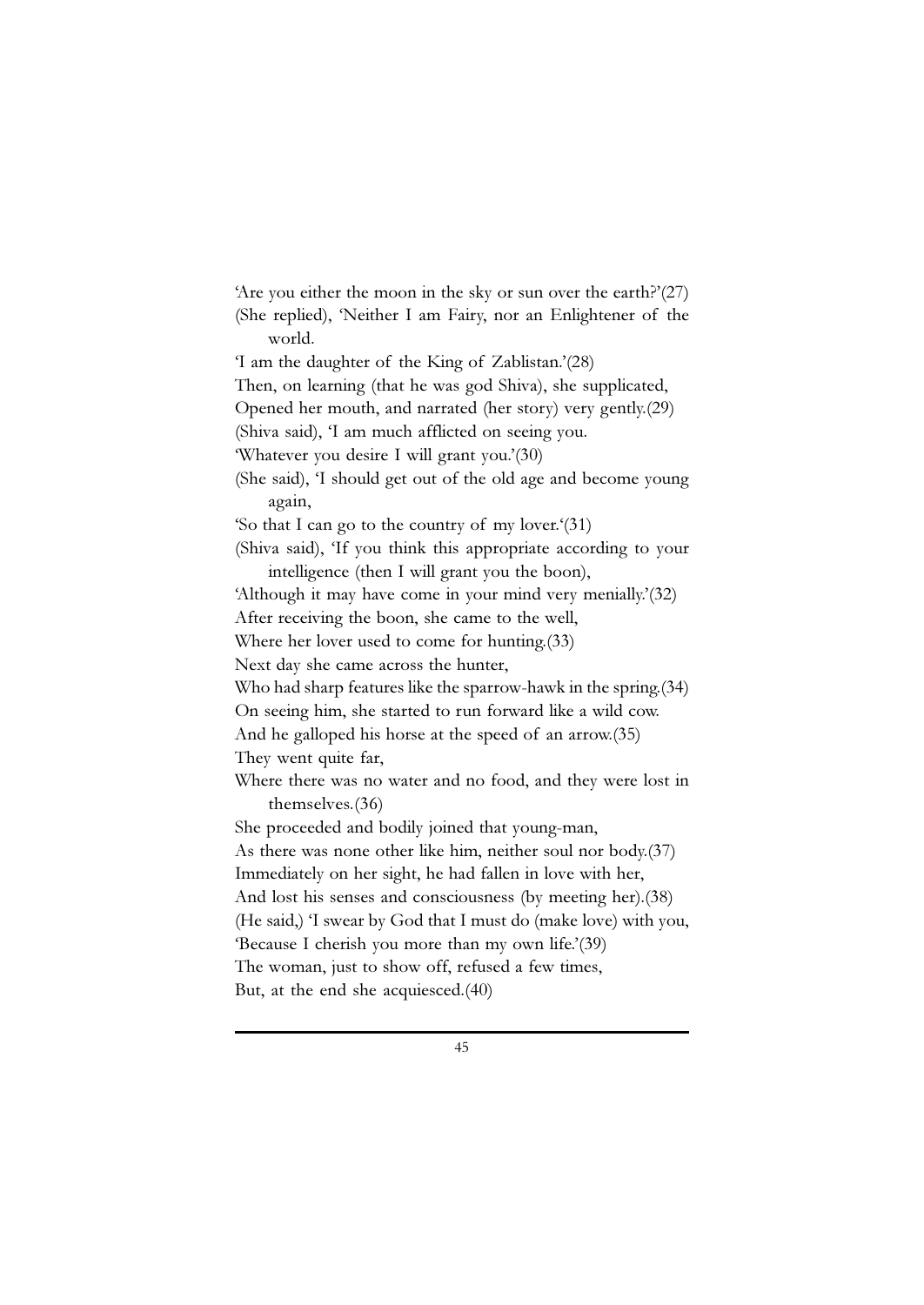(The Poet says,) Look at the infidelity of the world, Siavash (sons of the ruler) were annihilated without any vestiges.(41) Where have gone the Kings, Khusro and Jamshed? Where are Adam and Muhammad?(42) Where have vanished the (legendary) kings, Faraid, Bahmin and Asfand? Neither Darab, nor Dara are esteemed.(43) What happened to Alexander and Sher Shah? None of them has survived.(44) How Temur Shah and Babar have dissipated? Where did Hamayun and Akbar had gone?(45) (The poet says), 'Oh! Saki. Give me the reddish wine of Europe. 'Which I would relish when I brandish the sword during the war.(46) 'Give it to me so that I could contemplate, 'And with the sword annihilate (the evil forces).'(47)(8) Tale Eight – Completed \*\*\*\*\*\*\*\*\*\*\*\*\*\*\*\*\*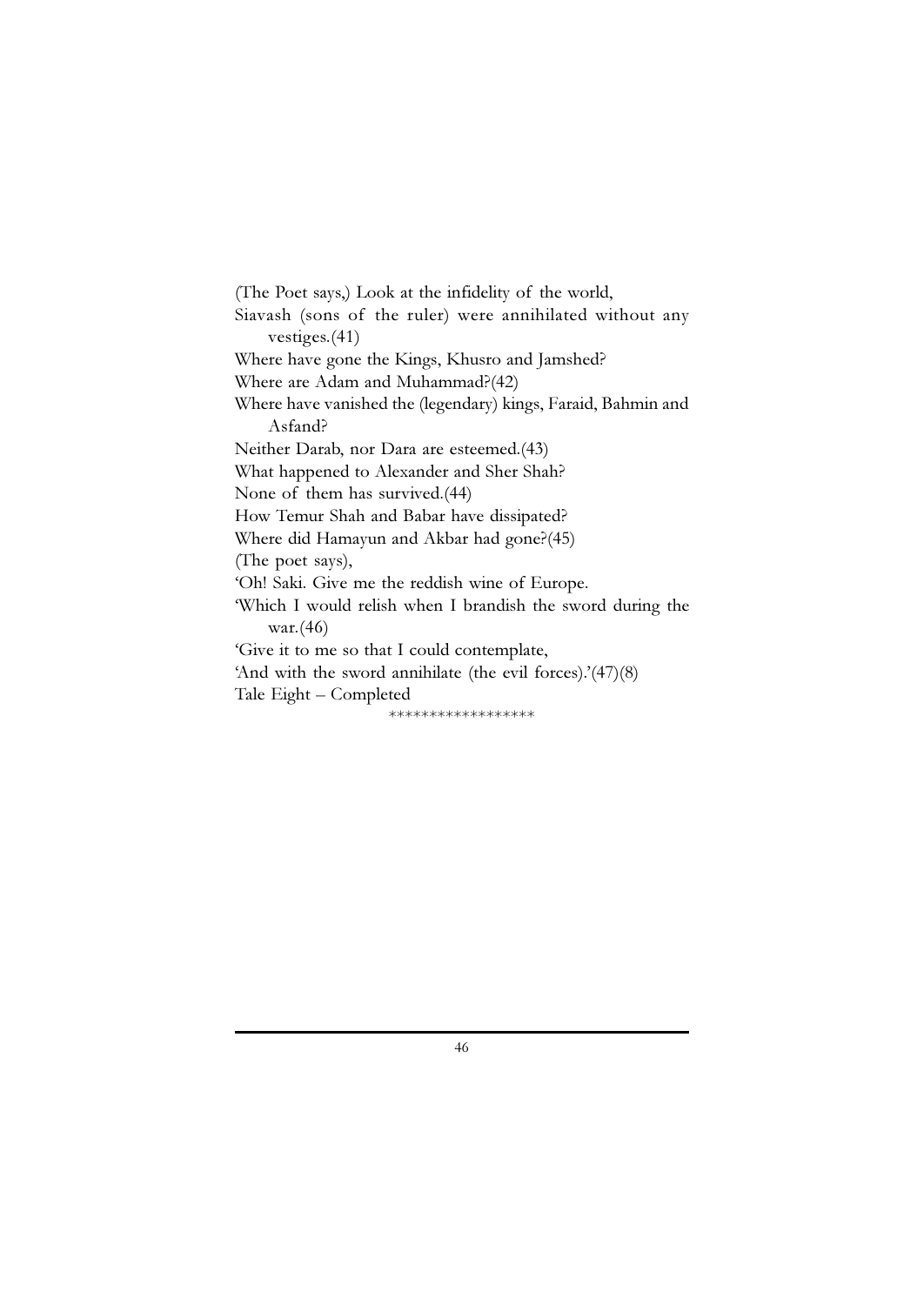## Hikayat - Tale Nine

# Glory to God

He is absolute, divine, eminent, and compassionate. The destiny-prevailer, the sustainer, the eliminator of bondage and considerate.(1) To the devotees, He has endowed the earth, the sky. The temporal world and the heavens.(2) Now listen to the tale of a foreign emperor, Who was sitting on the bedstead besides his wife.(3) She looked out and saw the son of a jeweller, Who appeared to be very handsome and at the prime of his youth.(4) When the sun had set she summoned, The handsome boy, who was tall like a cypress tree.(5) They both (met,) embraced each other and blended into one, All their senses, uniqueness and attributes.(7) Any body who would see him, could not judge the reality, As his male face had been disguised as female.(8) Every body conceded that he was a lady, And she was as pretty as the heavenly fairies.(9) One day the king saw her (him), And complimented that her (his) features were enchanting like the moon in the sky.(10) She (he) was, then, counselled, 'You the lucky one, 'You are worthy of a king and fit to sit on the throne.'(11) 'Whose woman are you and whose daughter are you? 'Which country you belong to and whose sister are you?(12) 'You have penetrated the inner vision, 'And has the king fallen for you at the first sight.'(13) Through his maid, the king called her (him), And asked her to bring her (him) to the inner chambers of his house.(14)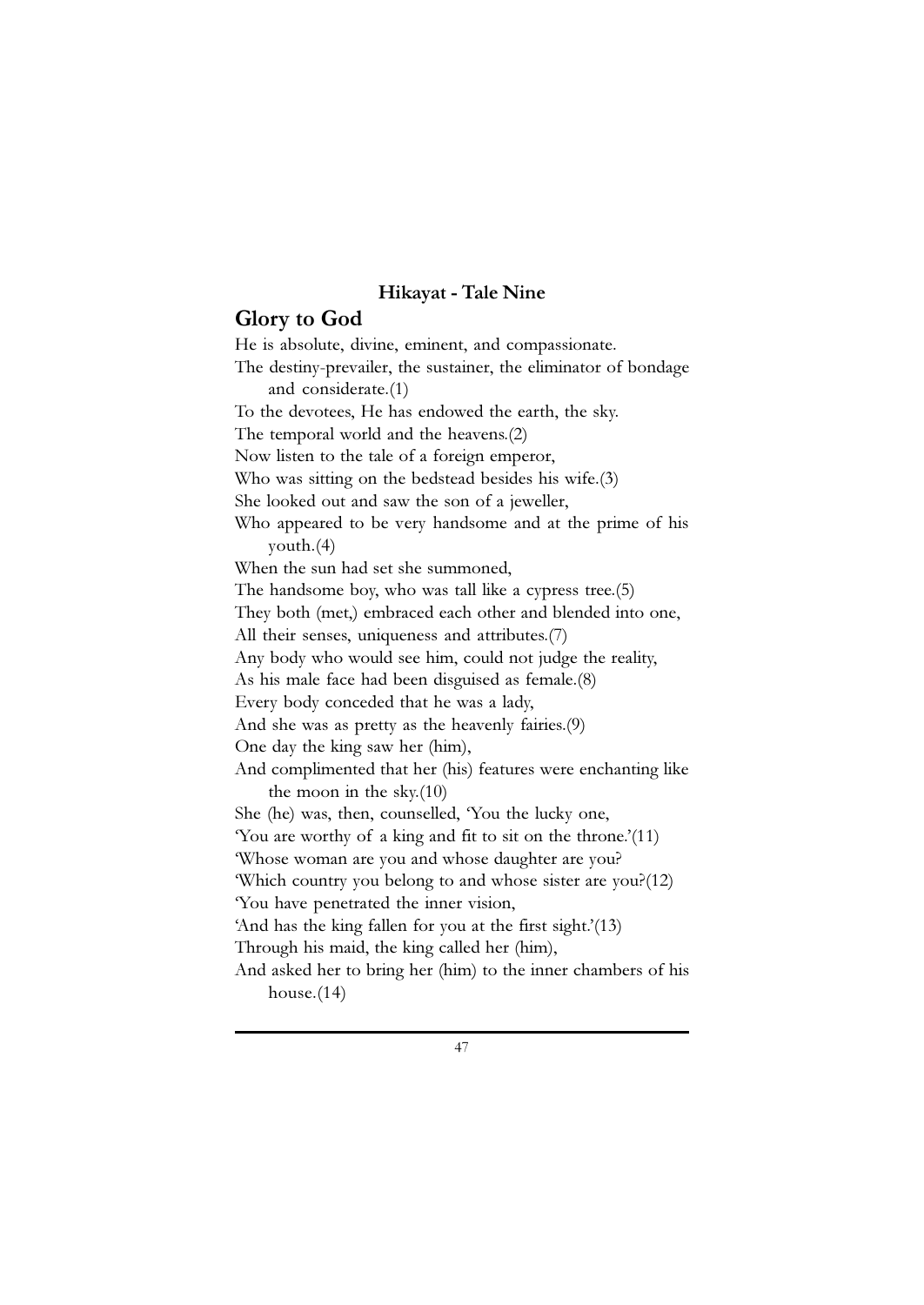(The king had said,) 'Oh, my maid, I have come across an elegant like a cypress tree, 'Which looks like the moon fallen from the skies of Yaman.(15) 'My heart is writhing for her, 'It is like fish flutters when it is thrown in a dirty puddle.(16) 'Oh, you my maid-messenger, who are like a blooming flower, 'Go to the blossoming bud and bring her to me.(17) 'If you bring her to me for me, 'I will open up all the annuls of my treasures for you.'(18) Harking to this the maidservant instantly departed, And narrated from head to tail of the whole conservation.(19) When she (he) listened to the whole talk from the maid, Feeling topsy-turvy, he was overpowered with distress.(20) (And thought,) 'If I reveal my secret to the world, 'All my planning will be dismantled.(21) 'Looking at my female attire, the king has fallen for me, 'Oh, my lady, please counsel me what to do?'(22) 'If you say so, I will run away from this place. 'Immediately, today, I take on my heels.'(23) (The Queen said,) 'Don't be afraid, I will tell you the remedy. 'Even remaining under his observation, I will keep you for four months.'(24) Then, they both went to the sleeping-place and went into a slumber, And the news roamed around to the lion hearted king.(25) The maid, then, conveyed the king what was happening, And the king flew into rage from head to feet.(26) Instantly he came to the palace of the queen, And seeing them in the same bed, became inflammable like the sun.(27) The king assumed that she had discerned his intentions, And had become very cautious.(28) That is why they went into sleep at the same place and in the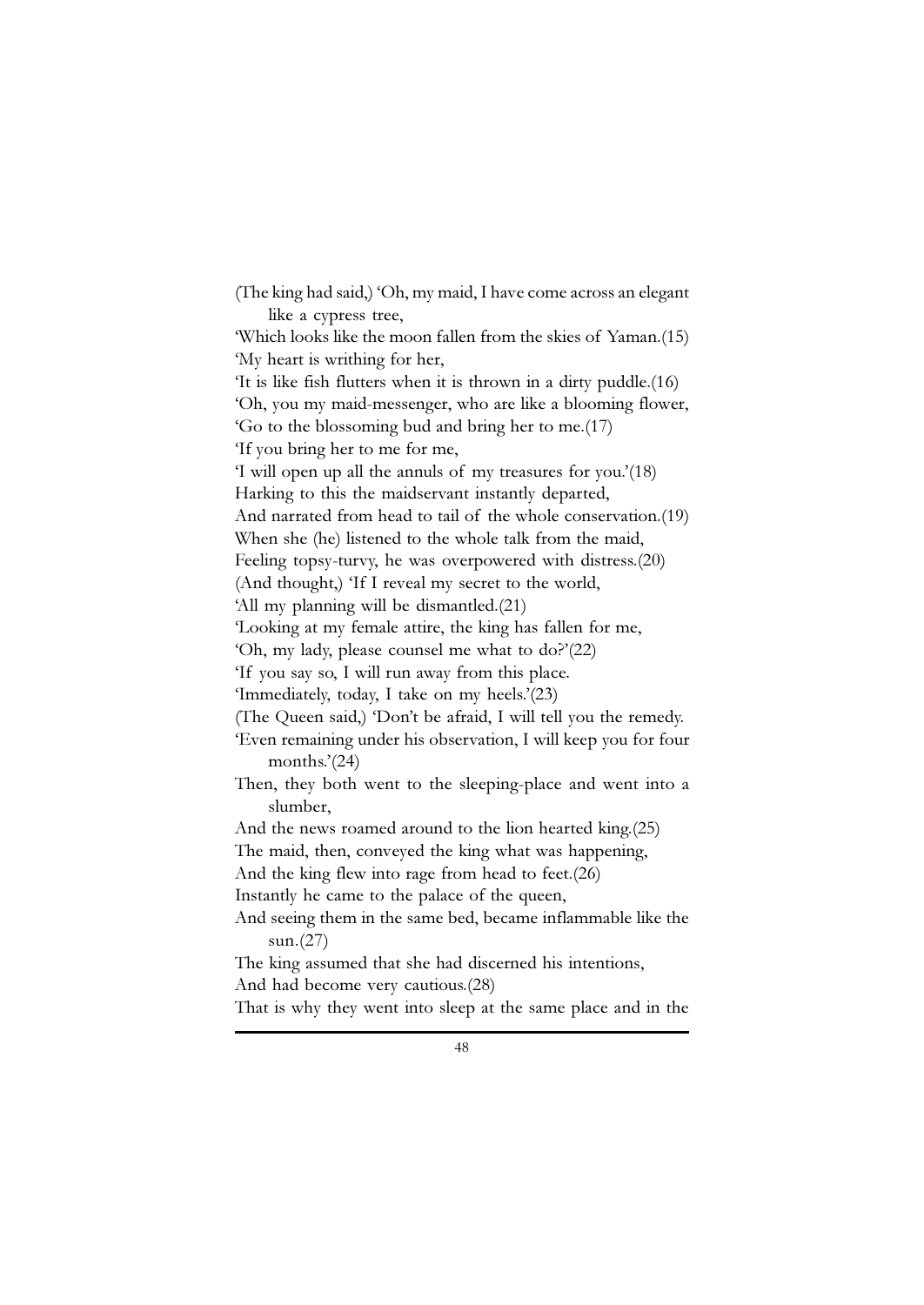same bed. 'God forbid, she made my attempt impossible.(29) 'If I had found her alone in the bedroom, 'I would have at once clung to her as the moon merged into the sun.'(30) The king returned that night lamenting, And the second day again he saw them sleeping in the same style.(31) 'Had I found her sleeping alone, 'I would have pounced upon her like a lion.'(32) He went away on the second day and again appeared on the third day. As usual, seeing them together he departed.(33) On the fourth day they were joined together again. He hung his head in astonishment and thought,(34) 'Alas, if I had found her alone, 'I would have easily fixed arrow into her bow.'(35) 'Neither I got hold of the enemy, nor could I pierce an arrow, 'Neither I killed the enemy nor I captivated him.'(36) On the sixth day when he came he saw her sleeping with the queen in the similar manner. He was extremely up set and said to himself,(37) 'If I don't see my enemy, I won't make him to shed his blood. 'Alas, I cannot keep my arrow contained in my bow.(38) 'And alas, I could not embrace the foe, 'And neither could we copulate each other.'(39) Blind in love he did not try to acquiesce the reality. Neither, in excitement, he cared to learn the truth.(40) Look, unaware what this king was doing, And was scheming to revel in such vices.(41) Look, an ignorant scratches his head, And without wetting it, he shaves it.(42) (The poet says,)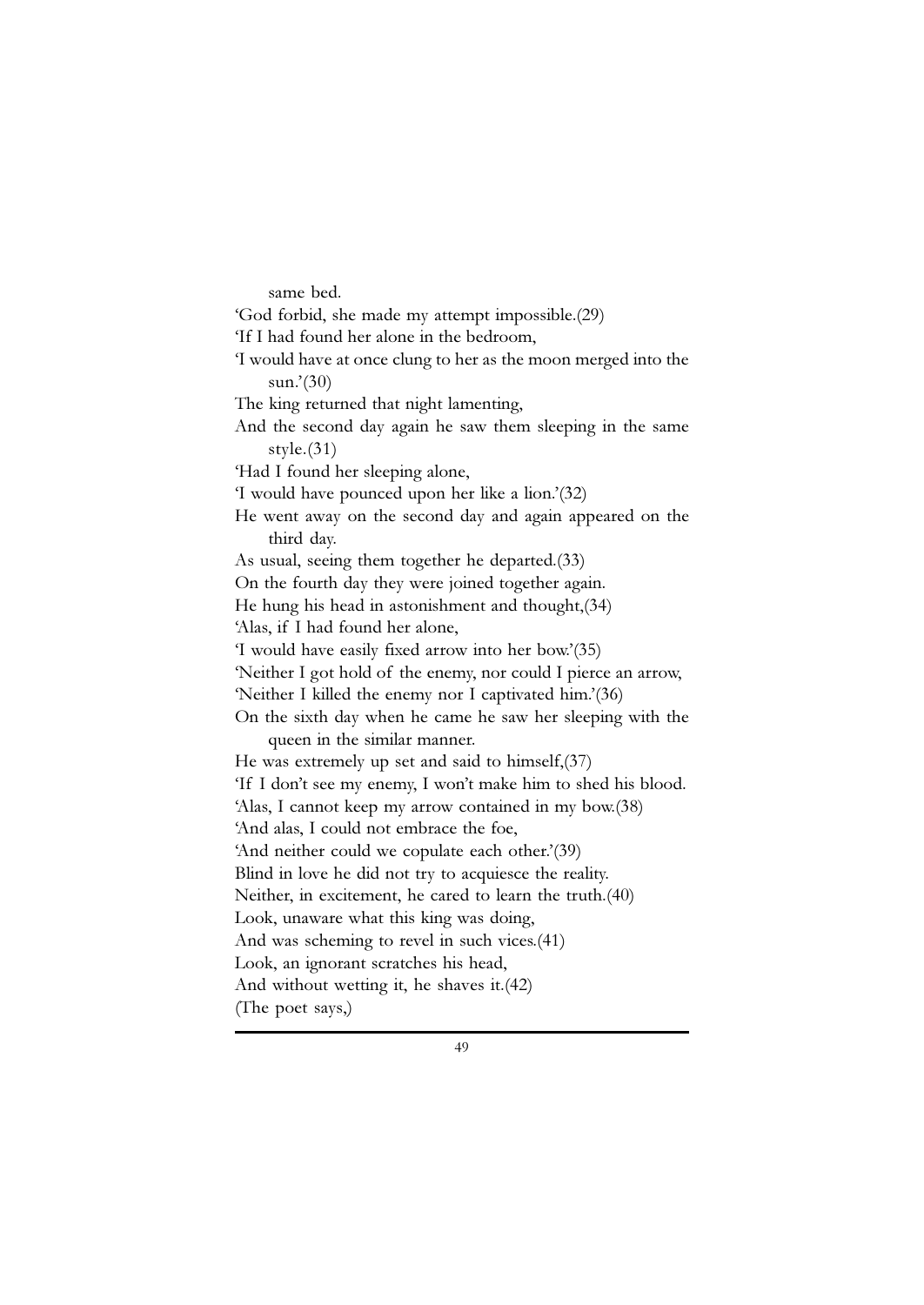'Oh the Saki, give me my green cup, 'So that without any infringement, I get the understanding.(43) 'And give me the cup full of green (liquid), 'Which helps to destroy the enemies.(44)(9) Tale Nine – Completed \*\*\*\*\*\*\*\*\*\*\*\*\*\*\*\*\*\*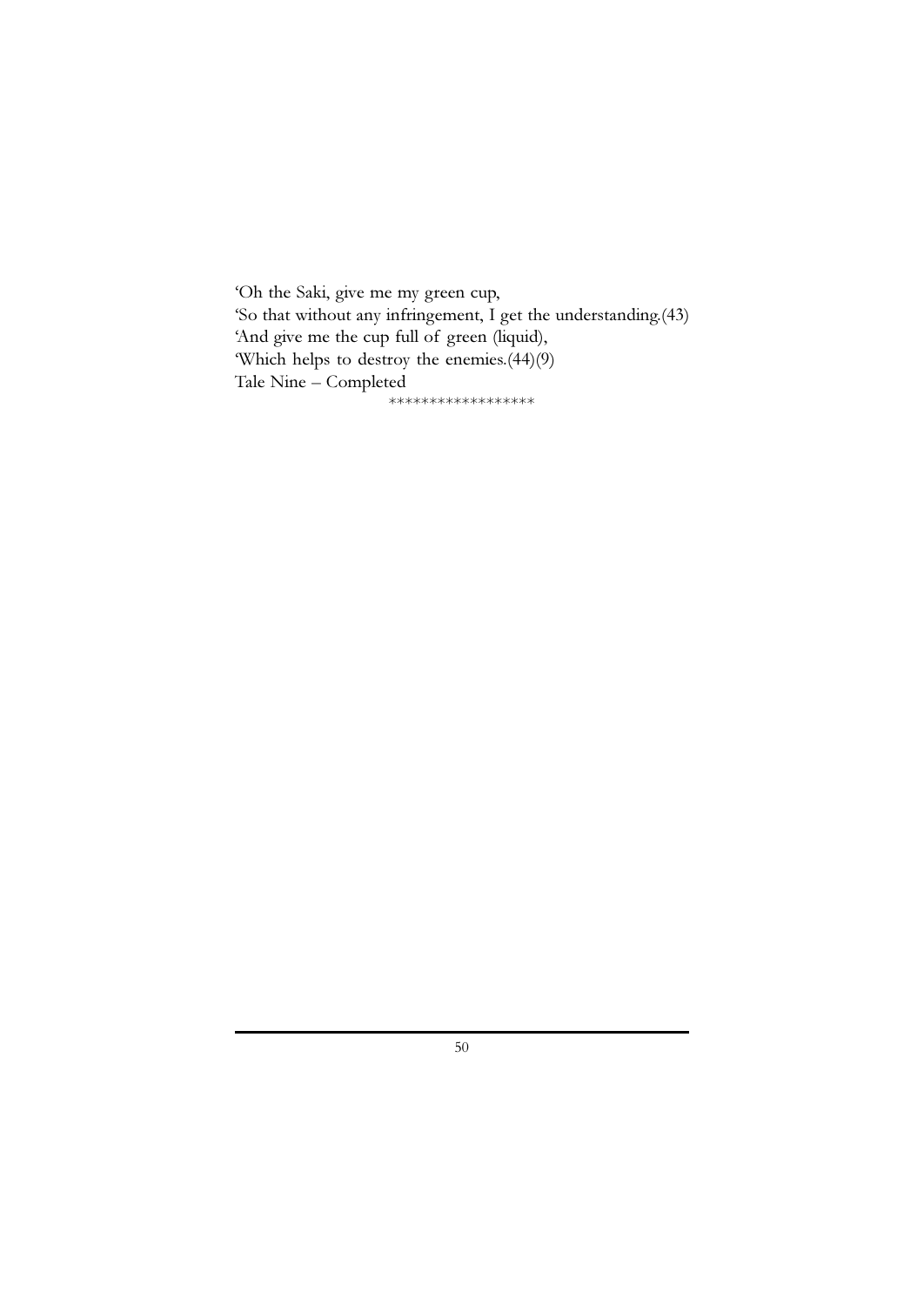## Hikayat - Tale Ten

# Glory to God

You are the benevolent, pardoner of sins, and destroyer, Whatever is there in the universe, is all your creation.(1) Neither you favour sons, nor brothers, Neither son-in-laws, nor enemies, nor friends,(2) Listen to the tale of the King of Mayindra, Who was knowledgeable and was renown all over the world.(3) He had a very intelligent person as his minister. And that person was very shrewd and impressive.(4) He was blessed with a son, whose thinking was logical too, Not only handsome, he possessed brilliant qualities.(5) He was known as a person with courageous heart, As through his manliness, he had blown up the enemies.(6) One of the ministers of the king was very shrewd, Who inspired the subject but perpetrated the enemies.(7) That minister had a daughter, who was as illuminated as light, And her name was Roshan Dimaagh, the enlightened intellect.(8) He (the King) admitted in school two of his children, Who had been sauntering too long.(9) They were admitted with a wise Maulana (religious priest) of Rome, Who had been endowed wealth and the land.(10) Other children were present there too, Who used to read their lessons from the books.(11) Everyone used to bring one's books tucked under the arms, And often there were discussions on Tohra and Anjeel.(12) For the teaching of seven languages, two schools were established. In one, only the males studied, whereas in the other the females.(13)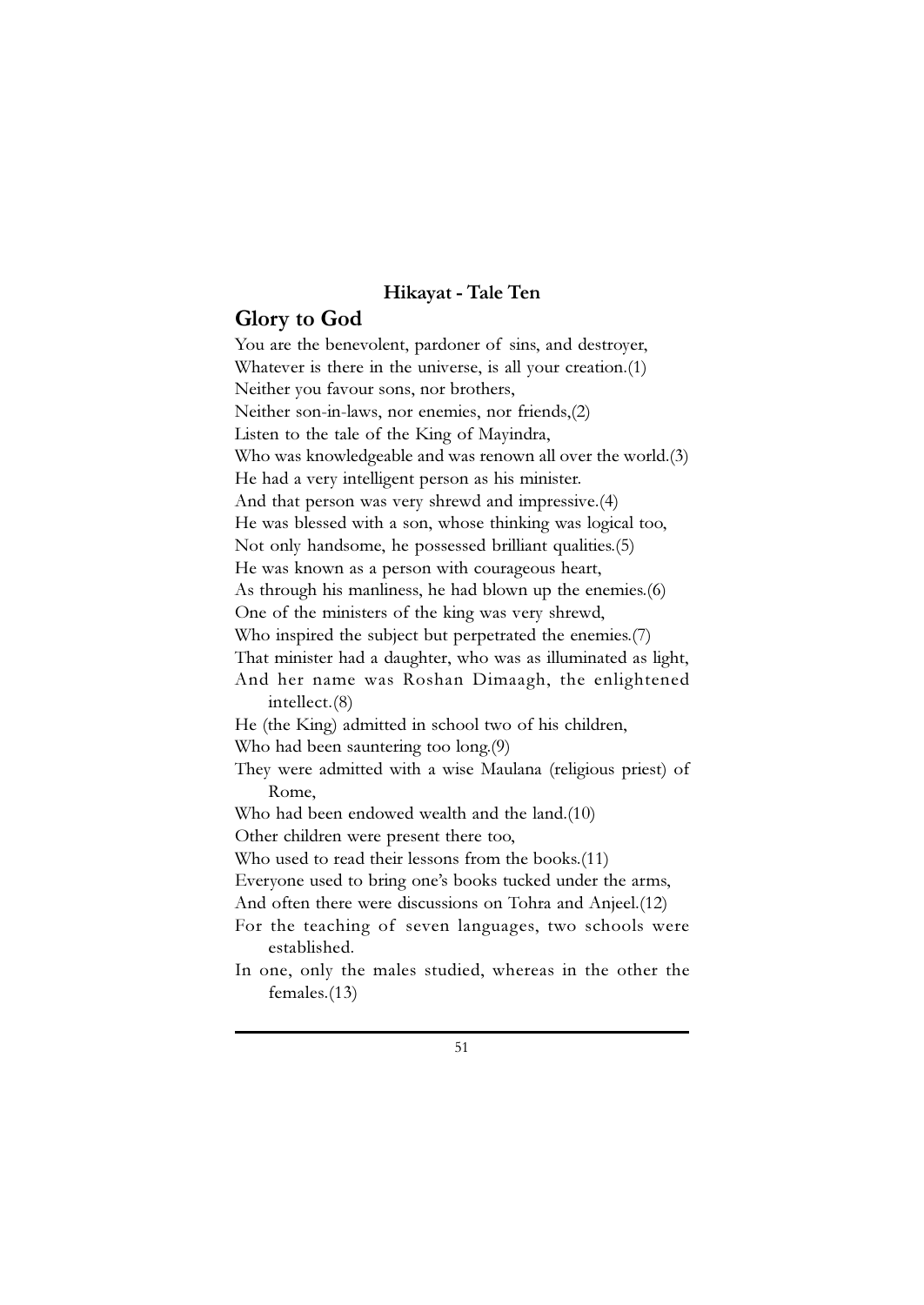The boys were taught by a Maulana, the priest, And a knowledgeable lady instructed the girls.(14) A wall was built in between the two sections, And the boys were kept on the one side and girls on the other.(15) Both the sides were endeavouring hard, To learn and excel each other,(16) Everyone read all the books, Which were written both in Persian and Arabic.(17) They discussed about education among themselves, Irrespective of the fact whether they were intelligent or irrational.(18) They raised the flags to acquire education for the swordsmanship, As soon as they reached the ages of maturity.(19) As the spring season approached, In both the factions, the China syndrome sprung up.(20) Like the King of kings of China, their desires rose, Particularly, the ladies achieved the beauteous treats.(21) All of them blossomed like garden, And all the friends indulged in merriment.(22) Inside that wall, a mouse used to live, Which had caused holes to appear in the wall.(23) Through them two (people) used to observe each other, One was the light of the universe and the other sun of the Yamanee Skies.(24) Thus those two were trapped in the love affair, And they neglected their education and the worldly awareness.(25) Their entanglement in the love was so intense, That both of them lost the senses of managing the stirrups of their horses.(26)

They both asked each other, 'Oh the cherished one, you are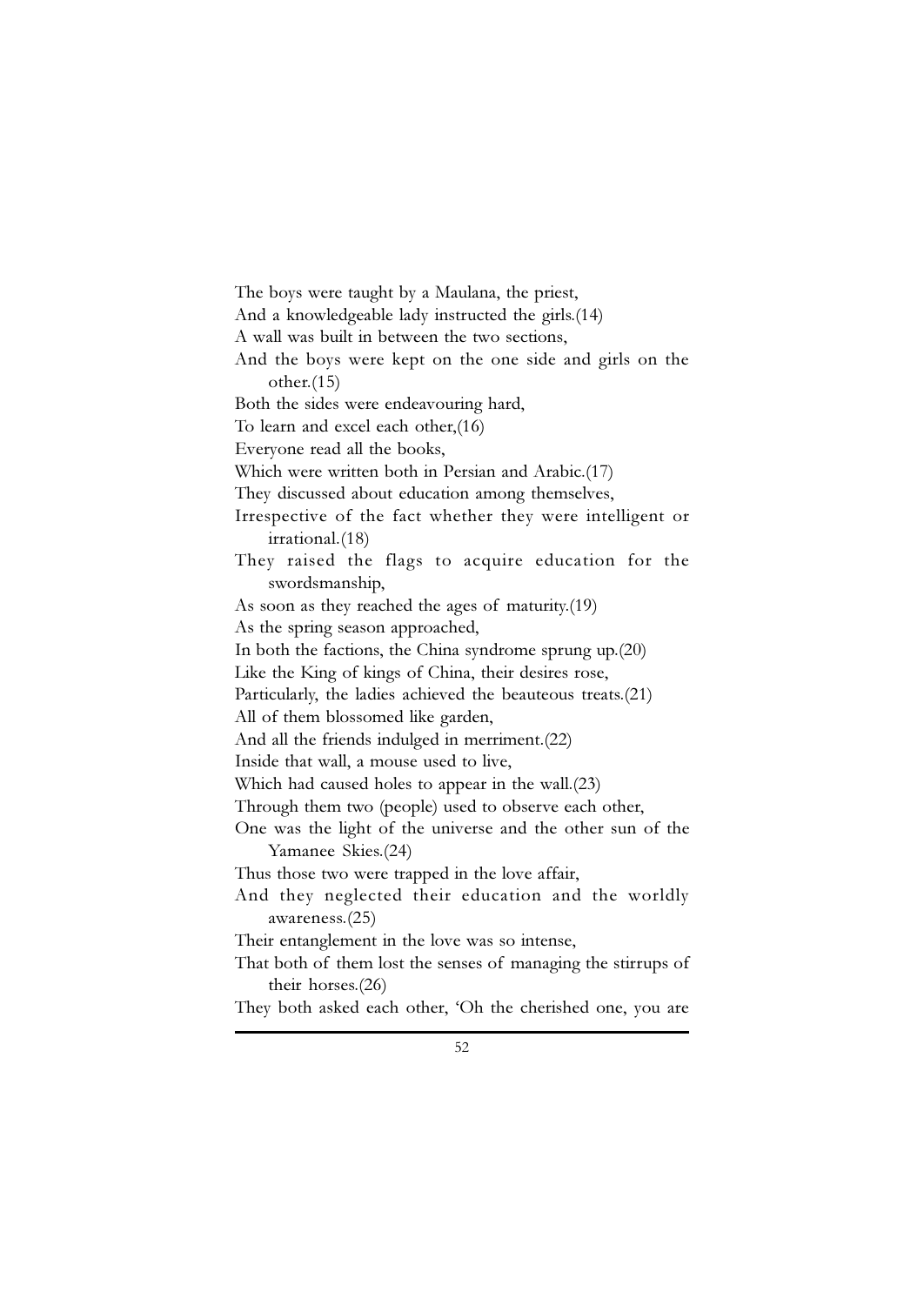like the sun, 'And you, the Enlightener of the universe, and taking after the moon, how are you?'(27) When both of them were passing through such a state, Both, the male and female teachers, asked,(28) 'O, you the lamp of the skies and the Enlightener of the universe, 'Why do you seem to be languishing?(29) 'Tell us, our loved ones, what has distressed you? Facially you look so weak?(30) 'Tell us about your afflictions so that we can suggest you remedies. 'We may be able to prescribe some medicine.'(31) Both listened but did not try to respond, And hung their heads under the stress of love.(32) When two, three or four days had lapsed, Both the bodies became conspicuous in love.(33) The innocent childhood emotions were decimated, And the new sun came out with fresh inception.(34) She (the girl) was the daughter of a very genius, And she was extremely pretty and intelligent.(35) He (the boy) had recognised her from her apparent condition, He took her in seclusion and cordially said,(36) 'O you, the one as tall as cypress tree, moon-faced and silvery body, 'You the light of the skies and sun of Yaman,(37) 'I cannot live without you, even for a moment. 'May be we seem to be two bodies but we are one.(38) 'You tell me, how are you savouring? 'My mind and body are always yearning for you.(39) 'To hide the fact from friends is erroneous. 'To reveal the truth will be congenial for you and me.(40) 'If you reveal the truth to me, I will never betray,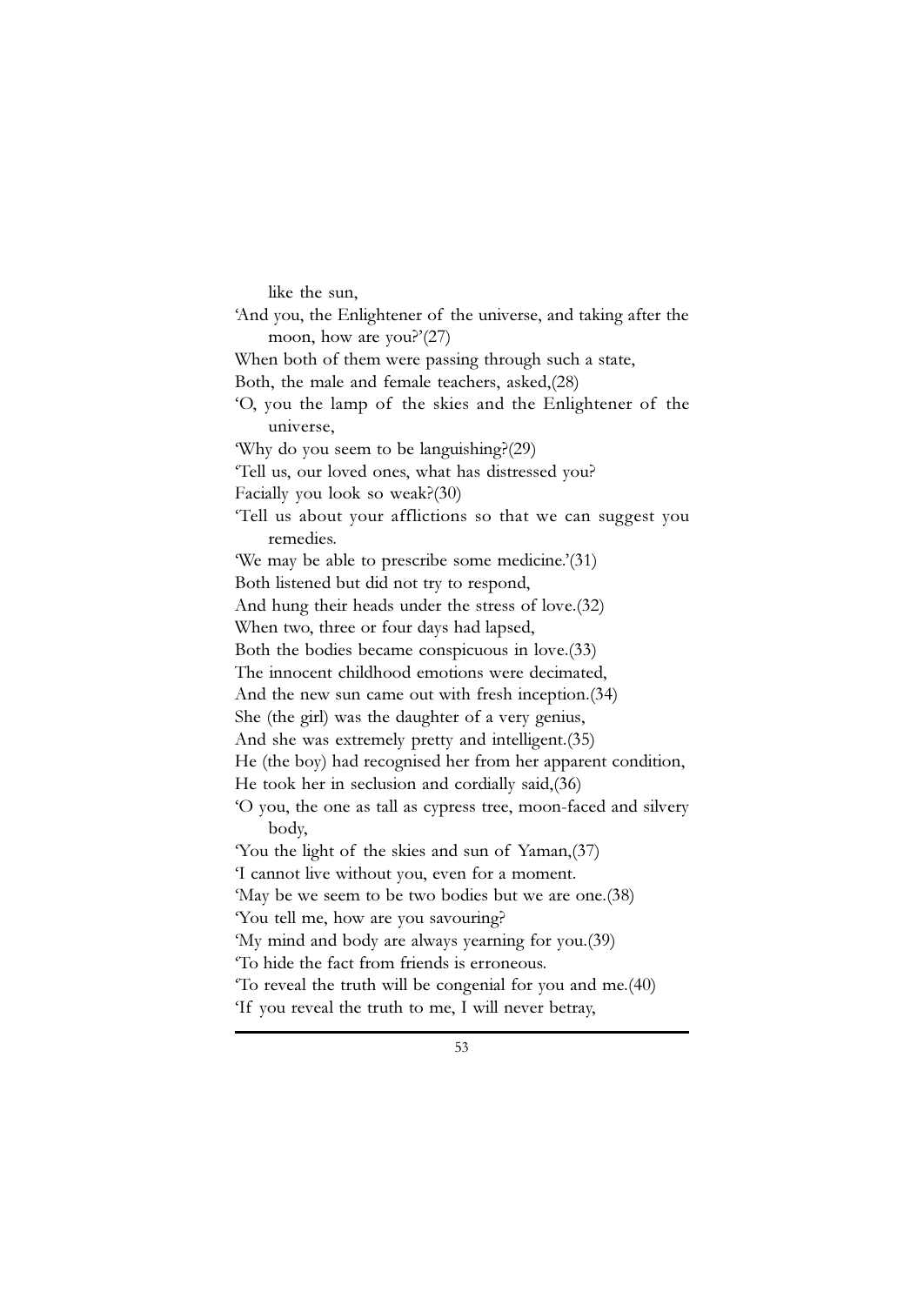'And I swear this on my life.(41) 'To hide the fact from the friends is a sin, 'Like the minister keeping secret from the king.(42) 'It is always beneficial to reveal and tell the fact. 'Speaking the truth is the norm of a truthful mind.'(43) He asked repeatedly but there was no reply, Although she had expressed to seek truth.(44) Then he arranged a social gathering with so much music, and a drinking spree, In which every one present in the assembly got drunk.(45) They all were getting so much intoxicated, That what ever there was in their hearts, they were blabbing out.(46) Their tongues were constantly reiterating, And except their lovers' names, they were uttering nothing.(47) Then the daughter of Maulana, arranged another social, Which was just for the colourful young and handsome.(48) All of them became tipsy and inebriated, And passed over the limits if intellectuals.(49) Any one who wanted to talk to them about education, They, being drunk, kept on repeating their lovers' names.(50) As the intellect and the presence of mind flew away, They kept on reciting each other's names only.(51) Every one who had some old friend, Would keep on repeating friends name again and again.(52) As with such an action one was acknowledged as the lover, Who could speak cordially and looked handsome and happy.(53) Those, who were imbued in love and smelled liquor, Could not remain hidden and, in due course, were revealed.(54) The news spread in the city like a wild fire, That the son of the king and the daughter of the minister are openly in love.(55)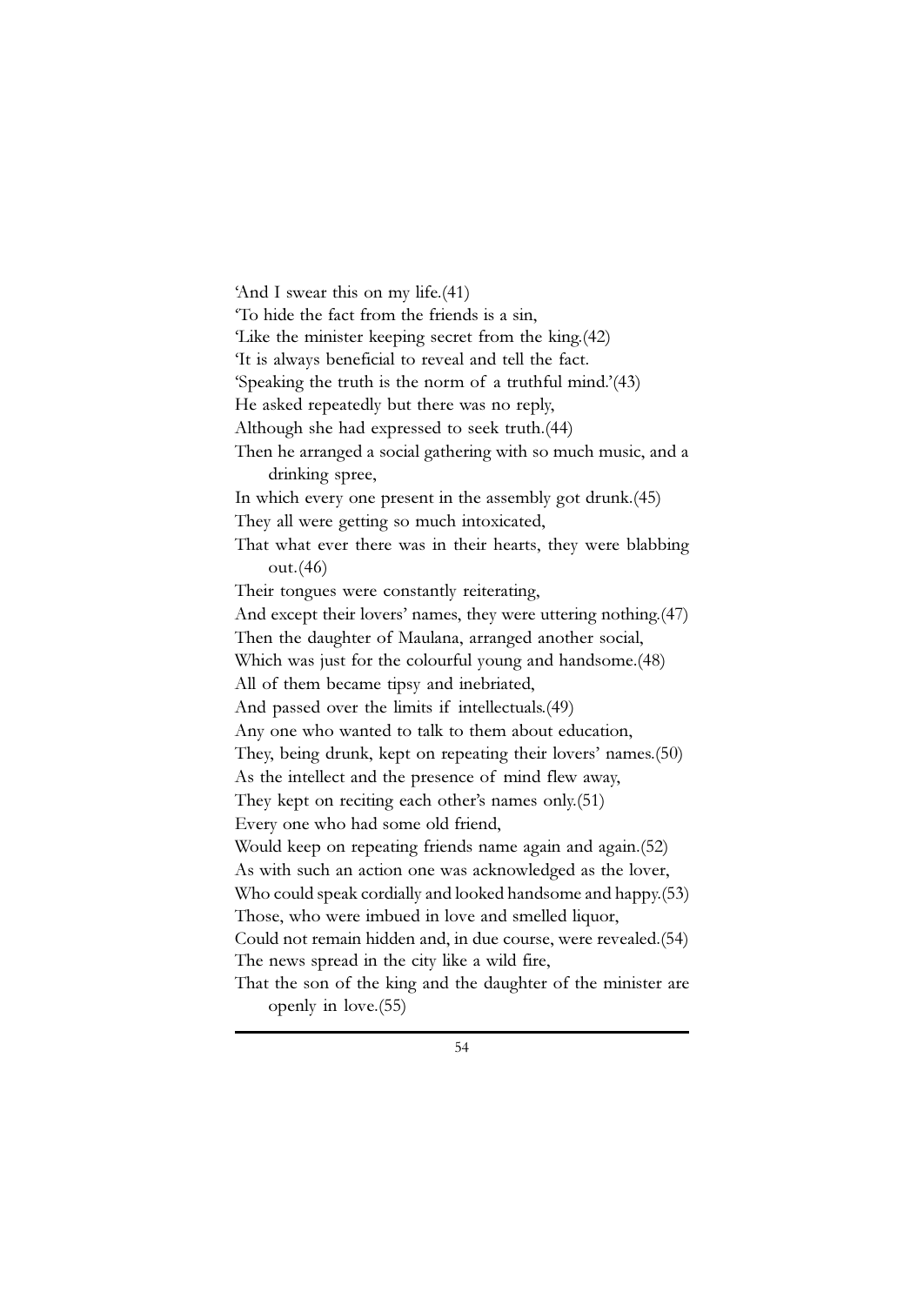When the King heard this news, he asked for two boats. He put them both in separate ferries.(56) He let loose both of them in the deep river, But through the waves both the vessels joined together.(57) By the grace of God, both were reunited, And both, like the sun and the moon, were amalgamated.(58) Look at the creation of Allah, the God Almighty, Through His order He merges the two bodies into one.(59) United into one from two boats were two bodies, Of which one was light of Arabia and the other the moon of  $Yaman.(60)$ The boats had floated and entered into the deep waters. And in the water they came floating like the spring leaves.(61) There, sat a huge snake, Which pounced forward to eat them.(62) From the other end appeared a ghost, Who raised her hands, which looked like headless pillars.(63) The boat slipped through under the protection of the hands, And they both escaped the hidden intention of the snake,(64) Which (the snake) had intended to catch them to suck (them). But the All Benevolent saved their blood.(65) A war between snake and ghost was imminent, But, by God's grace, it did not occur.(66) High waves sprung from the great river, And this secret, except God, no body could acquiesce.(67) The rowing boat was struck with the high waves, And the incumbents prayed for escape.(68) At the end with the will of God, the Almighty, The boat reached the safety of the bank.(69) Both of them came out of the boat, And sat down on the banks of the river.(71) Suddenly an alligator jumped out, To eat them both as if it was God's will.(72)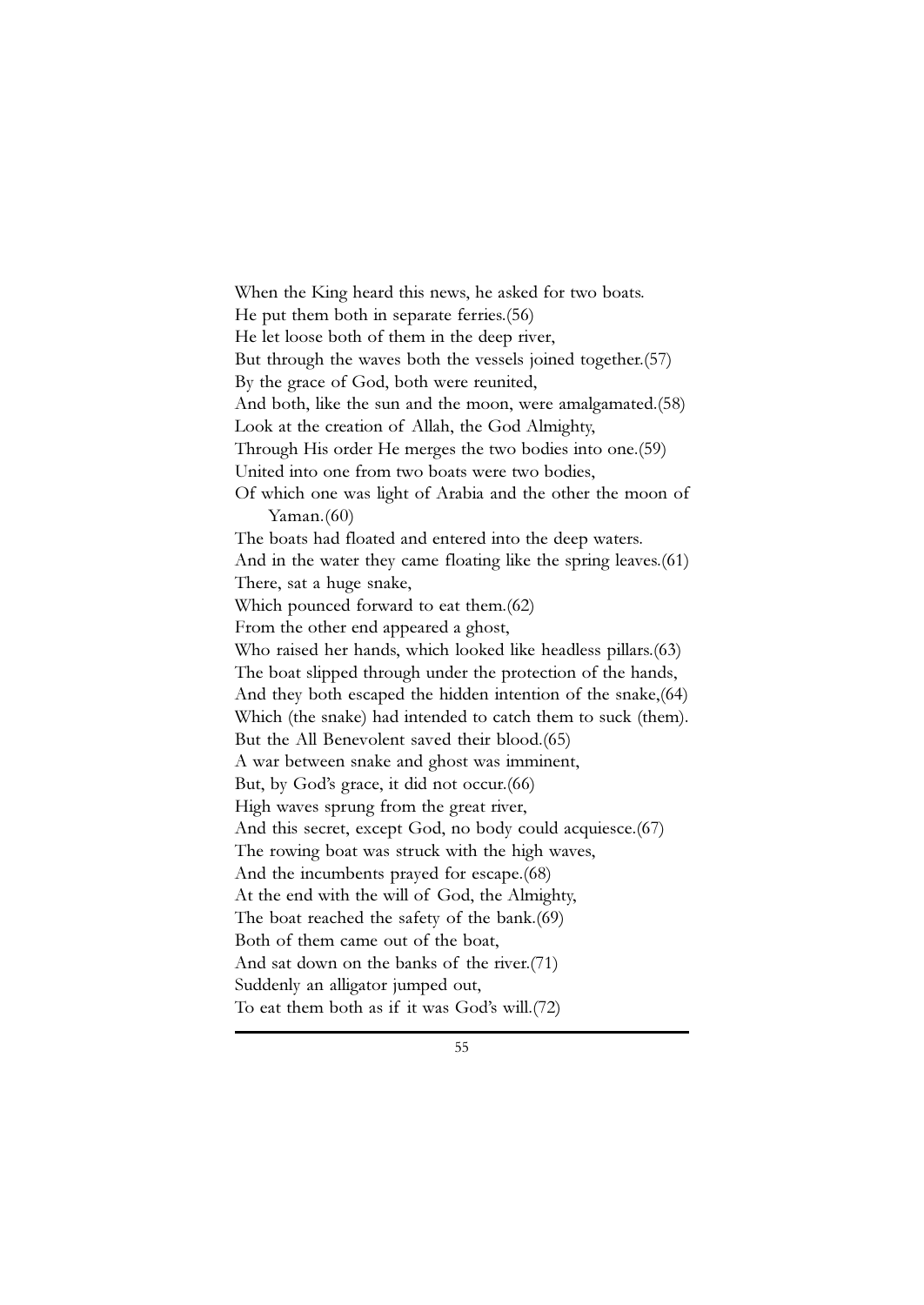Suddenly a lion appeared and it jumped ahead, It lunged over the water of the stream.(73) They turned their heads, lion's attack was deflected, And its futile bravery put (lion) in other's (alligator's) mouth.(74) The alligator caught half of lion with its paw, And dragged him into the deep water.(75) Look at the creations of the Creator of the Universe, (He) endowed them life and annihilated the lion.(76) Both embarked to act according the will of God, One was King's son and the other Minister's daughter.(77) They both occupied a derelict place to relax, So that they could not be noticed by any body,(78) They both had reached a congenial and amicable country, And one was the son of the king and other the daughter of the minister.(79) Then they reached the place where a king was seated, The king was as dark as night, and that black-ruler had a golden cap on.(80) He saw them and called them nearer him, And said, 'Oh my lion hearted ones and the ones of independent will,(81) 'What country you belong to and what is your name? 'And who are you trying to find in this part of the world?'(82) 'If you don't tell me the truth, 'Then, God witness, your death is certain.'(83) 'I am the son of the ruler of the country of Mayindra, 'And she is the daughter of the Minister.'(84) He narrated all what had happened previously, And explained all the afflictions they had passed through.(85) He (King) was overwhelmed with their affection, And said, 'Consider my house as your own.'(86) 'I hand over to you my ministerial affairs,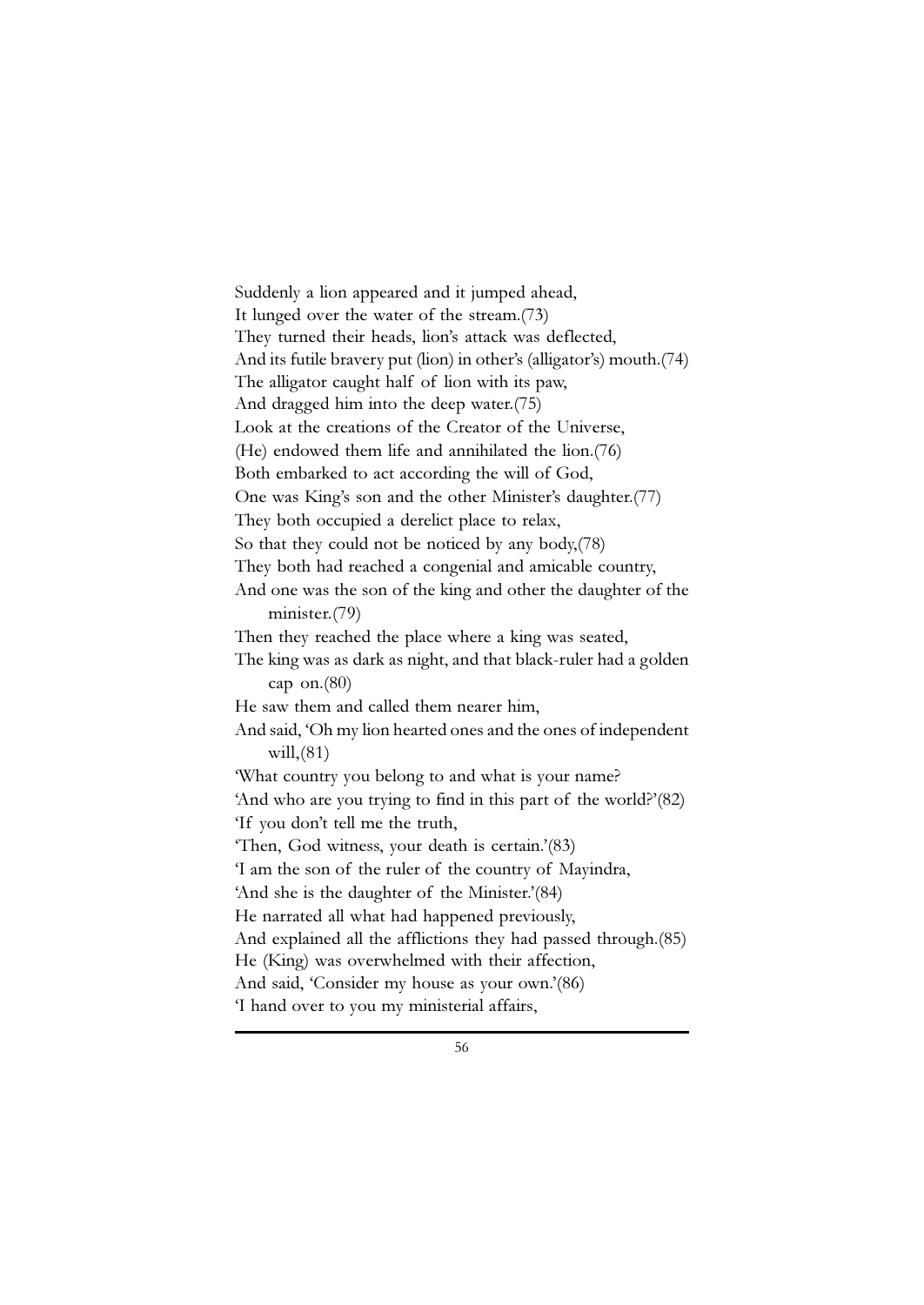'Along with that I will put several countries under your jurisdiction.'(87) With this pronouncement he was appointed the Minister, And given the title of Roshan Zameer, the enlightened consciousness.(88) (After taking over,) Whenever he encountered an enemy, With God's benevolence, he raided the adversary.(89) He would not hesitate to spill his own blood, And would do the same at any other rebellious place.(90) Whenever he would shoot an arrow from his quiver, He would annihilate the enemy there and then.(91) When a period of one year and four months had lapsed, He became as famous in the country as the moon in the sky,(92) After stringing them through arrows he had nettled the enemies, And reminisced on the old days.(93) One day the daughter of the minister said to him, 'Oh, you the king of kings and the enlightened one,(94) 'Instantly you have forgotten your own country, 'And being adorned with success, you have forgotten your ownself.(95) 'Remember your own country, 'Where lies your paternal city. You must go and rehabilitate it.'(96) He had always been keeping vigil on this army, And had been distributing the wealth (among them).(97) One of the contingent, he decorated like the spring season. He provided (them) thousands of daggers, and laced them with armours,(98) Along with coat-of-mails, he gave them Hindustani swords, which were very heavy and expensive.(99) Also (he gave them) the Guns from the country of Mashad, Including chain-mails of Rome and scimitars of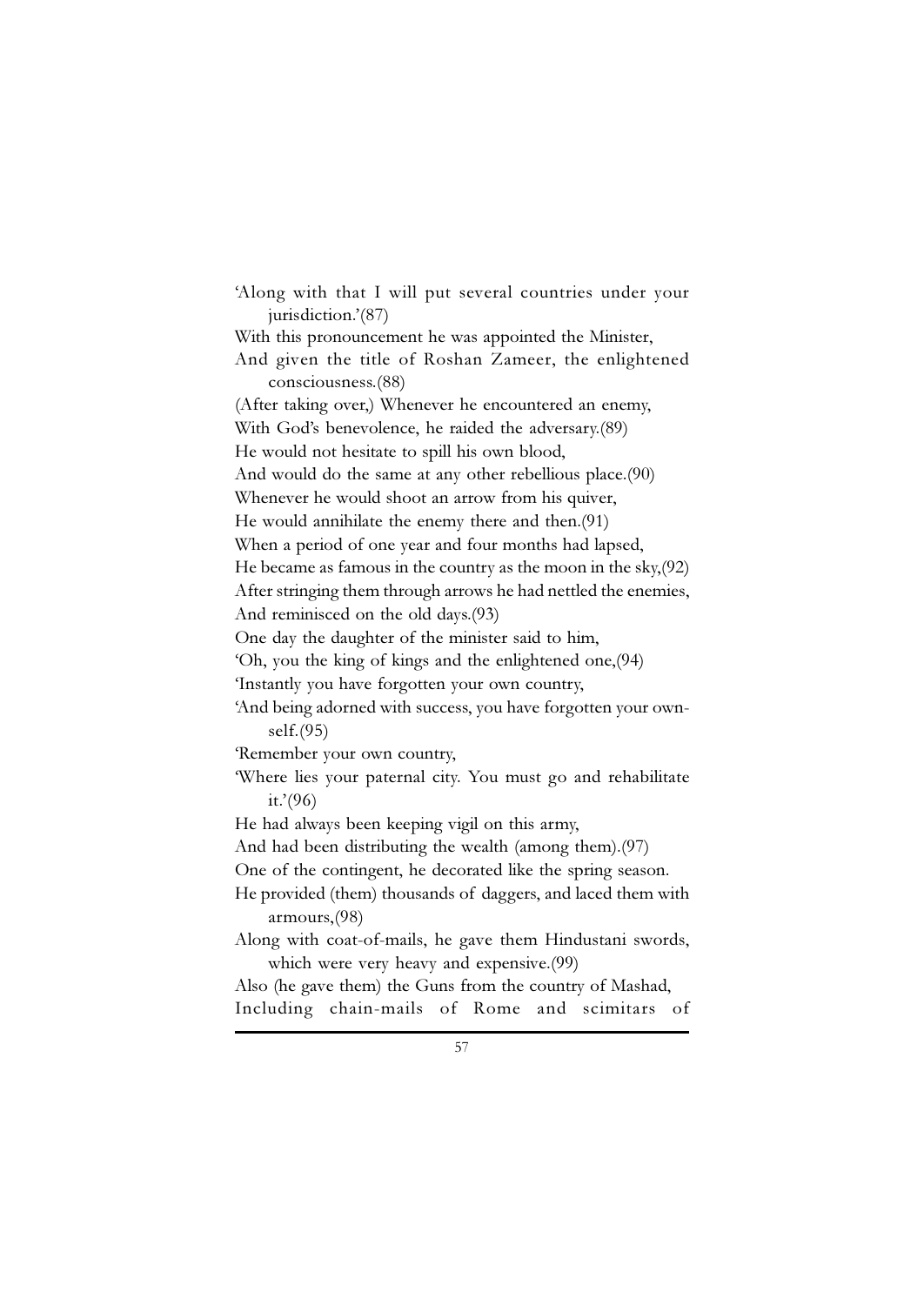Hindustan.(100) They were provided with Arabian horses, (which were) outfitted with steel hooves. Along with all the stimulated elephants, which were as black as the night.(101) All the fighters were very brave, They, the lion hearted ones, could decimate lines after lines (of the enemies).(102) Although he was capable of killing an elephant, In the court he prevailed with very sweet tongue and wit.(103) His spear was captivating, And the swords were tempered with the poison.(104) A pyramid of the army was established, which was, Constituted of very handsome young-men,(105) The daughter of the Minister put the turban on, And took a quiver full of arrows.(106) Leading the frontal detachments, She led the army like the flowing river.(107) Like a black cloud, when one contingent was despatched, The earth shook and the moon trembled.(108) When the border was butted by the army, Which was equipped with arrows, swords and many other arms,(109) And also provided were the weapons, Known as daggers, maces and slingshots,(110) Then was plundered the country of Akleem, And one ruler took away the flying-horses and other outfits.(111) The worn-torn country was left like, The trees, which are made barren during the fall.(112) The defeat of the enemy opened all the annuls to march forward, And the opponents were left behind humiliated.(113)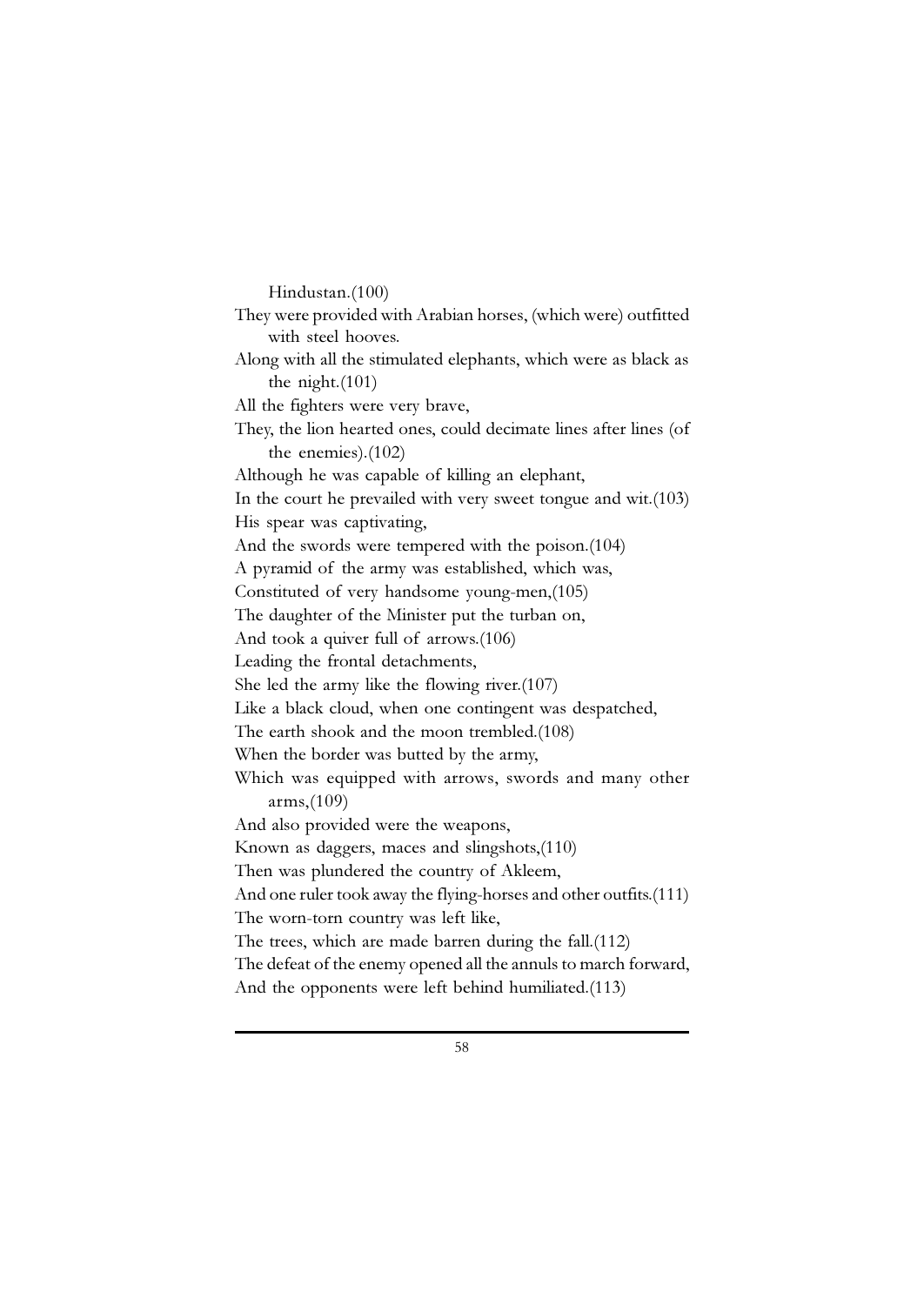Her fairy-like features depicted the lion's courage, And she drew her dagger out of scabbard with great gusto.(114) Who so ever she raided, she annihilated, And captured the place and claimed it as her own.(115) When the ruler of Mayindra heard, He marched towards that place.(116) He aligned his forces like the crops of spring, In opposition to the ones who were standing there fully armed.(117) Like a wave from deep sea marched them, Who were shielded by the steel armour from head to feet.(118) The uproars from guns, pistols and cannons overpowered, And earth became reddish like crimson flowers.(119) She, herself, came into the fighting fields, With a Chinese bow in one hand and the arrows in the other.(120) Whenever she hurtled them through her hands, The arrows pierced through the ribs of men and the elephants.(121) The way the waves of the river struck the stones, The swords of the warriors were striking sparklingly.(122) The brilliance of the shining (swords) was prevailing all over, And in the shine, the blood and the soil were indistinguishable.(123) The swords of Hindustan glittered, And roared like thronging clouds over the river in flood.(124) Chinese bows radiated, And the Hindustani swords glittered.(125) The noises, which were overwhelming for many miles, Made the rivers desperate and severed the mountains.(126) But when the swords of Yaman kindled, Both the sky and the earth kindled too.(127)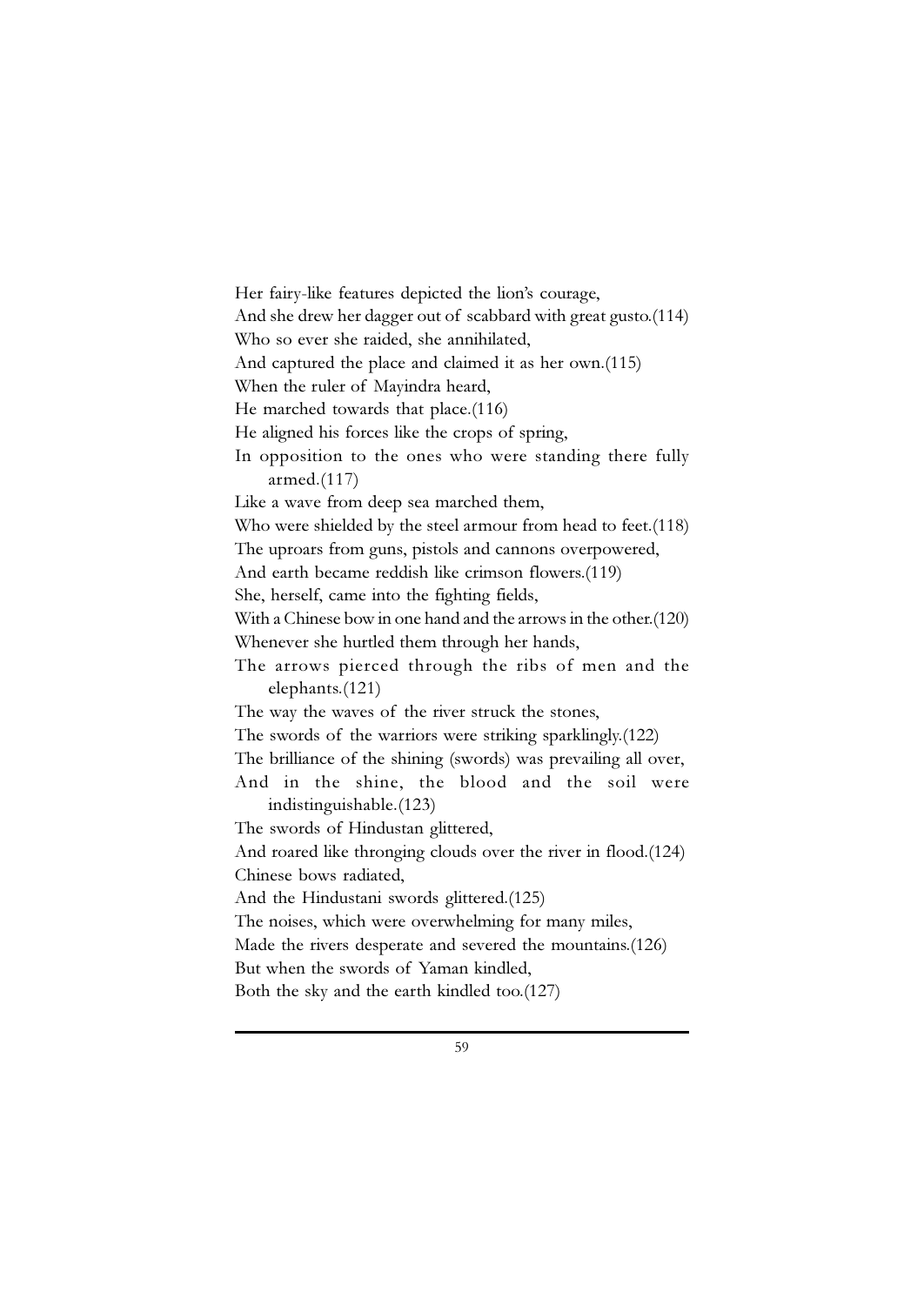When a bamboo spear appeared coming fast, And the delicate lady flew in rage.(128) The people raised a hue and cry, And the earth shook with the roar of guns.(129) The bows and the slingshots came into action fiercely, And the Hindustani swords, shining like the mercury, commenced to penetrate.(130) The blood sucking daggers appeared, And the lances, as sharp as snakes' tongues, came into action.(131) The shinning arms were gleaming, And earth was getting darker like the sulphur.(132) Guns and the bows roared, and roared again, And the soldiers as huge as the crocodiles started to cry.(133) The spontaneous sprinkle of showers from bows, Seemed as if the dooms day had come.(134) Neither the foot soldiers had a place on earth, Nor the birds could find their ways through the air.(135) The swords showed their feats in such intensity, That the dead bodies formed the mountains.(136) The heaps of heads and feet were all over, And the whole field looked like golf course with heads rolling as balls.(137) The intensity of the arrows was so great; That the armours and the hardtops were shattered.(138) The swords were becoming as hot as the sun, And the trees were getting thirsty and river-water was drying.(139) The showers of the arrows were so great, That only the necks of the elephants were visible.(140) Instantly a Minister entered the field, And he drew the sword of Mayindra.(141) From the other side the daughter came.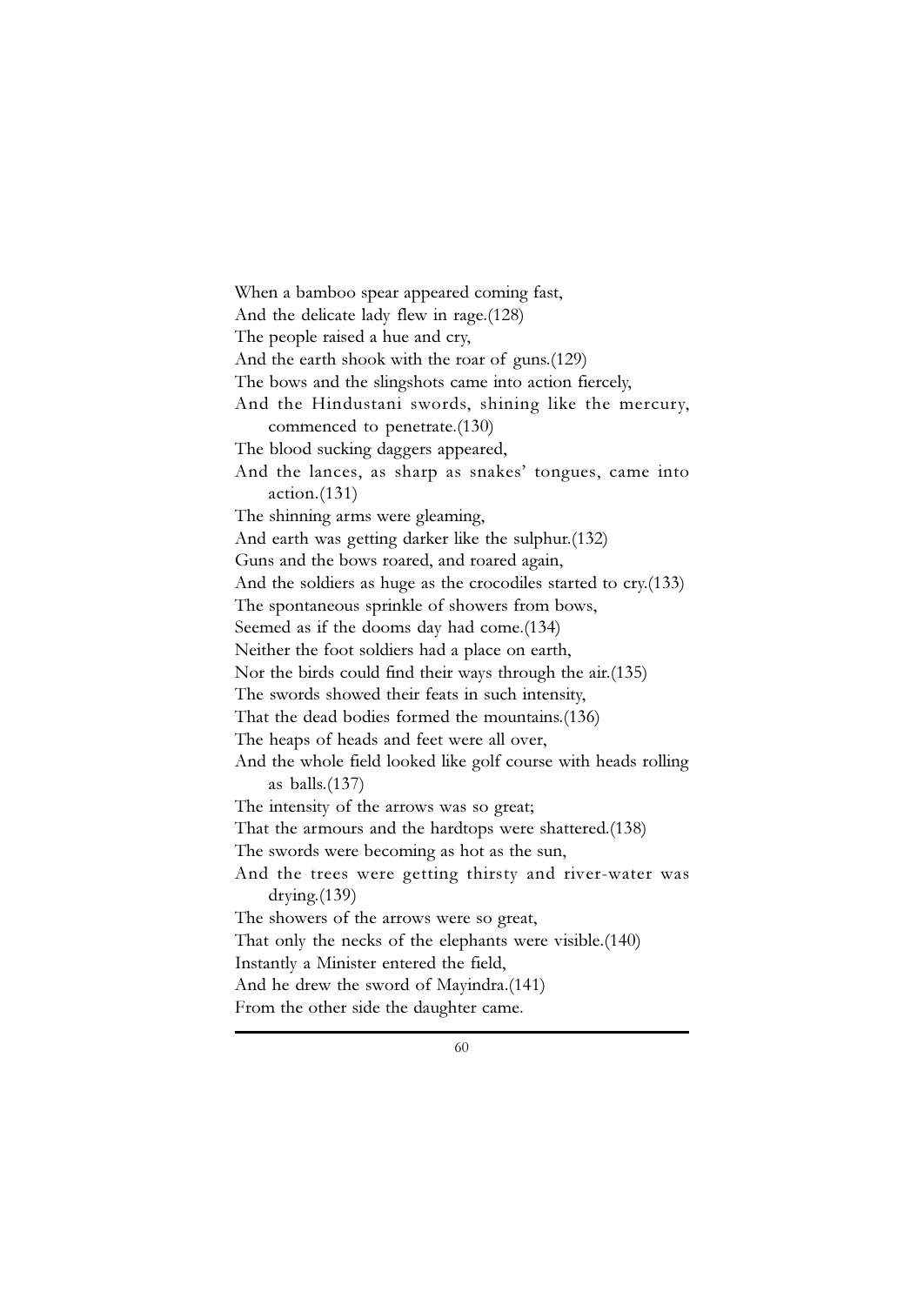She was holding a naked sword of Hindustan.(142) The lightening swords became even swifter, And they tore off the enemy-hearts into pieces.(143) She hit the enemy head with such vitality, That he was raised to ground like a crumbling mountain.(144) The second one was cut with sword into two, And he fell flat like a wrecked mansion.(145) Another intrepid person flew in like a hawk, But he was, too, exterminated.(146) As soon this task was finished, And the relief was felt, third discordant surfaced,(147) Another devil-like, drenched in blood, appeared, As if it had come straight from the hell.(148) But he was cut into two as well and slaughtered, Like a lion slays an old antelope.(149) The fourth valiant person entered the fight, Like a lion pounces upon a stag.(150) It was hit with such a force, That it fell flat like a rider from the horse.(151) When the fifth devil came, She begged for the God's blessings,(152) And hit him with such great intensity, That his head was trodden under the hooves of the horse.(153) Revelling like a stupefied demon, the sixth devil came, As fast as an arrow shot out of the bow,(154) But it was hit so rapidly that he was cut into two, And that caused the others to dread.(155) This way about seventy such braves were annihilated, And hung over the tips of the swords,(156) None other could dare to think of fight, Even the prominent warriors did not dare to come out.(157) When the king, Mayindra, himself came into the fight, All the fighters rolled into wrath.(158)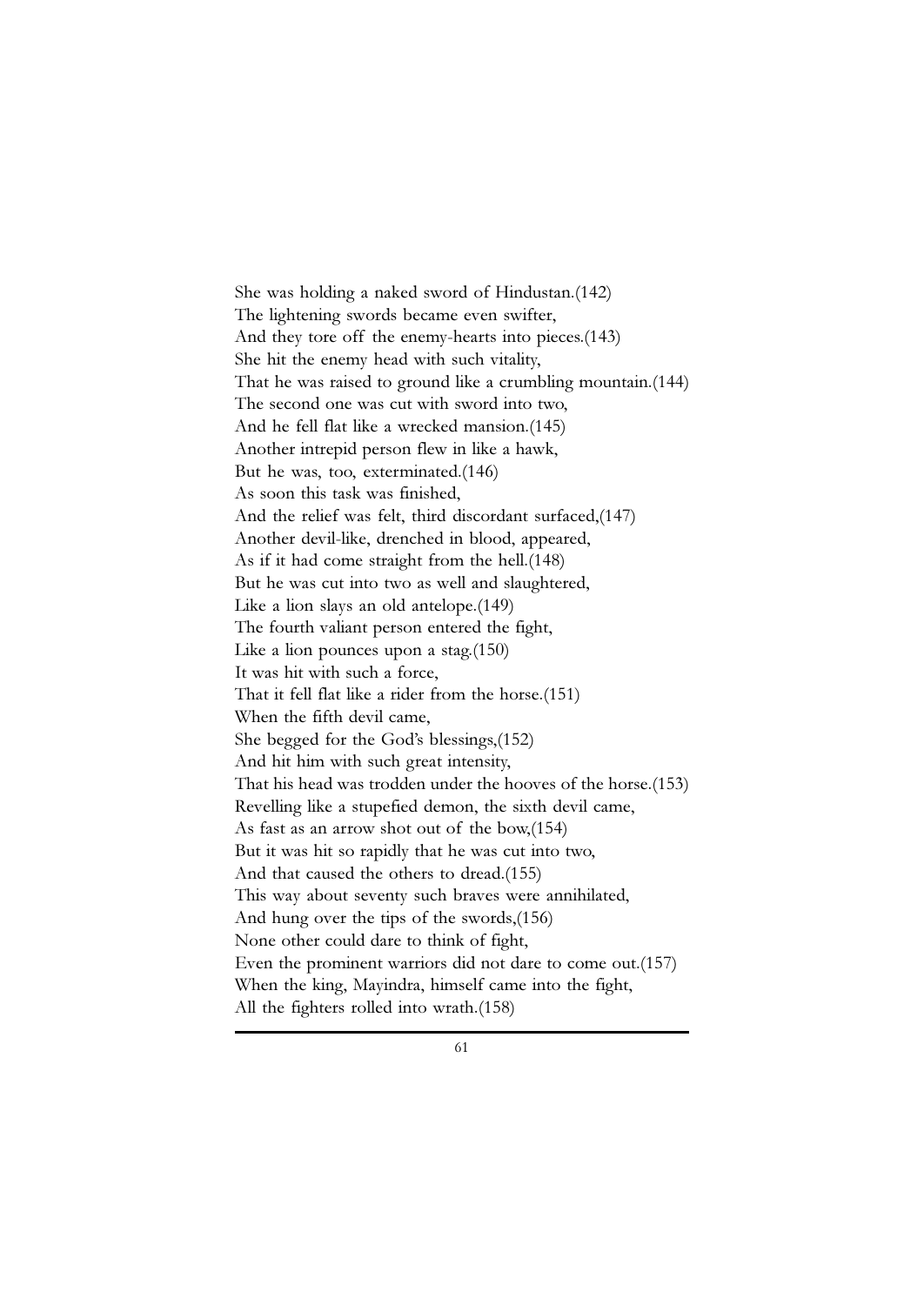And when the combatants jumped around, Both the earth and the heavens swayed.(159) The lightening captured the universe, Like lustre of the swords of Yaman.(160) The bows and slingshots were brought in action, And the ones beaten with maces raised hue and cries.(161) Arrows and the gunshots prevailed, And the earth turned into red-flowery colour all around.(162) When the blood-sucking daggers struck out, The shrieks flowed from the war-zones.(163) When two of the steadfast warriors on the horsebacks entered the fighting, There was lighting all around.(164) The way a Sraphil Angel appears and it becomes boisterous all over, (Same way) the enemy was confused and disrupted.(165) When it was raucous all around, The soldiers' arms flickered in anger.(166) The shinning ground turned and looked as if painted in red, The floor of a school with children reading sitting on top.(167) Such a great number were killed, That they could not be enumerated.(168) The king of Mayindra ran away, As most of his army was decimated.(169) The Minister's daughter pursued him, Caught him, tied him and made him prisoner.(170) She brought the King (Mayindra) to the ruler, And said, 'Oh, you the king of kings,(171) 'He is the King of Mayindra, 'Whom I have brought to you tied up.(172) 'If you order, I would kill him, 'Or I would imprison him under lock and key.'(173) He was despatched to the big prison,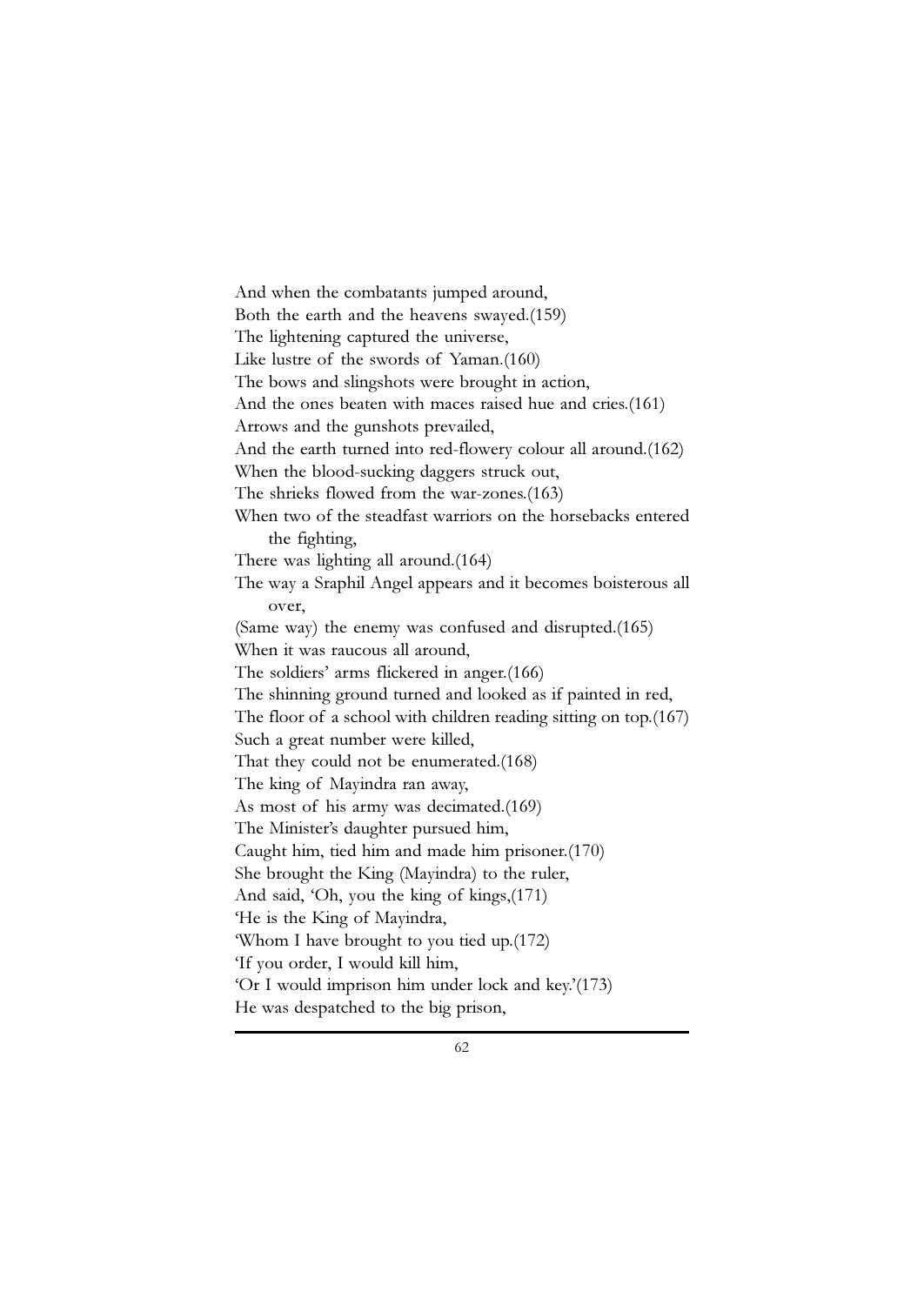And his canopy of the authority of ruling was snatched away.(174) With the benevolence of the Provider, she attained the monarchy, After tearing off so many other sovereigns.(175) Whosoever performs the deeds with such zeal, He is bestowed with His beneficence.(176) The princess became the consort of the ruler, As she attained the kingdom with godly compassion.(177) (The Poet says), 'Oh, Saki, give me the cup full of green liquid, 'So that I may keep the secret enshroud.(178) 'Oh Saki! Give me the greenish wine of Europe, 'Which I may need on the day of war.(179)(10) Tale Ten – Completed \*\*\*\*\*\*\*\*\*\*\*\*\*\*\*\*\*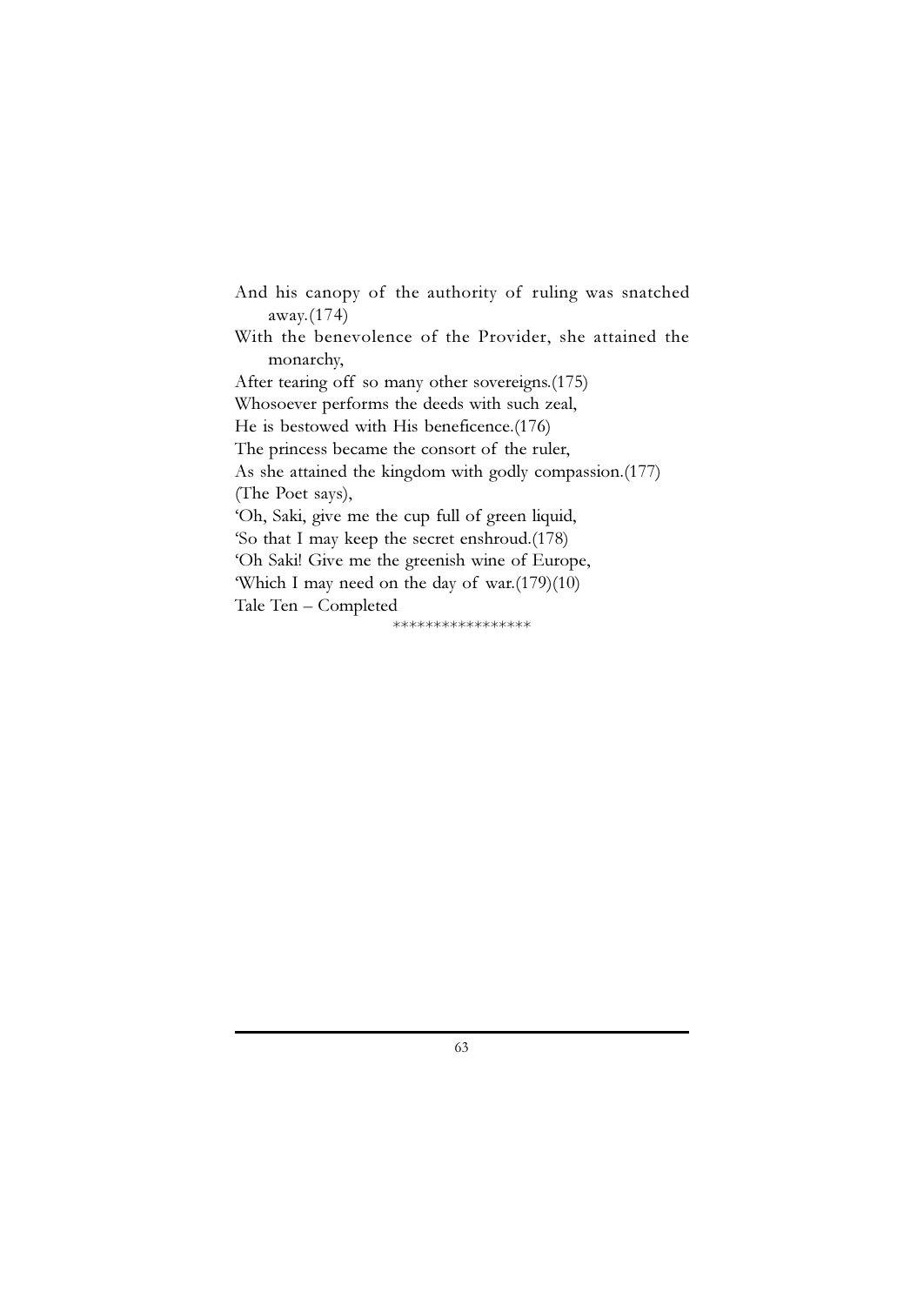#### Hikayat - Tale Eleven

### Glory to God

You are the guide of us who are trodden, And you are the rejuvenator of the hapless ones.(1) You grant kingdom even to non-aspirants, The Heaven and the Earth, all function under Your command.(2) Here now is the tale of the king of Kalandhar, Who had built a monumental gateway.(3) He had a son who excelled in handsomeness, And whose intellect made him worthy of managing his countries' affairs.(4) At the same place, there was a daughter of a tycoon, She was as delicate as the leaves of a jasmine.(5) That daughter fell in love with the son of the king, As much as the moon falls for the sun.(6) She asked, 'Oh, the prince, make me your spouse, 'And do not care about any body else.'(7) (The Prince said,) 'I have heard about the king of Hindustan, 'The name of that strong man is Sher Shah.(8) 'The standard of morality in that God fearing country is such, 'That no one can plunder even an iota of other's rights.(9) 'To attain the kingdom, he had driven out the enemy, '(And the enemy) had dashed away like a cock in front of a falcon. $(10)$ 'From the enemy, he had snatched two horses, 'Which were brought from the country of Iraq.(11) 'Also, the enemy had presented him a lot of gold, and elephants, 'Which were brought from across the (river) Nile.(12) 'The name of one horse is Rahu and the other is Surahu. 'Both are grand and their hooves are like the feet of the stags.(13)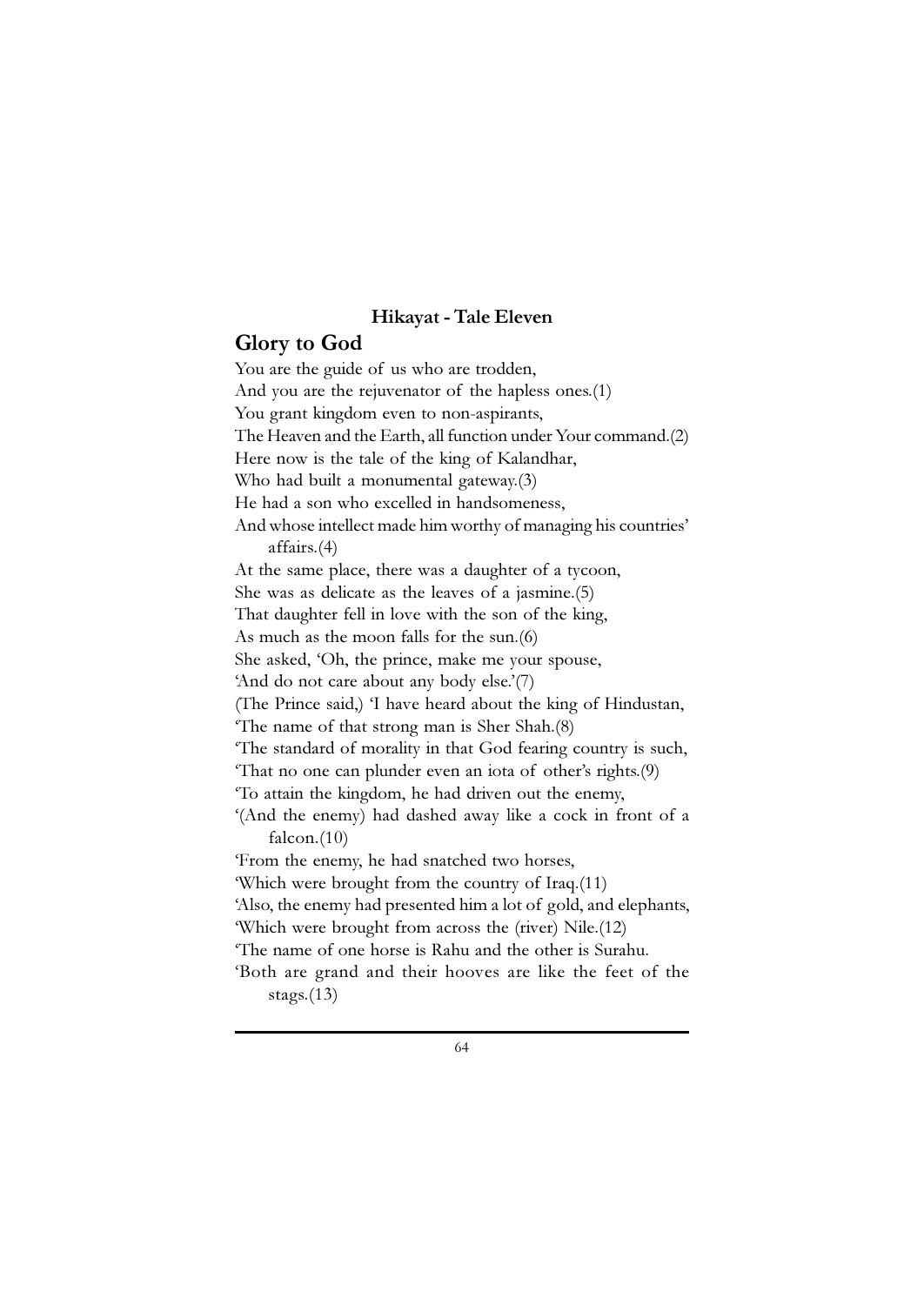'If you can fetch me both those horses, 'Then, after that, I will marry you.'(14) Harking to this, she set out on her journey, And came to a city in the country of Sher Shah.(15) She took her position on the bank of (River) Jamuna. She brought with her wine (to drink) and (meat) kebab to eat.(16) When it was pitch dark and the night was through two watches, She floated a number of bundles of fodder.(17) When the guards observed those bundles, They flew into rage.(18) They fired guns on them a few times, But they were getting engulfed with the drowsiness.(19) She repeated the process for three or four times, And at the end they were overpowered by the sleep. When she realised that the guards were slumbering, And they seemed like the injured soldiers,(21) She walked and reached the place, Where there originated the base of the mansion.(22) As the time-keeper hit the gong, She put the pegs in the wall.(23) Climbing up the pegs, she reached the top of the building. With the blessings of God, she noticed both the horses.(24) She hit one guard and cut him into two, Then at the door she destroyed two more.(25) She met another one and cut his head off. She struck third one and made him to drench in blood.(26) The fourth one was slashed and fifth decimated, The sixth became the victim of the handle of the dagger.(27) After killing the sixth one, she leaped forward, And wanted to slaughter the seventh one who was standing on the platform.(28)

She injured the seventh one badly,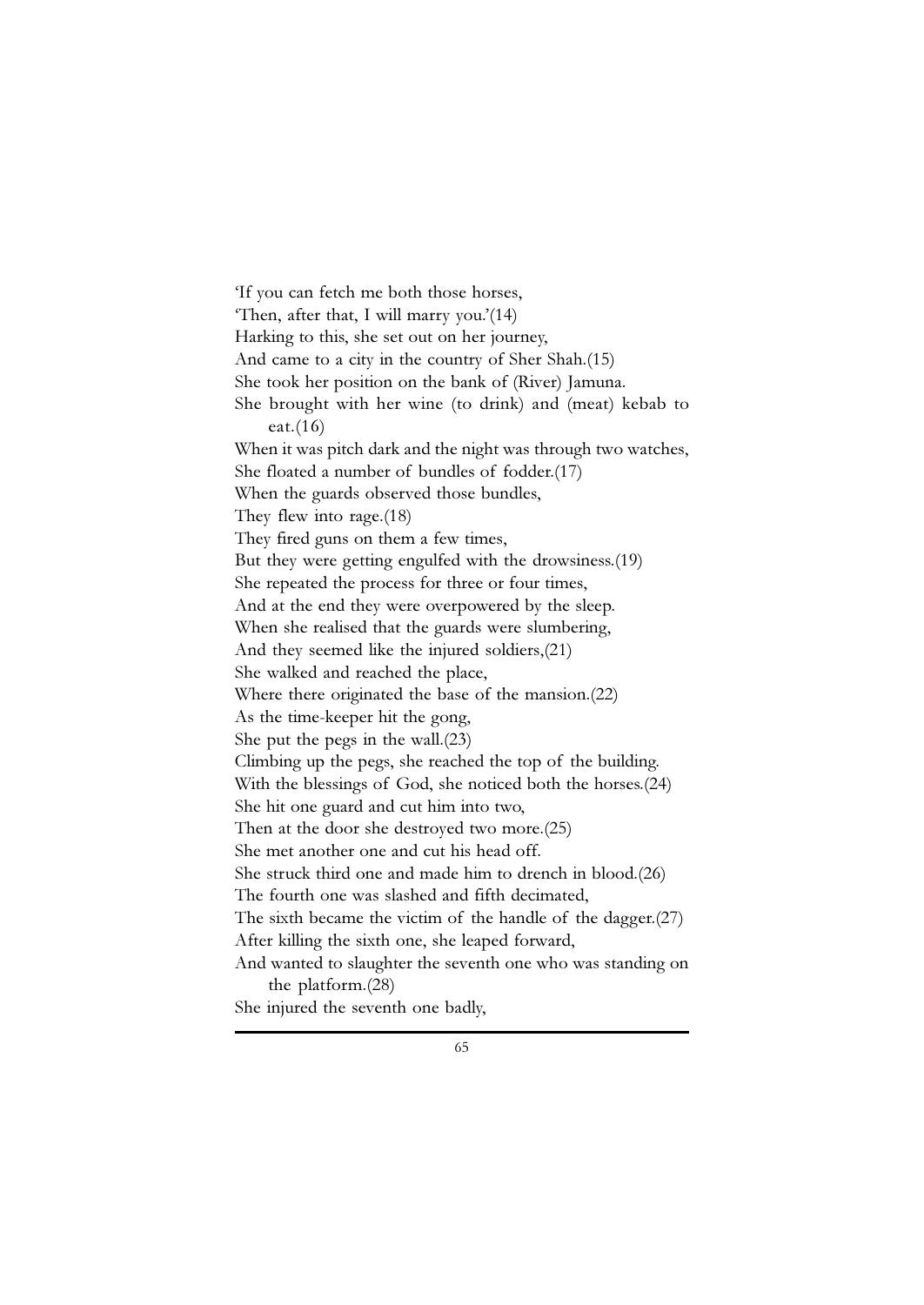And then, with the blessing of God, stretched her hand towards the horse.(29) She mounted the horse and hit him so hard, That it jumped over the wall and into the river Jamuna.(30) For long time, the horse paddled around in water, In the mean time the King of the Land came to know of the happening.(31) Sher Shah, the king, bit his hand (to ascertain that it was not a dream), And he was extremely put in predicament of the action.(32) 'How has one taken my superb horse? 'On God's honour, I will pardon him, he pronounced,(33) 'If I see that person, 'I will forgive him and endow him a treasure.(34) 'Strange enough, if I ever come across him, 'I will never fly into rage.(35) 'If he comes voluntarily, 'I will further give him one hundred bags full of coins.'(36) Through out the city, it was proclaimed, 'I will forgive that robber but he must come to see me at least once.'(37) Then the daughter of the tycoon, wearing golden turban, And holding a shinning shield, presented herself,(38) And said, 'Oh, Sher Shah, the killer of lions, 'It is me who had taken your horse in a strange way.'(39) Listening to her the intelligent king was astounded. And once again rapidly asked,(40) 'Oh you the fast one, tell me how did you do it? 'To show me, you come and replay.'(41) She sat down on the bank of river, And the same way she drank wine and ate kebob.(42) Then she floated the bundles of the grass, And this way deceived the king's guards.(43)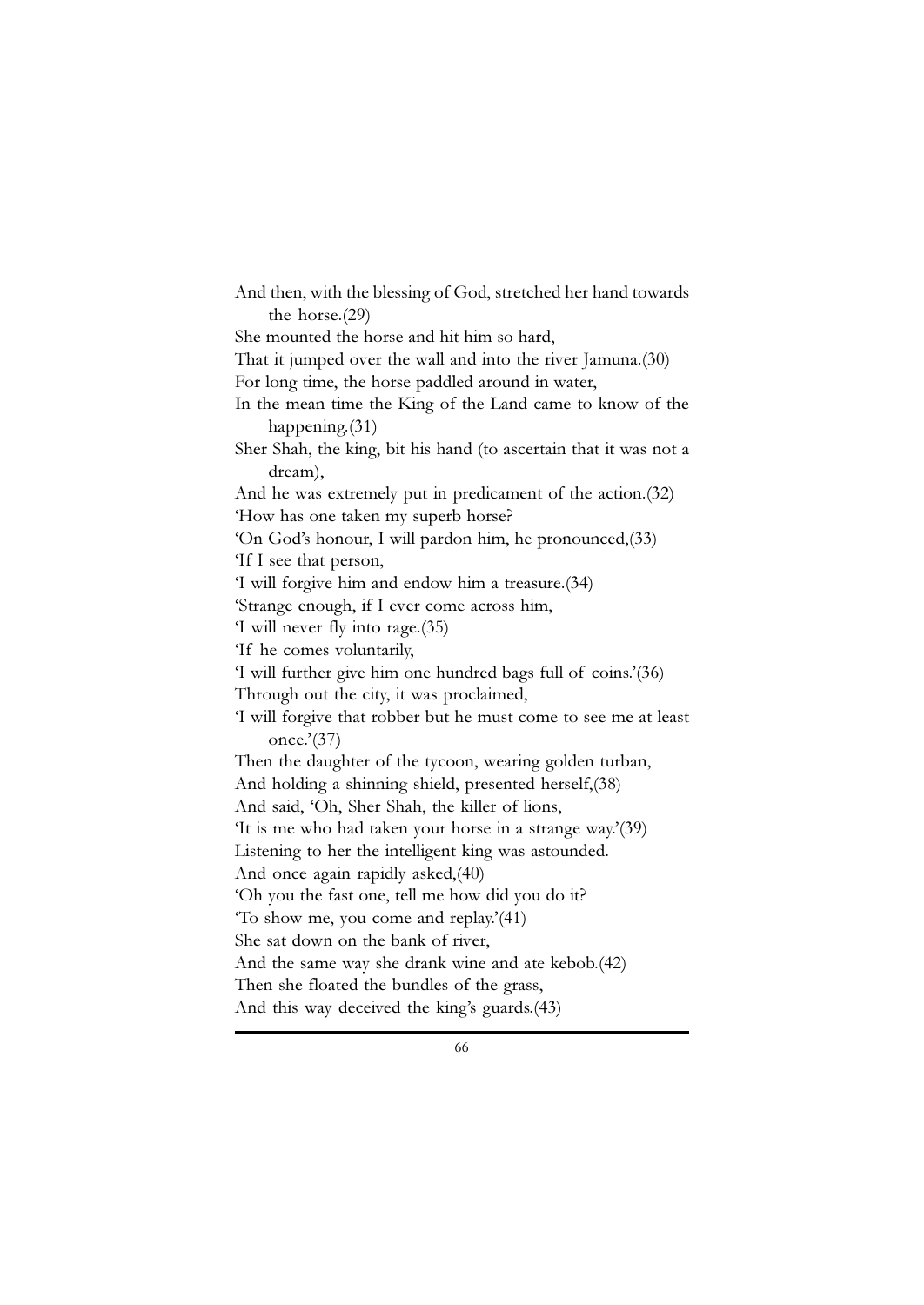To show her cleverness of going across the river, She swam over the rough water.(44) She killed the first guard in a similar manner, And vanished like the dust.(45) When the sun was just set, She came to the same place and untied the second horse.(46) After bridling, she mounted the horse, And then she hit the satanic animal.(47) The horse flew so high, That it glided over the head of the king and jumped into the river.(48) Swimming over the great river, With God's blessings, the horse went across.(49) She dismounted, saluted the King, And communicated aloud in Arabic.(50) 'Oh, Sher Shah, why did you let your intelligent dispel. 'I had taken Rahu myself but now you, yourself, gave me Surahus.'(51) Declaring thus she galloped the horse, And she thanked the Great Benevolent Almighty.(52) She was pursued by numerous horse-riders, But none could reach to catch her.(53) All his warriors threw their turbans in front of the King, (And said,) 'Oh, the King of the universe and the provider,(54) 'No one could dare to take away those horses, 'But you gave her one yourself.(55) 'Why, sire, did you take an oblivious decision. 'Rahu, she had stolen but you gave her Surahu yourself.'(56) Both the horses she took away, And, with godly compassion, she handed over them to her friend.(57) He married her and brought her home, And, with celestial grace, full-filled his promise.(58)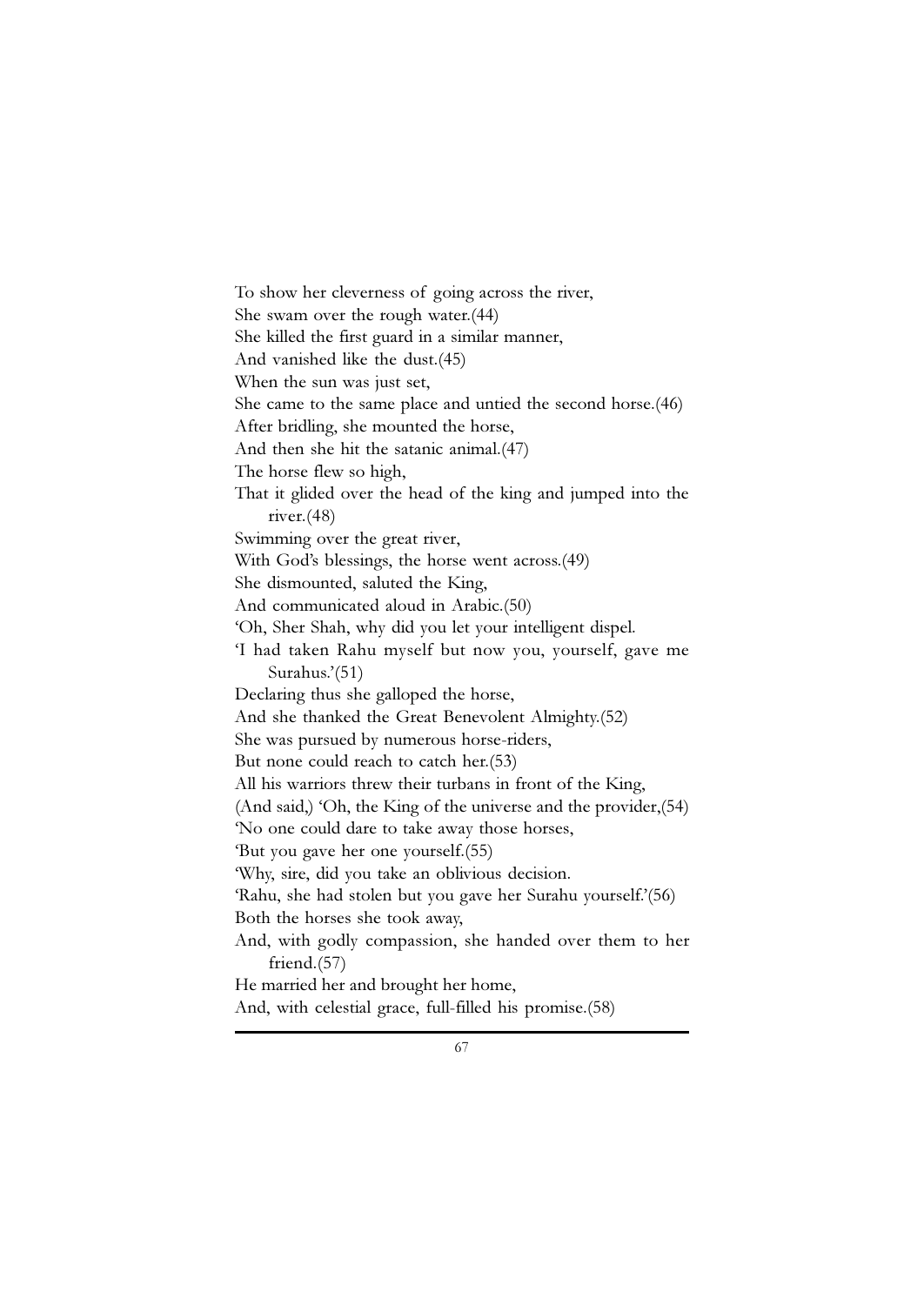(The Poet says), 'Give me the cup full of liquidated poppy-husk, 'Which may help me at the time of struggle.(59) 'Also it is reliable to beat the enemy. 'Even one sip of this makes one feel like an elephant.'(60)(11) Tale Eleven – Completed -<br>\*\*\*\*\*\*\*\*\*\*\*\*\*\*\*\*\*\*\*\*\*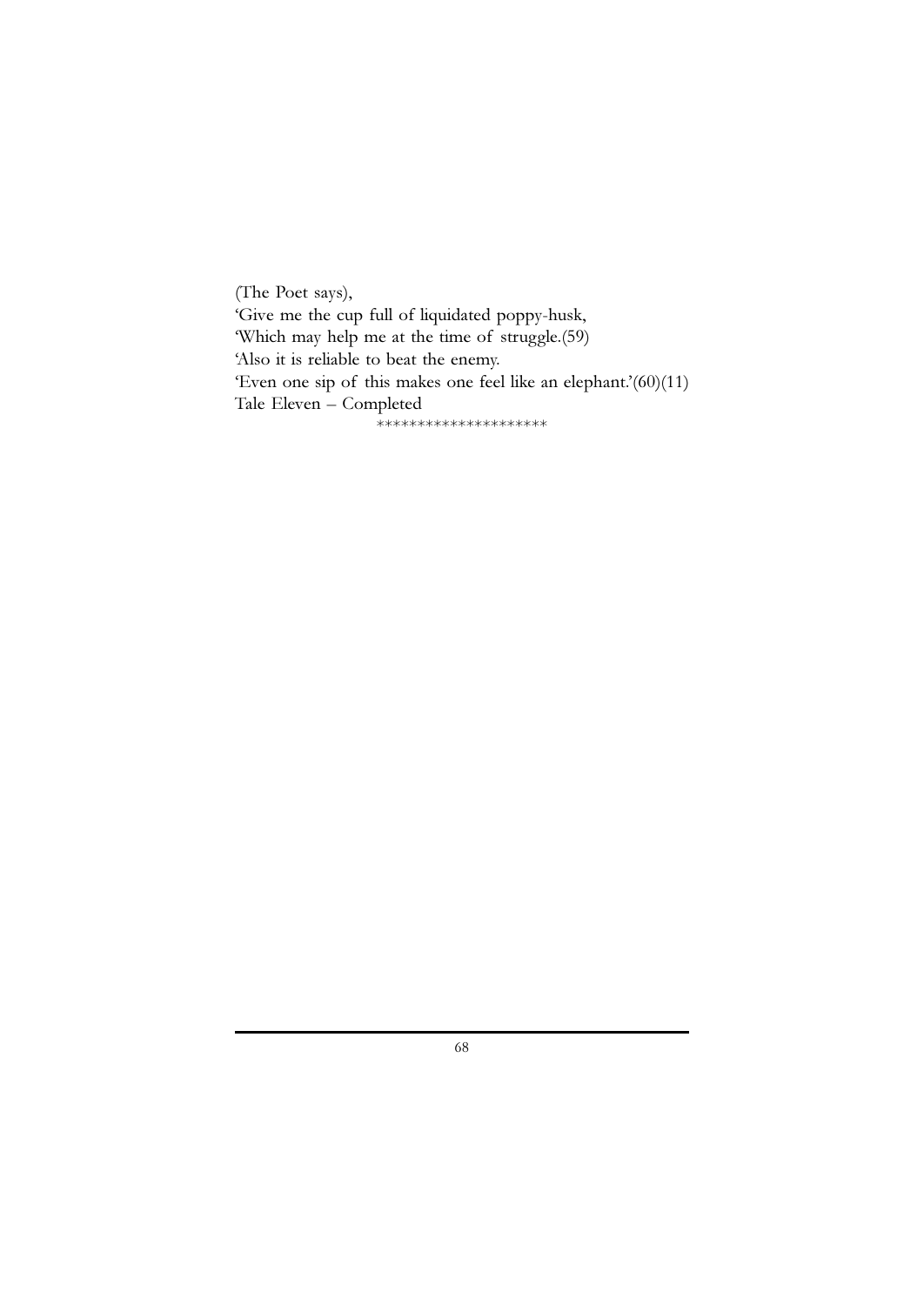## Hikayat - Tale Twelve

## Glory to God

He is blissful and endows abundance of amenities. He is nurturer and emancipators.(1) He is compassionate and provider of shelter. He is magnanimous and knows all in the earth and heavens.(2) I have heard a Tale at the lofty Khaiber Mountains. There lived a Pathan whose name was Raheem.(3) He had a wife who was as delightful as moon. Her looks alone were homicidal for many a Princes.(4) Like the clouds of rainy-season, her eyelashes had electrifying effect, Which struck them (the princes) like arrows.(5) The shine from her face made them to forget even the moon. To all the Princes, she was epitome of the garden in the spring.(6) Her eyelids were twined like a bow, And they shot out calamitous arrows.(7) Her looks accorded the ecstasy of wine, And, as well as, desolated the blooming gardens,(8) She was ravishingly beautiful and surpassed all norms of exquisiteness. She was graceful, no doubt, but she possessed archaic thought.(9) There lived a Pathan, called Hassan Khan at the same place. The wisdom of his thought was quite mature.(10) They both loved each other so much, That even Majnu (Romeo) and Laila (Juliet) would have been envious of them.(11) The love in them became so intense, That they lost the control of reins and stirrups.(12) She invited him home all alone,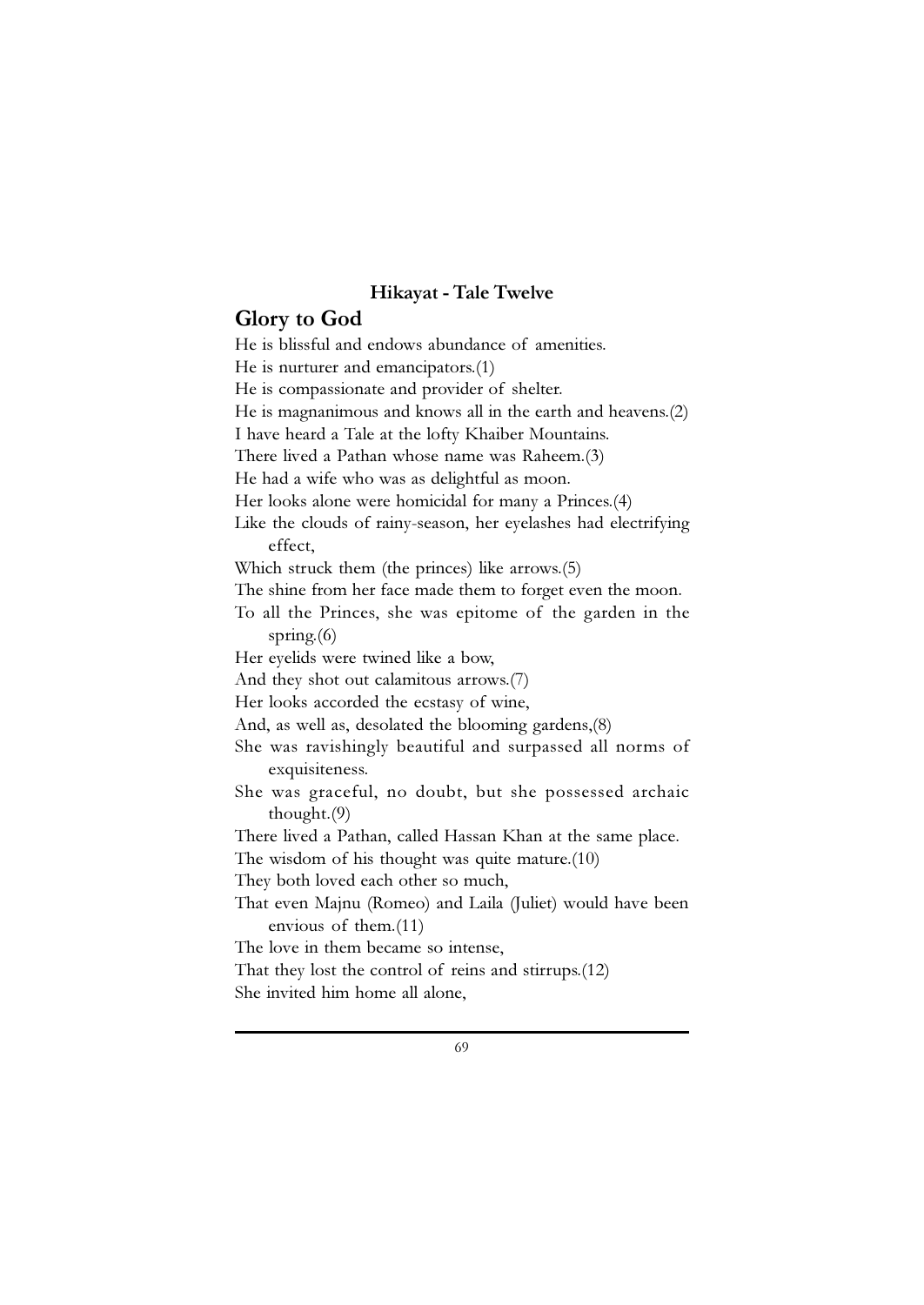And seeing him she was over-powered with lust.(13) When eating and drinking, two, three and four months had passed by, One of their enemies informed the Master.(14) Raheem Khan Pathan flew into rage, And, roaring, drew his sword from the scabbard.(15) When she received the news that her husband was coming, She killed that man with a sword.(16) She put his meat in a saucepan, added spices, And put it on fire.(17) She served that cooked meat to her husband. With what was left over, she entertained the servants.(18) Her husband was satisfied that there was no other person there. He went back and killed the person who had brought the news.(19) (The poet says), 'Oh! Saki, Give me the cup full of green (liquid), 'Which I need at the time of struggle.(20) 'Fill it up to the brim, so that I can drink it with every breath, 'And forget the afflictions of both the worlds.(21)(12)

Tale Twelve – Complete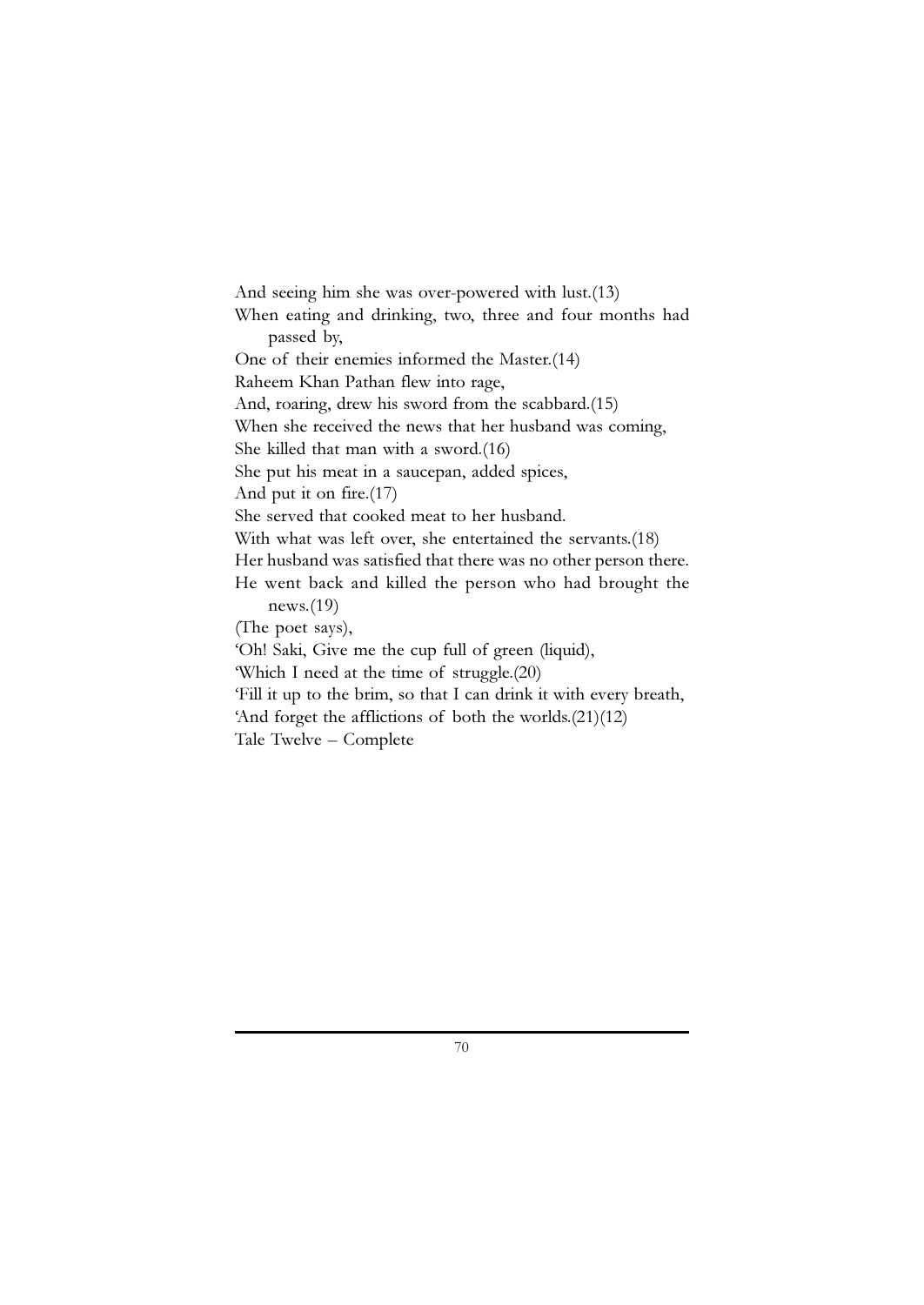# Pritpal Singh Bindra The Translator By Simal and Harmeet

The Author, Pritpal Singh Bindra, born at Lahore (Pakistan) in 1929, a graduate of Government College, Ludhiana and a Post-graduate in teaching of Khalsa College Amritsar moved to England in 1960 after teaching in a few schools in Himachal Pradesh and Punjab. There, in England, he taught in Secondary Technical School, Willsdon, London, N.W. 10 for two years (1961-63) and, thereafter, he went into his own Insurance Business. He had a long desire to take up early retirement to enhance his literary faculty. To achieve his goals, he sold his business in 1983. Since then he has been studying Sikh Religion, Scripture and Polity. Although he has been writing articles for the weekly and monthly magazines, he was mainly busy in compiling a conceptual reference book on Sikh Scripture, Guru Granth Sahib. This 500 page magnum opus, called THUS SAYETH GURBANl, containing more than ten thousand quotations from the Holy Book was published by Guru Gobind Singh Study Circle Ludhiana in 1997. It has earned the Author the coveted Akali Phoola Singh Book Award for the year 1998.

During the moments of relaxation, he has been denoting his time to display his literary capabilities. 'Muklawa & Other Stories' containing sixteen short fictions was published in 1998. It had an enthusiastic reception mostly among the young Indians ahd Pakistanis living in the West. In the face of overwhelming demand, the Second Edition, with four new fictions has been produced in 2001 by Asia Visions, Ludhiana.

He has rendered some parts of Dasam Granth into English and the books called CHARITRO PAKHYAAN (The Tales of Male-Female Tricky deceptions) and HAKAYAAT (THE